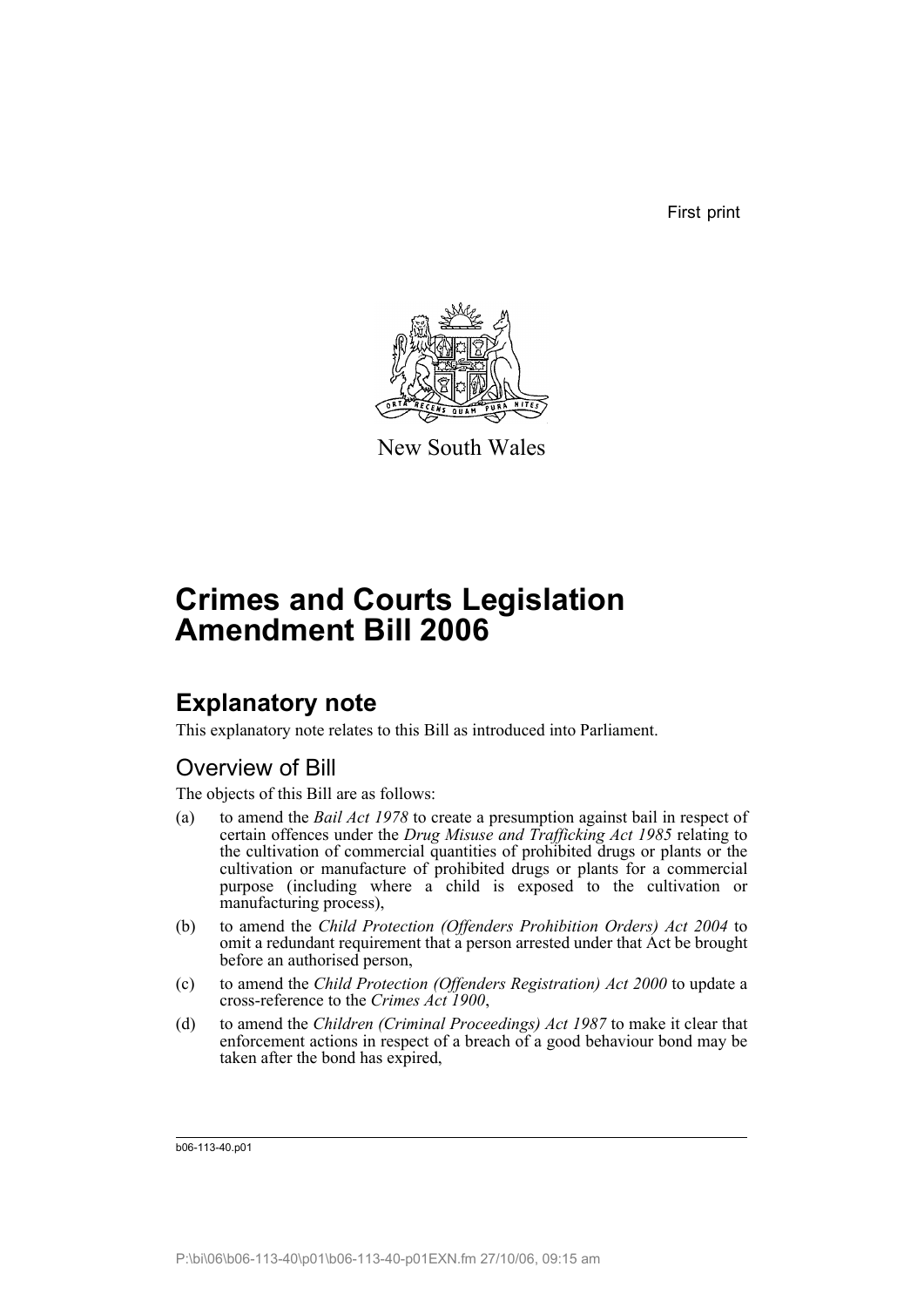Explanatory note

- (e) to amend the *Civil Liability Act 2002*:
	- (i) to make it clear that the exclusion from the operation of that Act of civil liability in respect of an intentional act that is done with intent to cause injury or death or that is sexual assault or other sexual misconduct applies only in relation to the civil liability of the person who carried out the intentional act to a person who suffered from that act, and
	- (ii) to make it clear that the term "offender in custody" or "offender" where used in Part 2A of that Act includes persons who were "inmates", "prisoners", "periodic detainees", "offenders for whom a home detention order was made" or "persons performing community service work under, or attending a place in compliance with the requirements of, a community service order" under legislation that preceded the *Crimes (Administration of Sentences) Act 1999*,
- (f) to amend the *Civil Procedure Act 2005* to extend the rule-making power to cover obtaining access to information, documents or things relating to court proceedings,
- (g) to amend the *Coroners Act 1980* to extend the powers of police and other persons to establish coronial investigation scenes, investigate a place and preserve evidence,
- (h) to amend the *Crimes (Local Courts Appeal and Review) Act 2001*:
	- (i) to ensure that the revocation of a good behaviour bond, and orders made as a consequence of that revocation, are treated as part of an offender's sentence under that Act, and
	- (ii) to extend the provisions of the Act that allow a person to apply for an annulment of a conviction or sentence, to allow a person to apply for an annulment of a finding of guilt (whether or not a conviction is made) and any order made as a consequence of that finding,
- (i) to amend the *Crimes (Sentencing Procedure) Act 1999*:
	- (i) to allow a court that convicts a person of an offence to dispose of the proceedings without imposing any further penalty, and
	- (ii) to ensure that the setting of a non-parole period, and other functions of a sentencing court under Part 4 of that Act, are exercised in relation to a suspended sentence only if the good behaviour bond relating to that sentence is revoked by the court, and
	- (iii) to provide for additional members and functions of the New South Wales Sentencing Council,
- (j) to amend the *Criminal Appeal Act 1912*:
	- (i) to ensure that the revocation of a good behaviour bond, and orders made as a consequence of that revocation, are treated as part of an offender's sentence under that Act, and
	- (ii) to revise the system of appeals against sentences imposed by the Drug Court,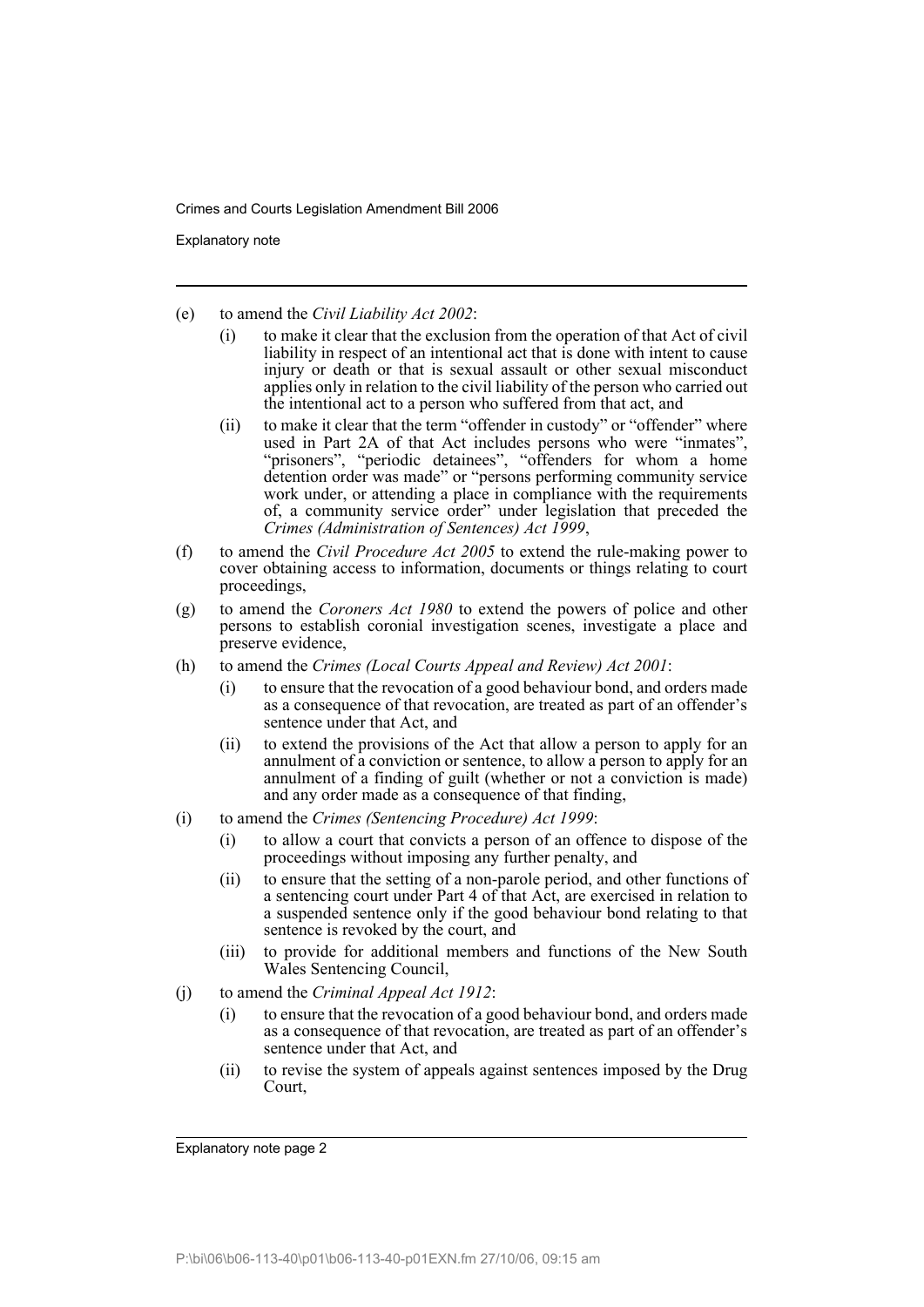Explanatory note

- (k) to amend the *Criminal Procedure Act 1986*:
	- (i) to establish an evidentiary presumption in respect of persons acting in their official capacity as public officers, and
	- (ii) to make it clear that certain persons have sufficient authorisation under that Act to commence proceedings, and
	- (iii) to enable a court attendance notice issued by a police officer to be served by a prosecutor, and
	- (iv) to remove the requirement that an endorsement of service be filed with the court together with a court attendance notice, and
	- (v) to exempt children from having to endorse certain written statements provided as evidence in committal proceedings, and
	- (vi) to give a Magistrate discretion to admit prosecution evidence in committal proceedings despite a non-compliance with certain requirements relating to adducing such evidence, and
	- (vii) to clarify the circumstances in which a person who provides a written statement that is proposed to be tendered as part of prosecution evidence in committal proceedings may be directed to attend to give oral evidence, and
	- (viii) to extend the limitation period within which proceedings for summary offences that involve a coronial investigation must be commenced, and
	- (ix) to make provision for the expiration of arrest warrants issued under that Act,
- (l) to amend the *Director of Public Prosecutions Act 1986* to make it clear that the Director of Public Prosecutions may take over proceedings relating to the freezing of assets brought under the *Confiscation of Proceeds of Crime Act 1989*,
- (m) to amend the *District Court Act 1973*:
	- (i) to ensure consultation between the Chief Judge and the Attorney General before substantial alterations are made to the Court's sitting calendar, and
	- (ii) to achieve consistency in respect of the procedures relating to subpoenas between jurisdictions,
- (n) to amend the *Drug Court Act 1998*:
	- (i) to provide that when imposing an initial sentence on a Drug Court participant, the Drug Court is not obliged to fix a non-parole period or comply with certain formalities, and
	- (ii) to make further provision with respect to proceedings for breaches of conditions of good behaviour bonds, and
	- (iii) to modify the power of the Drug Court to deal with offences that have not been formally referred to the Court,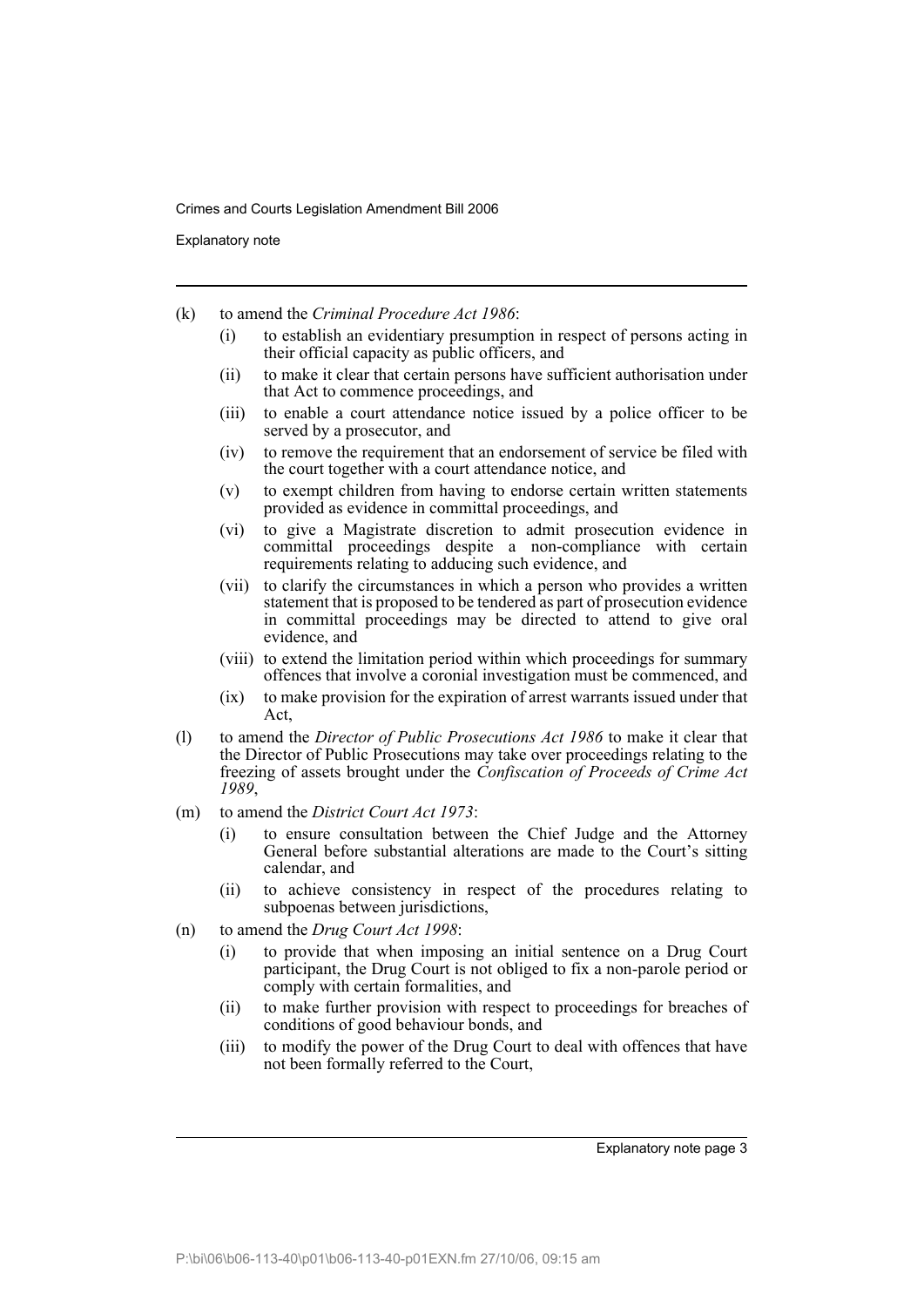Explanatory note

- (o) to amend the *Drug Misuse and Trafficking Act 1985*:
	- (i) to create a new offence relating to the possession of a tablet press, and
	- (ii) to create new offences relating to the exposure of children to things done on drug premises, and
	- (iii) to extend the provisions of the Act that permit the pre-trial destruction of prohibited drugs so that they also apply to prohibited plants, and
	- (iv) to extend the regulation-making power in relation to the sale and storage of precursors to include apparatus capable of being used in the manufacture or production of a prohibited drug,
- (p) to amend the *Electronic Transactions Act 2000* to enable an electronic case management system to be established that provides for the exchange of information relating to court proceedings between bodies or persons prescribed by rules of court,
- (q) to amend the *Evidence (Audio and Audio Visual Links) Act 1998* to enable persons required to attend bail proceedings occurring during a weekend or on a public holiday to do so by way of audio visual link,
- (r) to amend the *Evidence (Children) Act 1997* to make it clear that a recording of an interview with a child is not required to be served on a party to proceedings,
- (s) to amend the *Land and Environment Court Act 1979* to extend the preliminary conference provisions under section 34 of that Act to all Class 3 matters of the Court,
- (t) to amend the *Local Courts Act 1982* to ensure consultation between the Chief Magistrate and the Attorney General before substantial alterations are made to the Court's sitting calendar,
- (u) to amend the *Summary Offences Act 1988*:
	- (i) to give lawful effect to any arrangements with respect to a public assembly that are agreed between the Commissioner of Police and the organiser, and
	- (ii) to update the method by which notices may be served under that Act,
- (v) to amend the *Telecommunications (Interception) (New South Wales) Act 1987*:
	- (i) to change the name of the Act so that it mirrors the name of the corresponding Commonwealth Act, and
	- (ii) to confer reporting functions on the Ombudsman that mirror the functions of the Commonwealth Ombudsman under the corresponding Commonwealth Act,
- (w) to amend the *Witness Protection Act 1995* to allow arrangements relating to the establishment of a new identity under that Act to be extended to former participants in the witness protection program operated by police before that Act commenced,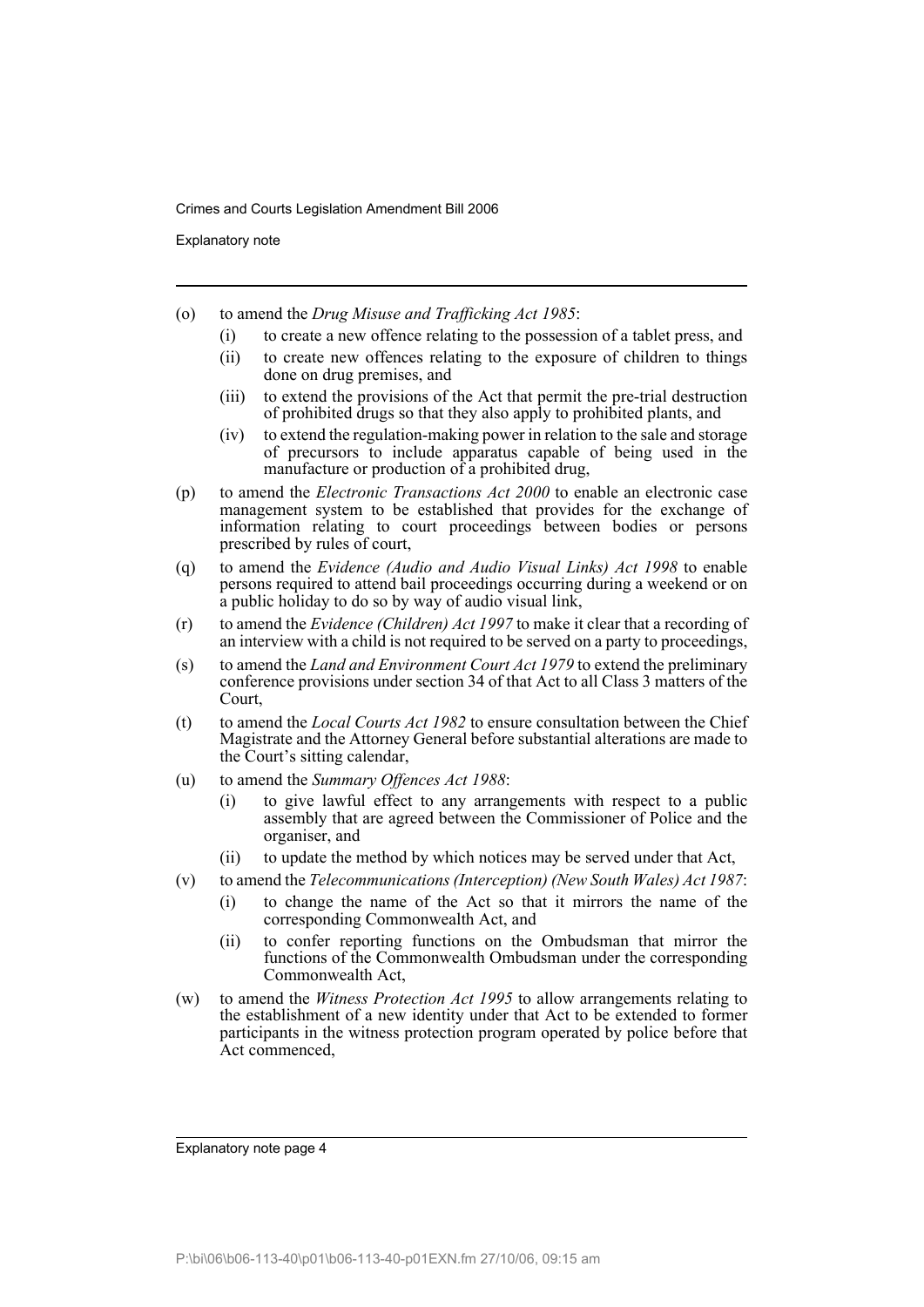Explanatory note

(x) to make other minor and consequential amendments to the above Acts, including for savings and transitional purposes.

## Outline of provisions

**Clause 1** sets out the name (also called the short title) of the proposed Act.

**Clause 2** provides for the commencement of the proposed Act. The provisions of the Act commence on the date of assent, except as otherwise indicated in the amendments set out in Schedule 1.

**Clause 3** is a formal provision that gives effect to the amendments to the Acts specified in Schedule 1.

**Clause 4** makes it clear that the explanatory notes contained in Schedule 1 do not form part of the proposed Act.

**Clause 5** provides for the repeal of the proposed Act after all the amendments made by the proposed Act have commenced. Once the amendments have commenced the proposed Act will be spent and section 30 of the *Interpretation Act 1987* provides that the repeal of an amending Act does not affect the amendments made by that Act.

### **Schedule 1 Amendments**

Schedule 1 makes the amendments to the Acts described in the Overview. The amendments to each Act are explained in detail in the explanatory note relating to the Act concerned set out in the Schedule.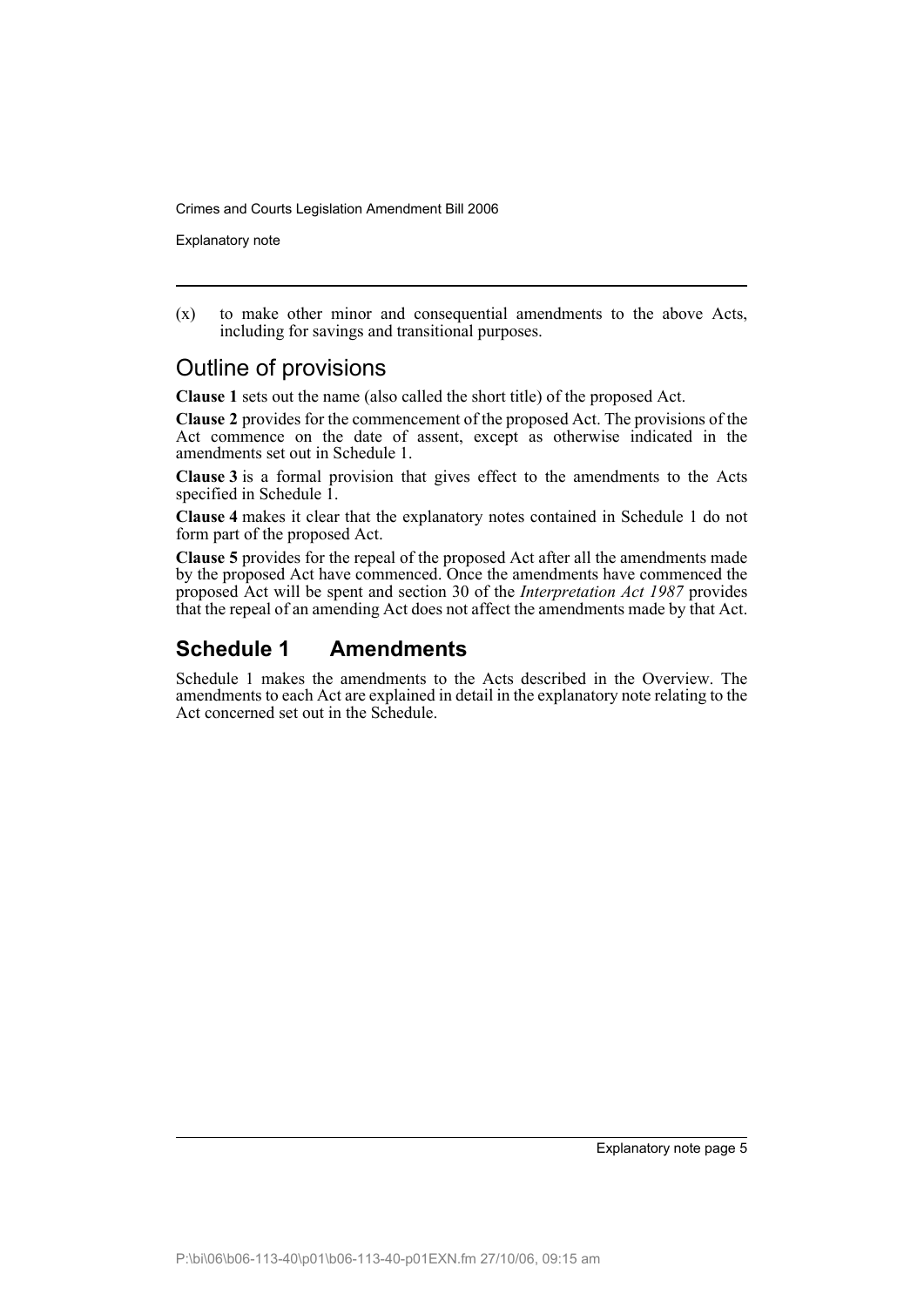Explanatory note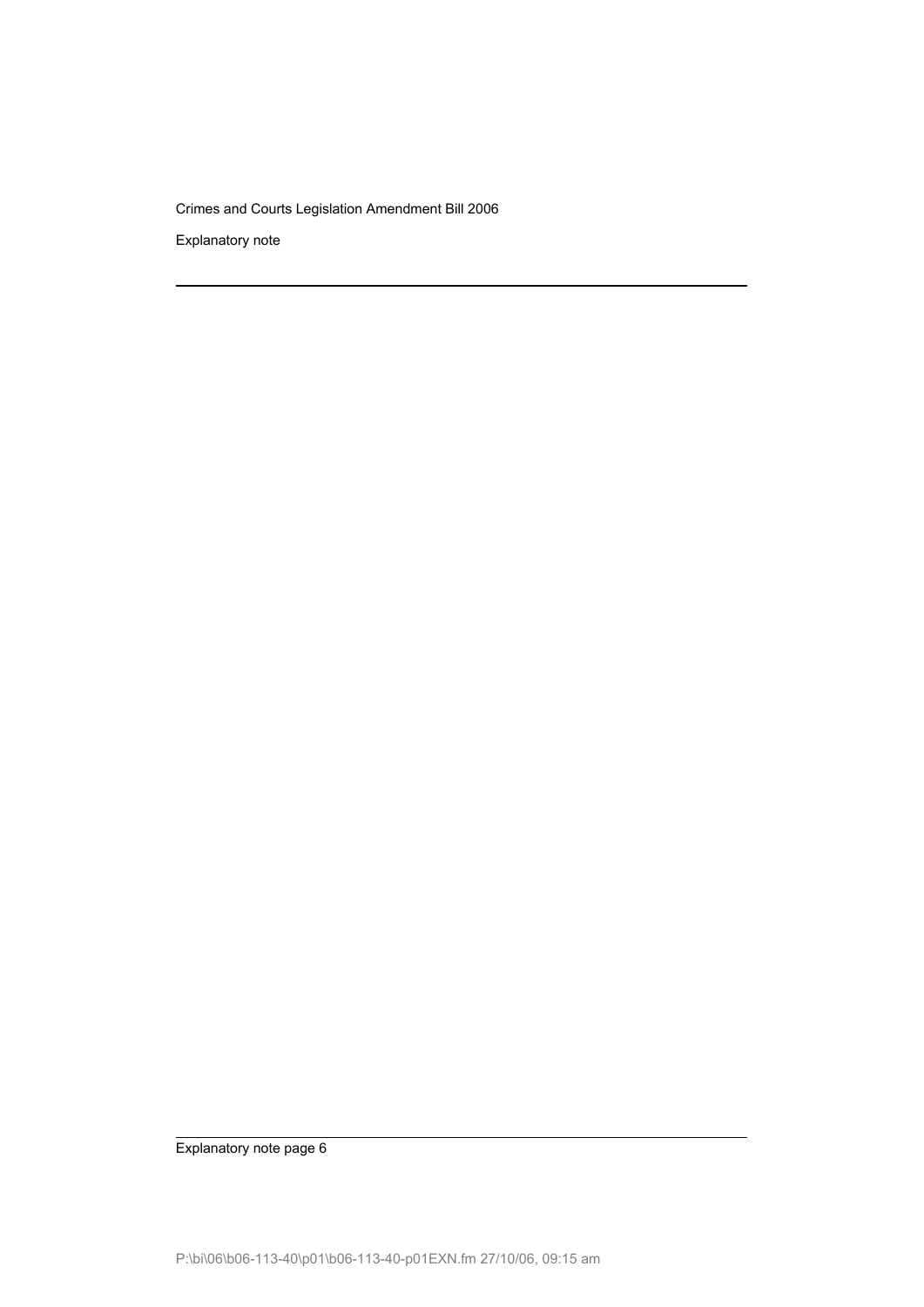First print



New South Wales

## **Crimes and Courts Legislation Amendment Bill 2006**

## **Contents**

|   |                          | Page |
|---|--------------------------|------|
|   | Name of Act              | 2    |
| 2 | Commencement             | 2    |
| 3 | Amendments               | 2    |
| 4 | <b>Explanatory notes</b> | 2    |
| 5 | Repeal of Act            | 2    |
|   | Schedule 1 Amendments    | 3    |

b06-113-40.p01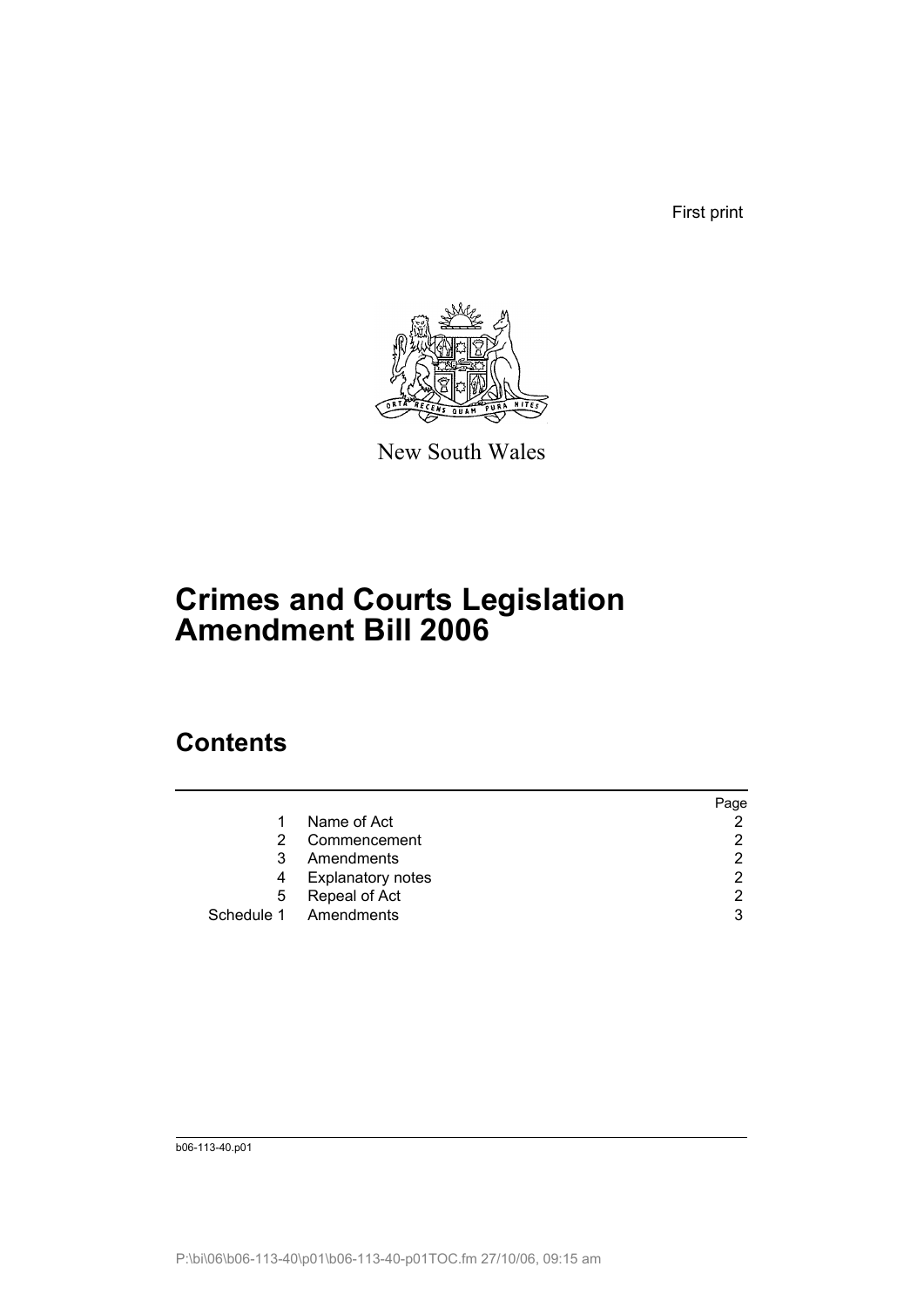Contents

Page

Contents page 2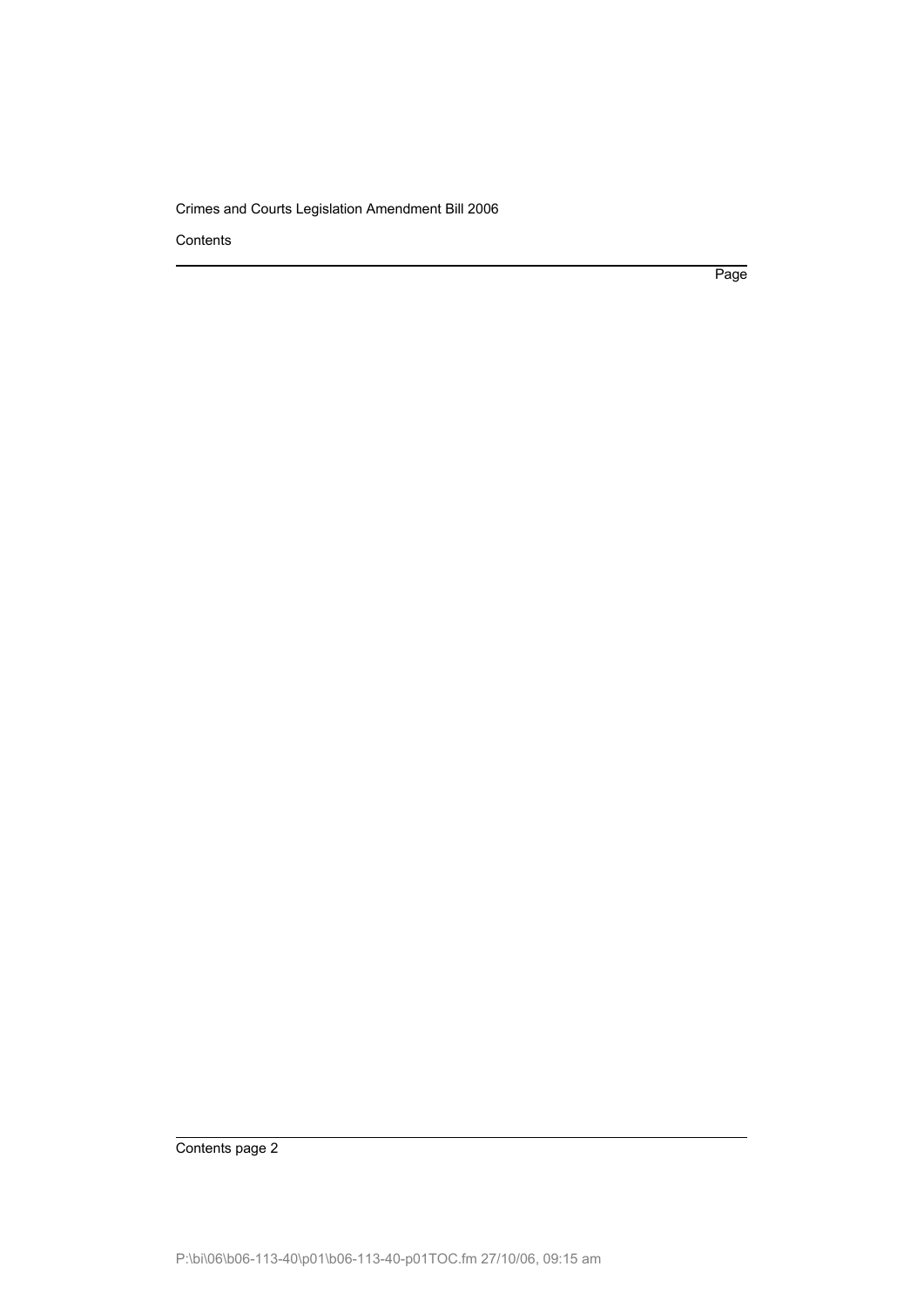

New South Wales

## **Crimes and Courts Legislation Amendment Bill 2006**

No , 2006

### **A Bill for**

An Act to make miscellaneous amendments to legislation relating to crimes, courts and other matters.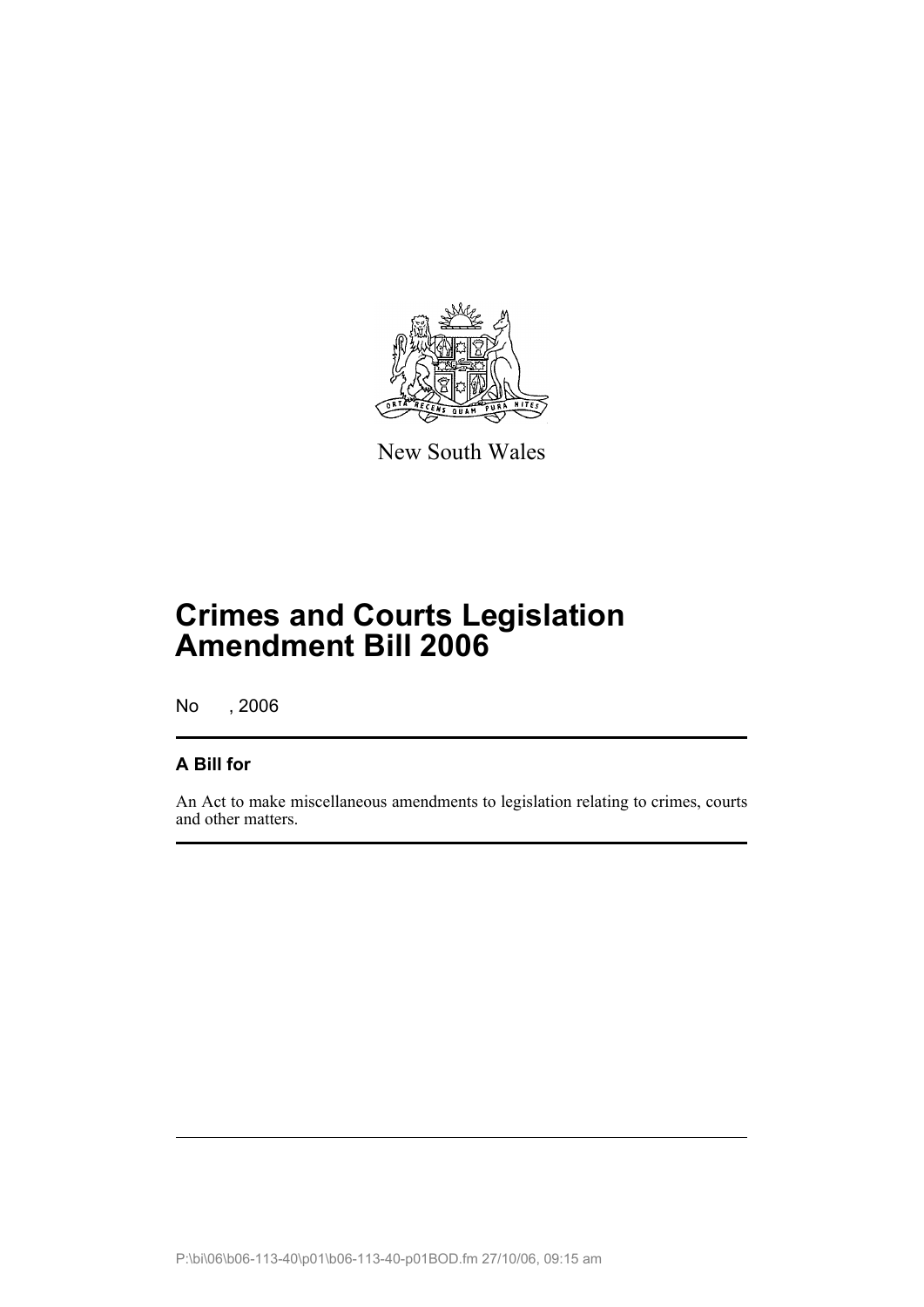<span id="page-9-4"></span><span id="page-9-3"></span><span id="page-9-2"></span><span id="page-9-1"></span><span id="page-9-0"></span>

|              |     | The Legislature of New South Wales enacts:                                                                                                                                                                                                    | $\mathbf{1}$                   |
|--------------|-----|-----------------------------------------------------------------------------------------------------------------------------------------------------------------------------------------------------------------------------------------------|--------------------------------|
| 1            |     | Name of Act                                                                                                                                                                                                                                   | $\overline{2}$                 |
|              |     | This Act is the Crimes and Courts Legislation Amendment Act 2006.                                                                                                                                                                             | 3                              |
| $\mathbf{2}$ |     | Commencement                                                                                                                                                                                                                                  | $\overline{4}$                 |
|              | (1) | This Act commences on the date of assent to this Act, except as<br>otherwise provided by this section.                                                                                                                                        | 5<br>$6\phantom{1}$            |
|              | (2) | The amendments made by Schedule 1 commence on the day or days<br>specified in that Schedule in relation to the amendments concerned. If a<br>commencement day is not specified, the amendments commence on the<br>date of assent to this Act. | $\overline{7}$<br>8<br>9<br>10 |
| 3            |     | <b>Amendments</b>                                                                                                                                                                                                                             | 11                             |
|              |     | The Acts specified in Schedule 1 are amended as set out in that<br>Schedule.                                                                                                                                                                  | 12<br>13                       |
| 4            |     | <b>Explanatory notes</b>                                                                                                                                                                                                                      | 14                             |
|              |     | The matter appearing under the heading "Explanatory note" in<br>Schedule 1 does not form part of this Act.                                                                                                                                    | 15<br>16                       |
| 5            |     | <b>Repeal of Act</b>                                                                                                                                                                                                                          | 17                             |
|              | (1) | This Act is repealed on the day following the day on which all of the<br>provisions of this Act have commenced.                                                                                                                               | 18<br>19                       |
|              | (2) | The repeal of this Act does not, because of the operation of section 30<br>of the <i>Interpretation Act 1987</i> , affect any amendment made by this Act.                                                                                     | 20<br>21                       |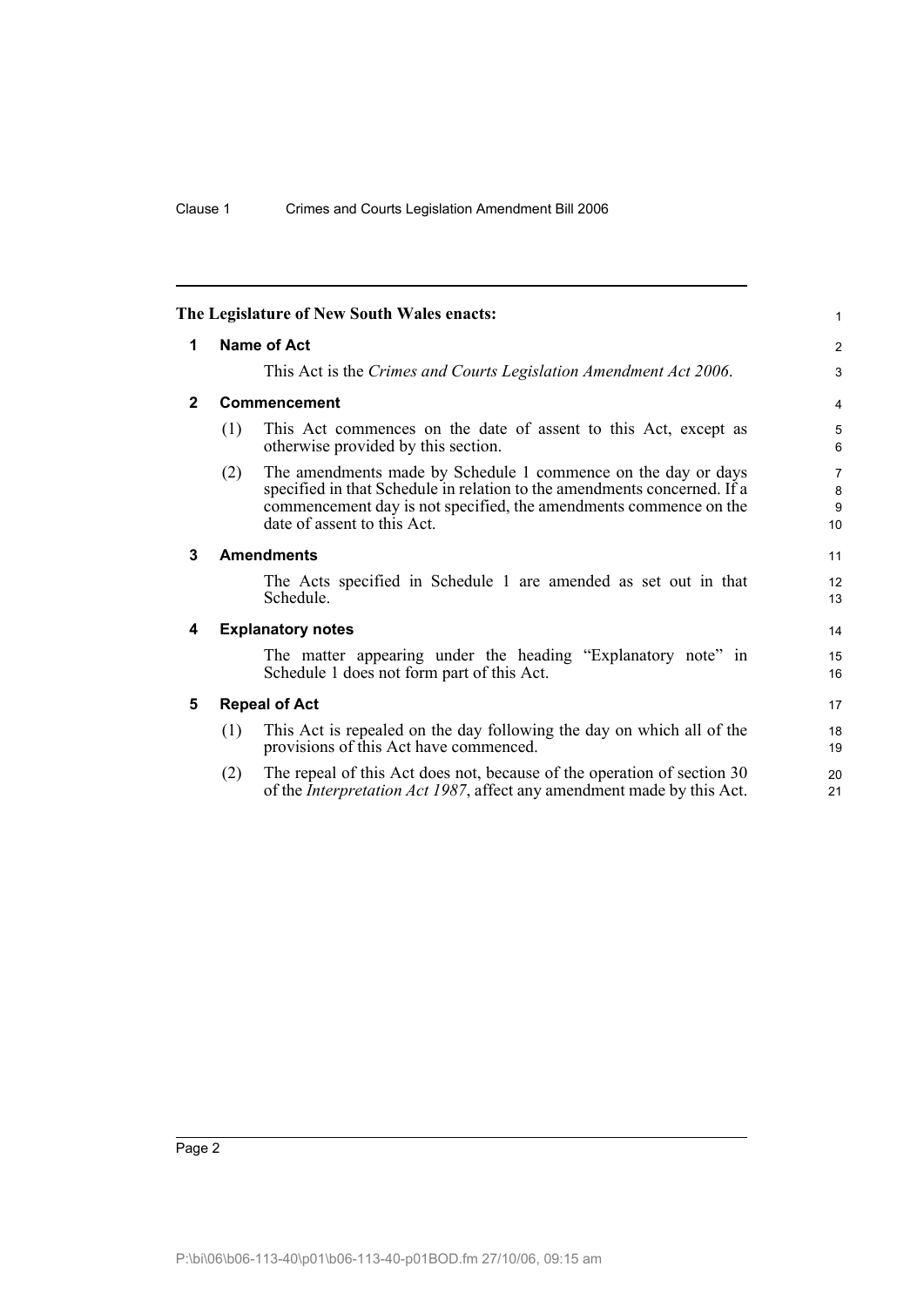Amendments Schedule 1

<span id="page-10-0"></span>

|       |                             | <b>Schedule 1 Amendments</b>                                                                                                                                                                                                                           | $\mathbf{1}$   |
|-------|-----------------------------|--------------------------------------------------------------------------------------------------------------------------------------------------------------------------------------------------------------------------------------------------------|----------------|
|       |                             | (Section 3)                                                                                                                                                                                                                                            | 2              |
| 1.1   | <b>Bail Act 1978 No 161</b> |                                                                                                                                                                                                                                                        | 3              |
| [1]   |                             | Section 6 Grant of bail for certain periods                                                                                                                                                                                                            | $\overline{4}$ |
|       |                             | Omit "section 8" from section 6 $(g10)$ . Insert instead "section 7D".                                                                                                                                                                                 | 5              |
| $[2]$ |                             | Section 8A Presumption against bail for certain offences                                                                                                                                                                                               | 6              |
|       |                             | Omit "23 (2), 24 (2)" from section 8A (1) (a) (i) and (iv) wherever occurring.                                                                                                                                                                         | $\overline{7}$ |
|       |                             | Insert instead "23 (1A), 23 (2), 23A (2), 23A (3), 24 (2), 24 (2A)".                                                                                                                                                                                   | 8              |
| $[3]$ |                             | <b>Schedule 1 Savings and transitional provisions</b>                                                                                                                                                                                                  | 9              |
|       | Insert as Part 18:          |                                                                                                                                                                                                                                                        | 10             |
|       |                             | <b>Part 18 Crimes and Courts Legislation</b>                                                                                                                                                                                                           | 11             |
|       |                             | <b>Amendment Act 2006</b>                                                                                                                                                                                                                              | 12             |
|       | 35                          | Offences committed before commencement of amendments                                                                                                                                                                                                   | 13             |
|       |                             | The amendment made to section 8A by the Crimes and Courts                                                                                                                                                                                              | 14             |
|       |                             | Legislation Amendment Act 2006 extends to a grant of bail to a<br>person in respect of an offence committed before the                                                                                                                                 | 15<br>16       |
|       |                             | commencement of that amendment, but only if the person is                                                                                                                                                                                              | 17             |
|       |                             | charged with the offence on or after that commencement.                                                                                                                                                                                                | 18             |
|       | <b>Explanatory note</b>     |                                                                                                                                                                                                                                                        | 19             |
|       |                             | Item [2] of the proposed amendments to the Bail Act 1978 creates a presumption<br>against bail for the following offences under the Drug Misuse and Trafficking Act 1985:                                                                              | 20<br>21       |
|       | (a)                         | the offence relating to enhanced indoor cultivation of prohibited plants for a<br>commercial purpose,                                                                                                                                                  | 22<br>23       |
|       | (b)                         | the offences relating to enhanced indoor cultivation of prohibited plants when a<br>child is exposed to the cultivation process and either a commercial quantity of<br>the plants is involved or the activity is carried out for a commercial purpose, | 24<br>25<br>26 |
|       | (c)                         | the offence relating to manufacture or production of a commercial quantity of a<br>prohibited drug when a child is exposed to the manufacturing process.                                                                                               | 27<br>28       |
|       |                             | Item [3] extends the amendment to the grant of bail in respect of offences committed<br>before the commencement of the amendment in certain circumstances.                                                                                             | 29<br>30       |
|       | Schedule.                   | Item [1] of the proposed amendments is consequential on the renumbering of<br>provisions of the Drug Court Act 1998 effected by amendments elsewhere in this                                                                                           | 31<br>32<br>33 |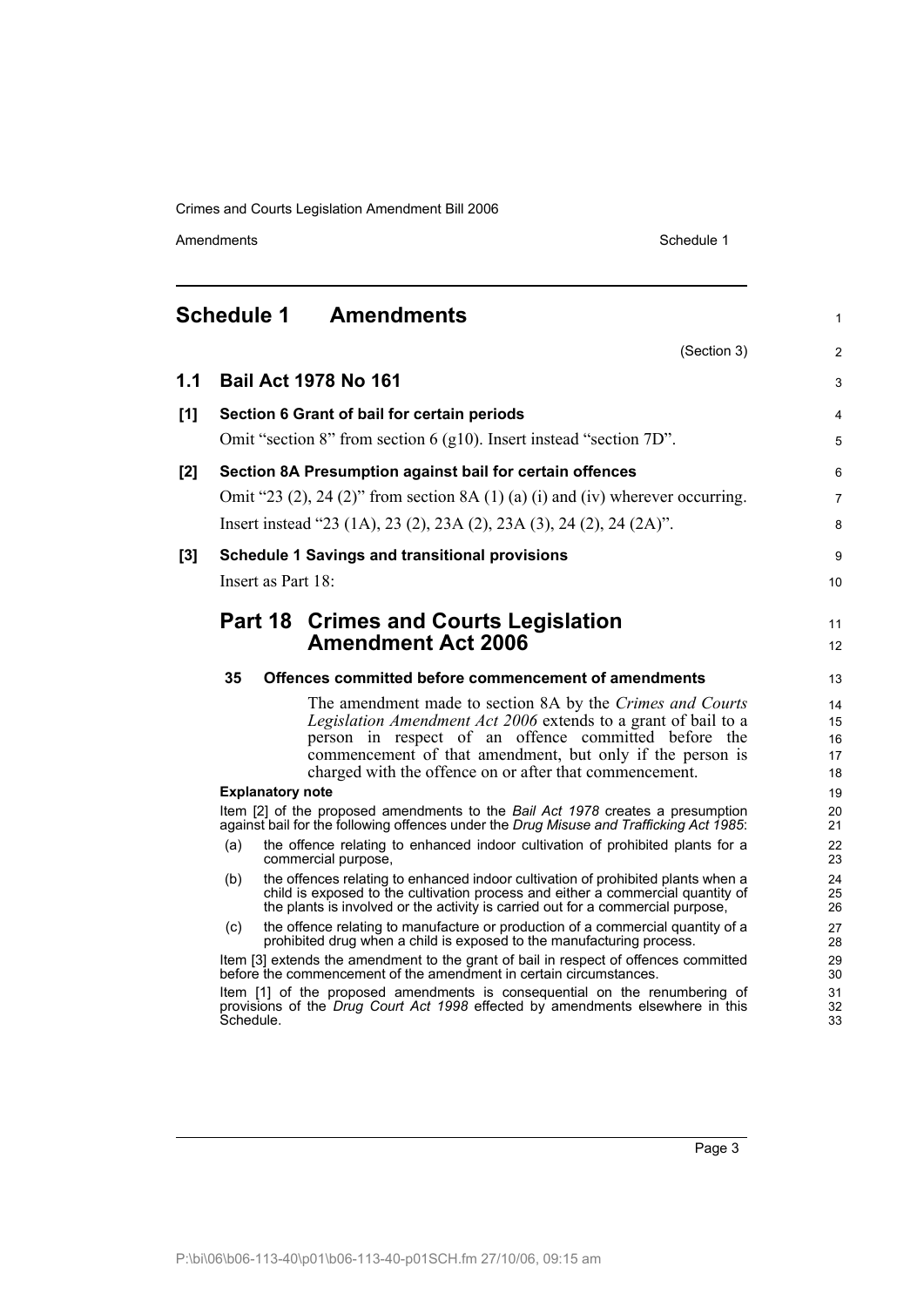| 1.2 | <b>Child Protection (Offenders Prohibition Orders) Act 2004</b><br><b>No 46</b>                                                                                                                                                                                                                                                                                                                                                                                 | $\mathbf{1}$<br>2                         |
|-----|-----------------------------------------------------------------------------------------------------------------------------------------------------------------------------------------------------------------------------------------------------------------------------------------------------------------------------------------------------------------------------------------------------------------------------------------------------------------|-------------------------------------------|
|     | <b>Section 13 Contravention of orders</b>                                                                                                                                                                                                                                                                                                                                                                                                                       | 3                                         |
|     | Omit section 13 $(3)$ .<br><b>Explanatory note</b>                                                                                                                                                                                                                                                                                                                                                                                                              | $\overline{4}$<br>5                       |
|     | The proposed amendment to the Child Protection (Offenders Prohibition Orders) Act<br>2004 removes the requirement for a police officer who arrests a person suspected of<br>contravening a prohibition order to take the person before an authorised person (within<br>the meaning of the Criminal Procedure Act 1986) to be dealt with according to law, on<br>the basis that other laws (including the Bail Act 1978) render this requirement<br>unnecessary. | 6<br>$\overline{7}$<br>8<br>9<br>10<br>11 |
| 1.3 | <b>Child Protection (Offenders Registration) Act 2000 No 42</b>                                                                                                                                                                                                                                                                                                                                                                                                 | 12                                        |
| [1] | <b>Section 3 Definitions</b>                                                                                                                                                                                                                                                                                                                                                                                                                                    | 13                                        |
|     | Omit "section 91D–91G" from paragraph (d) of the definition of Class 2<br><i>offence</i> in section $3(1)$ .                                                                                                                                                                                                                                                                                                                                                    | 14<br>15                                  |
|     | Insert instead "section 91D, 91E, 91F, 91G or 91H".                                                                                                                                                                                                                                                                                                                                                                                                             | 16                                        |
| [2] | Section 3 (1), definition of "Class 2 offence"                                                                                                                                                                                                                                                                                                                                                                                                                  | 17                                        |
|     | Omit "or 578C (2A)" from paragraph (e).                                                                                                                                                                                                                                                                                                                                                                                                                         | 18                                        |
|     | <b>Explanatory note</b>                                                                                                                                                                                                                                                                                                                                                                                                                                         | 19                                        |
|     | The proposed amendments to the Child Protection (Offenders Registration) Act 2000<br>update a cross-reference to an offence under the Crimes Act 1900 relating to the<br>production, dissemination or possession of child pornography.                                                                                                                                                                                                                          | 20<br>21<br>22                            |
| 1.4 | Children (Criminal Proceedings) Act 1987 No 55                                                                                                                                                                                                                                                                                                                                                                                                                  | 23                                        |
|     | <b>Section 42</b>                                                                                                                                                                                                                                                                                                                                                                                                                                               | 24                                        |
|     | Insert after section 41A:                                                                                                                                                                                                                                                                                                                                                                                                                                       | 25                                        |
|     | 42<br>Action may be taken after good behaviour bond has expired                                                                                                                                                                                                                                                                                                                                                                                                 | 26                                        |
|     | Action may be taken under this Part in relation to a good<br>behaviour bond even if the term of the bond has expired, but in<br>respect only of matters arising during the term of the bond.                                                                                                                                                                                                                                                                    | 27<br>28<br>29                            |
|     | <b>Explanatory note</b>                                                                                                                                                                                                                                                                                                                                                                                                                                         | 30                                        |
|     | The proposed amendment to the Children (Criminal Proceedings) Act 1987 makes it                                                                                                                                                                                                                                                                                                                                                                                 | 31                                        |
|     | clear that actions in relation to a failure to comply with a good behaviour bond may be                                                                                                                                                                                                                                                                                                                                                                         | 32                                        |
|     | taken even if the bond has expired, if the action relates to matters arising during the<br>term of the bond. This parallels section 100 of the Crimes (Sentencing Procedure) Act<br>1999.                                                                                                                                                                                                                                                                       | 33<br>34<br>35                            |
|     |                                                                                                                                                                                                                                                                                                                                                                                                                                                                 |                                           |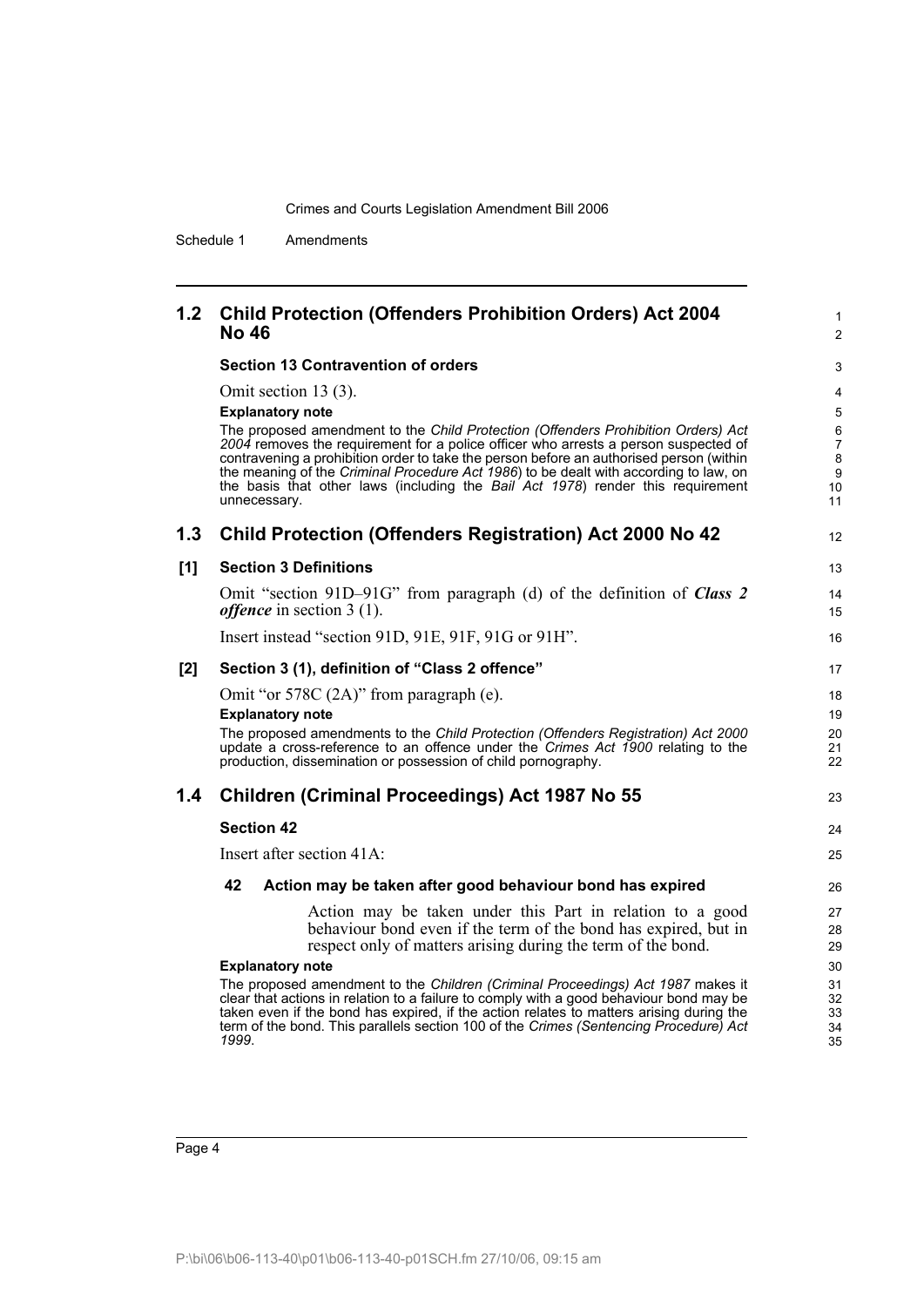Amendments Schedule 1

|     |                                                                                                                                                                                                                                   |                                              | 1.5 Civil Liability Act 2002 No 22                                                                                                                                                                                                                                                                                                                                                                                                                                                                                                               | 1                                            |  |  |  |  |
|-----|-----------------------------------------------------------------------------------------------------------------------------------------------------------------------------------------------------------------------------------|----------------------------------------------|--------------------------------------------------------------------------------------------------------------------------------------------------------------------------------------------------------------------------------------------------------------------------------------------------------------------------------------------------------------------------------------------------------------------------------------------------------------------------------------------------------------------------------------------------|----------------------------------------------|--|--|--|--|
| [1] |                                                                                                                                                                                                                                   | Section 3B Civil liability excluded from Act |                                                                                                                                                                                                                                                                                                                                                                                                                                                                                                                                                  |                                              |  |  |  |  |
|     |                                                                                                                                                                                                                                   |                                              | Omit "civil liability in respect of an intentional act that is done with intent to<br>cause injury or death or that is sexual assault or other sexual misconduct" from<br>section $3B(1)(a)$ .                                                                                                                                                                                                                                                                                                                                                   | 3<br>4<br>5                                  |  |  |  |  |
|     | Insert instead "civil liability of a person in respect of an intentional act that is<br>done by the person with intent to cause injury or death or that is sexual assault<br>or other sexual misconduct committed by the person". |                                              |                                                                                                                                                                                                                                                                                                                                                                                                                                                                                                                                                  |                                              |  |  |  |  |
| [2] |                                                                                                                                                                                                                                   |                                              | <b>Schedule 1 Savings and transitional provisions</b>                                                                                                                                                                                                                                                                                                                                                                                                                                                                                            | 9                                            |  |  |  |  |
|     |                                                                                                                                                                                                                                   |                                              | Insert after Part 8:                                                                                                                                                                                                                                                                                                                                                                                                                                                                                                                             | 10                                           |  |  |  |  |
|     | Part 9<br>Provisions consequent on enactment of<br><b>Crimes and Courts Legislation</b><br><b>Amendment Act 2006</b>                                                                                                              |                                              |                                                                                                                                                                                                                                                                                                                                                                                                                                                                                                                                                  |                                              |  |  |  |  |
|     | 24                                                                                                                                                                                                                                |                                              | <b>Definition</b>                                                                                                                                                                                                                                                                                                                                                                                                                                                                                                                                | 14                                           |  |  |  |  |
|     |                                                                                                                                                                                                                                   |                                              | In this Part, <i>amending Act</i> means the Crimes and Courts<br>Legislation Amendment Act 2006.                                                                                                                                                                                                                                                                                                                                                                                                                                                 | 15<br>16                                     |  |  |  |  |
|     | 25                                                                                                                                                                                                                                |                                              | Deemed commencement of, and application of, amendments to<br>section $3B(1)(a)$                                                                                                                                                                                                                                                                                                                                                                                                                                                                  | 17<br>18                                     |  |  |  |  |
|     |                                                                                                                                                                                                                                   | (1)                                          | The amendment to section $3B(1)(a)$ made by the amending Act<br>extends to civil liability arising, and any award of damages in<br>respect of such civil liability made, before the commencement of<br>that amendment.                                                                                                                                                                                                                                                                                                                           | 19<br>20<br>21<br>22                         |  |  |  |  |
|     |                                                                                                                                                                                                                                   | (2)                                          | For the avoidance of doubt, any reference to "civil liability in<br>respect of an intentional act that is done with intent to cause<br>injury or death or that is sexual assault or other sexual<br>misconduct" in section $3B(1)(a)$ before the commencement of<br>this clause is taken to read (and always to have read) "civil<br>liability of a person in respect of an intentional act that is done by<br>the person with intent to cause injury or death or that is sexual<br>assault or other sexual misconduct committed by the person". | 23<br>24<br>25<br>26<br>27<br>28<br>29<br>30 |  |  |  |  |
|     |                                                                                                                                                                                                                                   | (3)                                          | The provisions of this Schedule that apply to section $3B(1)(a)$<br>apply to that paragraph as if it read (and always had read) as<br>provided by subclause (2).                                                                                                                                                                                                                                                                                                                                                                                 | 31<br>32<br>33                               |  |  |  |  |
|     |                                                                                                                                                                                                                                   | (4)                                          | This clause does not affect any final determination of legal<br>proceedings made by a court or tribunal before the<br>commencement of this clause.                                                                                                                                                                                                                                                                                                                                                                                               | 34<br>35<br>36                               |  |  |  |  |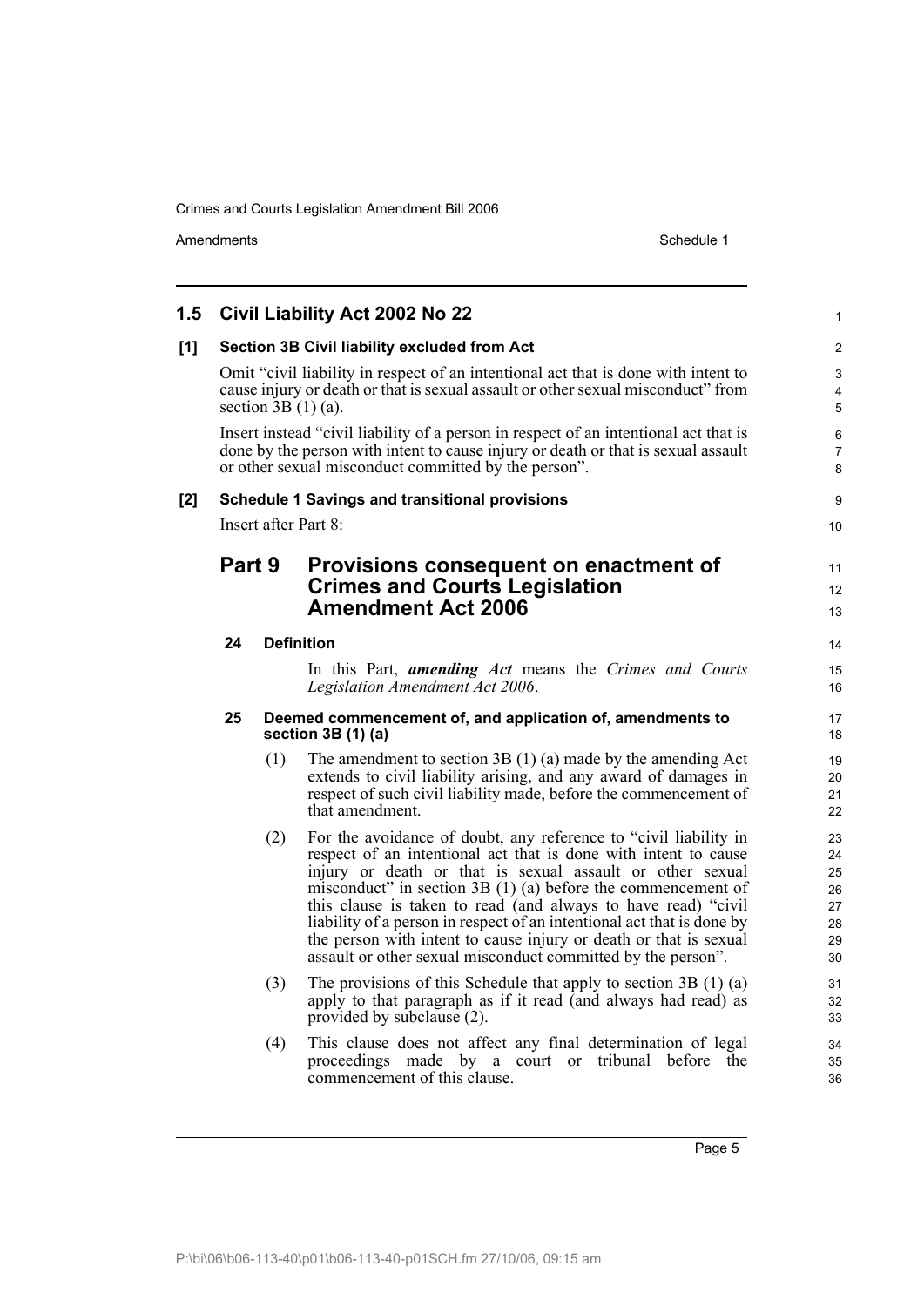Schedule 1 Amendments

(5) However, this clause does apply to legal proceedings (being proceedings that have not been finally determined by a court or tribunal) that relate to the application of Division 6 of Part 2A to an award of damages, even if the proceedings that resulted in that award being made have been finally determined by a court or tribunal.

#### **26 Definition of "offender in custody" in section 26A**

- (1) The definition of *offender in custody* or *offender* in section 26A (1) includes, and is taken to have always included, the following:
	- (a) an inmate within the meaning of the *Correctional Centres Act 1952*,
	- (b) a prisoner within the meaning of the *Prisons Act 1952*,
	- (c) a periodic detainee within the meaning of the *Periodic Detention of Prisoners Act 1981*,
	- (d) an offender for whom a home detention order was made under the *Home Detention Act 1996*,
	- (e) a person performing community service work under, or attending a place in compliance with the requirements of, a community service order as provided by the *Community Service Orders Act 1979*, whether or not the person is an offender in custody under any other paragraph of this definition.
- (2) This clause extends to civil liability arising, and any award of damages in respect of such civil liability made, before the commencement of this clause.
- (3) This clause does not affect any final determination of legal proceedings made by a court or tribunal before the commencement of this clause.
- (4) However, this clause does apply to legal proceedings (being proceedings that have not been finally determined by a court or tribunal) that relate to the application of Division 6 of Part 2A to an award of damages, even if the proceedings that resulted in that award being made have been finally determined by a court or tribunal.

#### **Explanatory note**

Section 3B (1) (a) of the *Civil Liability Act 2002* provides that the provisions of that Act (subject to some specified exceptions) do not apply to civil liability in respect of an intentional act that is done with intent to cause injury or death or that is sexual assault or other sexual misconduct. This provision prevents a person who has carried out such an act, when sued by their victim, from benefiting from the provisions of the *Civil Liability Act 2002* that aid defendants.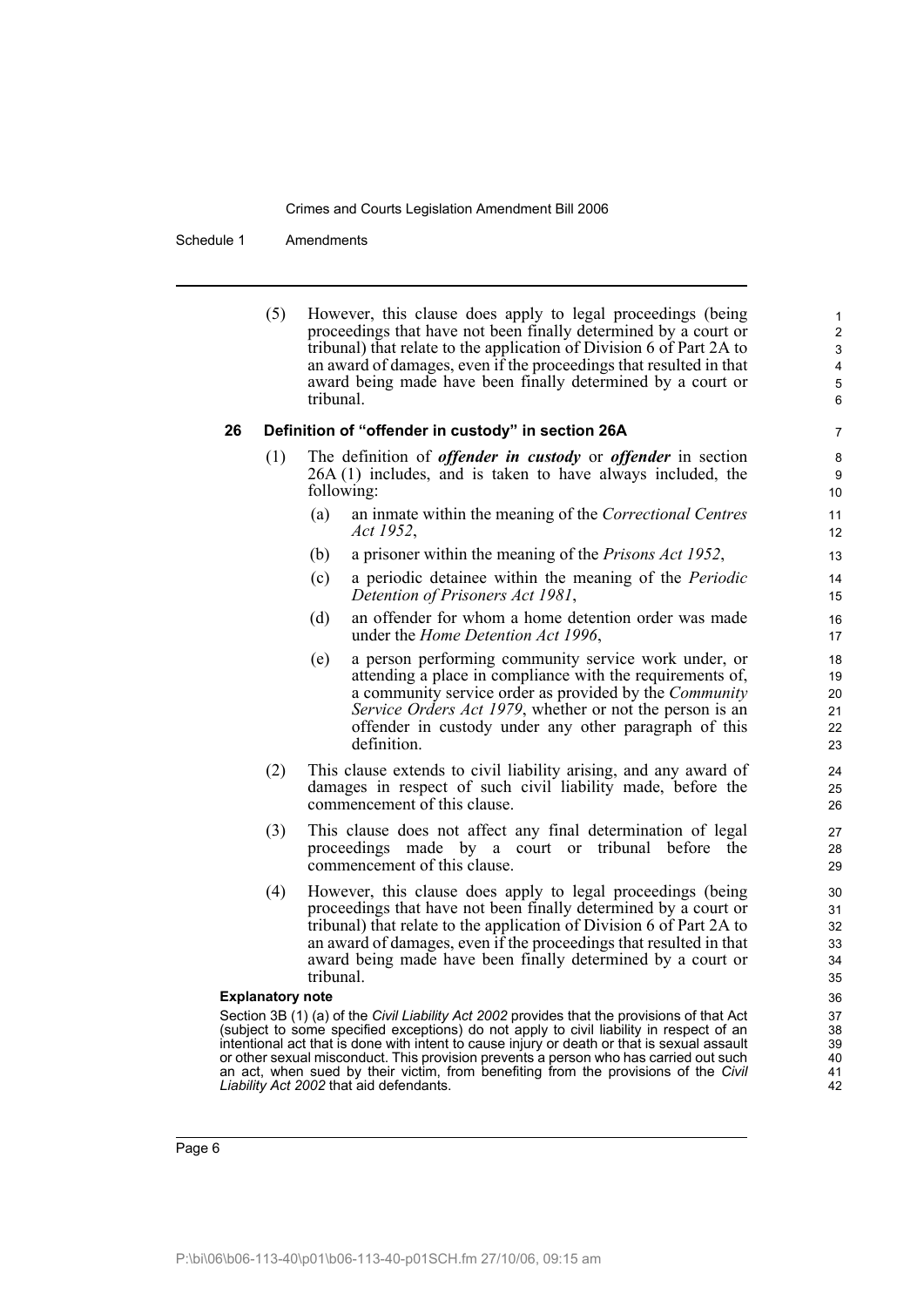#### Amendments **Amendments** Schedule 1

Item [1] of the proposed amendments amends section 3B (1) (a) of the *Civil Liability Act 2002* to make it clear that the exclusion in that paragraph applies only in relation to the civil liability of the person who carried out the intentional act to a person who suffered from that act. The amendment will make it clear that the exclusion does not apply in other circumstances, for example, where a victim of such an intentional act sues a third party for negligence for failing to prevent the act. (As a more specific example, the exclusion will not apply where an offender in custody, who has been intentionally injured by another offender in custody, sues the Department of Corrective Services for negligence for failing to prevent the intentional injury.) In such a case, the third party defendant will be able to benefit from the provisions of the *Civil Liability Act 2002* that aid defendants.

Item [2] of the proposed amendments inserts savings and transitional provisions (proposed Part 9 (clauses 24–26)) into Schedule 1 to the *Civil Liability Act 2002*.

Proposed clause 25, as far as possible, gives the amendment in item [1] retrospective application so that it applies as if the change it made commenced at the same time as section 3B (1) (a) commenced.

Part 2A of the *Civil Liability Act 2002* contains special provisions relating to offenders in custody. Section 26A of the Act defines the term "offender in custody" or "offender". The definition includes the following types of person covered by the *Crimes (Administration of Sentences) Act 1999*: inmates, offenders serving their imprisonment by way of periodic detention, offenders serving their imprisonment by way of home detention and persons performing community service work under, or attending a place in compliance with the requirements of, a community service order.

Proposed clause 26 provides that the definition of *offender in custody* or *offender* in section 26A (1) includes, and is taken to always have included, persons who were "inmates", "prisoners", "periodic detainees", "offenders for whom a home detention order was made" or "persons performing community service work under, or attending a place in compliance with the requirements of, a community service order" under legislation that preceded the commencement of the *Crimes (Administration of Sentences) Act 1999*.

The proposed clauses extend to civil liability arising, and any award of damages in respect of such civil liability made, before the commencement of the clauses. However, those proposed clauses will not affect any final determination of legal proceedings made by a court or tribunal before the commencement of those clauses.

### **1.6 Civil Procedure Act 2005 No 28**

#### **Schedule 3 Rule-making powers**

Insert "and other means of obtaining access to information, documents or things" after "inspection" in clause 2.

#### **Explanatory note**

The proposed amendment extends the rule-making power in Schedule 3 to the *Civil Procedure Act 2005* so as to enable rules to be made in relation to obtaining access to information, documents or things relating to court proceedings.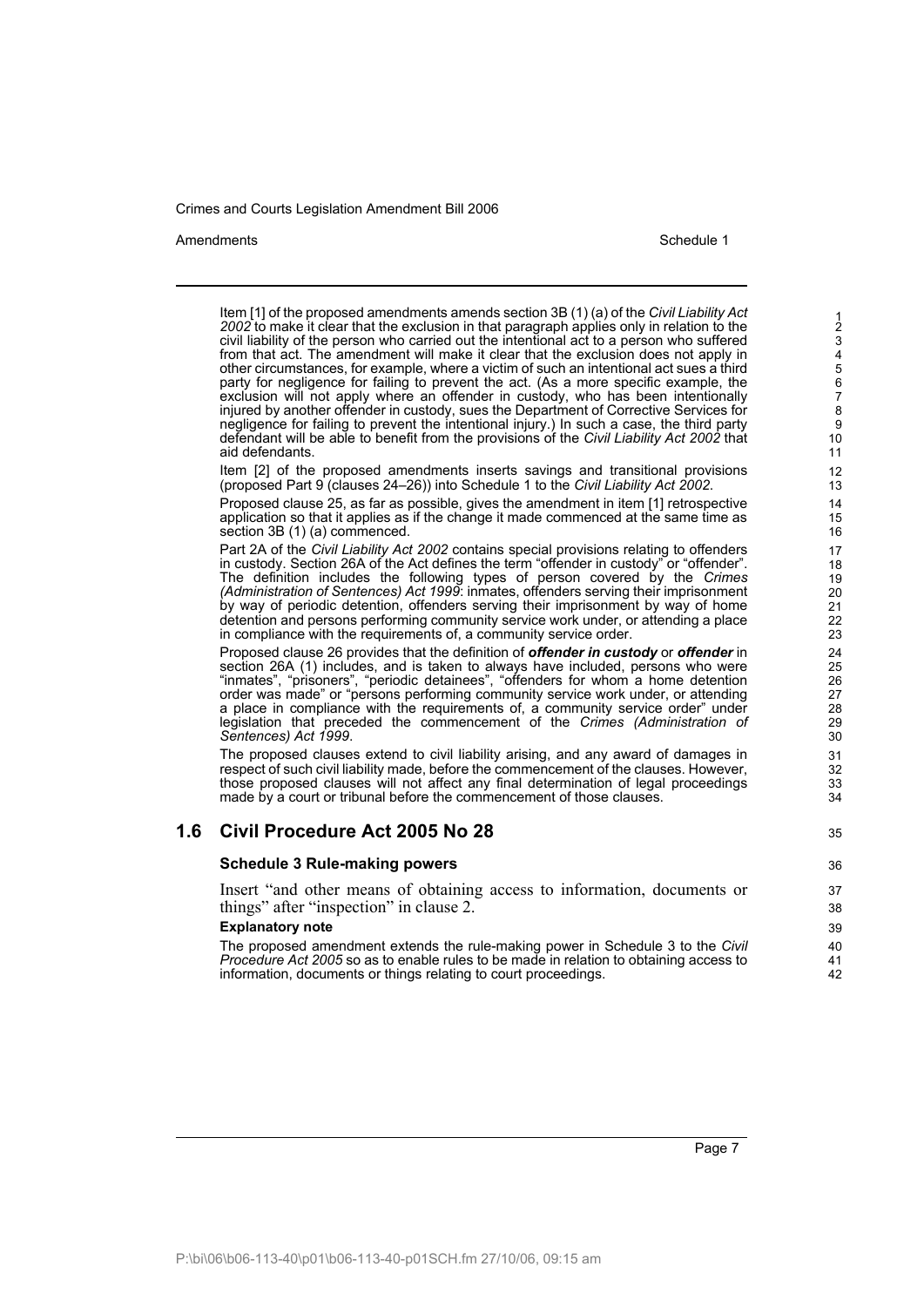| 1.7 | <b>Coroners Act 1980 No 27</b> |                    |                                                                                                                                                                                                     |                |  |
|-----|--------------------------------|--------------------|-----------------------------------------------------------------------------------------------------------------------------------------------------------------------------------------------------|----------------|--|
| [1] | Part 4, Division 1A            |                    |                                                                                                                                                                                                     |                |  |
|     |                                |                    | Insert after Division 1:                                                                                                                                                                            | 3              |  |
|     |                                | <b>Division 1A</b> | <b>Coronial investigation scenes</b>                                                                                                                                                                | 4              |  |
|     | 23C                            |                    | <b>Definitions</b>                                                                                                                                                                                  | 5              |  |
|     |                                |                    | In this Part:                                                                                                                                                                                       | 6              |  |
|     |                                |                    | <i>coronial investigation scene</i> means a coronial investigation                                                                                                                                  | $\overline{7}$ |  |
|     |                                |                    | scene established under section 23E.                                                                                                                                                                | 8              |  |
|     |                                |                    | coronial investigation scene power means a function specified in<br>section 23G $(1)$ or $(2)$ .                                                                                                    | 9<br>10        |  |
|     | 23D                            |                    | Order establishing coronial investigation scene                                                                                                                                                     | 11             |  |
|     |                                | (1)                | If a coroner considers that an investigation should, for the                                                                                                                                        | 12             |  |
|     |                                |                    | purposes of an inquest or inquiry, be carried out at a particular<br>place, a coroner may issue an order in writing or by telephone to                                                              | 13<br>14       |  |
|     |                                |                    | a police officer or other person to:                                                                                                                                                                | 15             |  |
|     |                                |                    | establish a coronial investigation scene at a specified<br>(a)                                                                                                                                      | 16             |  |
|     |                                |                    | place, and                                                                                                                                                                                          | 17             |  |
|     |                                |                    | coronial<br>investigation<br>(b)<br>exercise<br>scene<br>powers<br>1n<br>accordance with this Division, and                                                                                         | 18<br>19       |  |
|     |                                |                    | enter and stay on the place for those purposes.<br>(c)                                                                                                                                              | 20             |  |
|     |                                | (2)                | An order may be made:                                                                                                                                                                               | 21             |  |
|     |                                |                    | before the commencement, or<br>(a)                                                                                                                                                                  | 22             |  |
|     |                                |                    | (b)<br>after the commencement and before the completion,                                                                                                                                            | 23             |  |
|     |                                |                    | of an inquest or inquiry.                                                                                                                                                                           | 24             |  |
|     |                                | (3)                | This Division applies to a place of any kind, whether or not a<br>public place.                                                                                                                     | 25<br>26       |  |
|     |                                | (4)                | An order issued under this section authorises a police officer or<br>other person specified in the order to enter any place referred to<br>in that order.                                           | 27<br>28<br>29 |  |
|     |                                | (5)                | A person acting under the authority of an order issued under this<br>section may, for the purposes of exercising coronial investigation<br>scene powers, obtain the assistance of any other person. | 30<br>31<br>32 |  |
|     |                                | (6)                | A copy of a telephone order is to be provided to the police officer<br>or other person to whom it is issued.                                                                                        | 33<br>34       |  |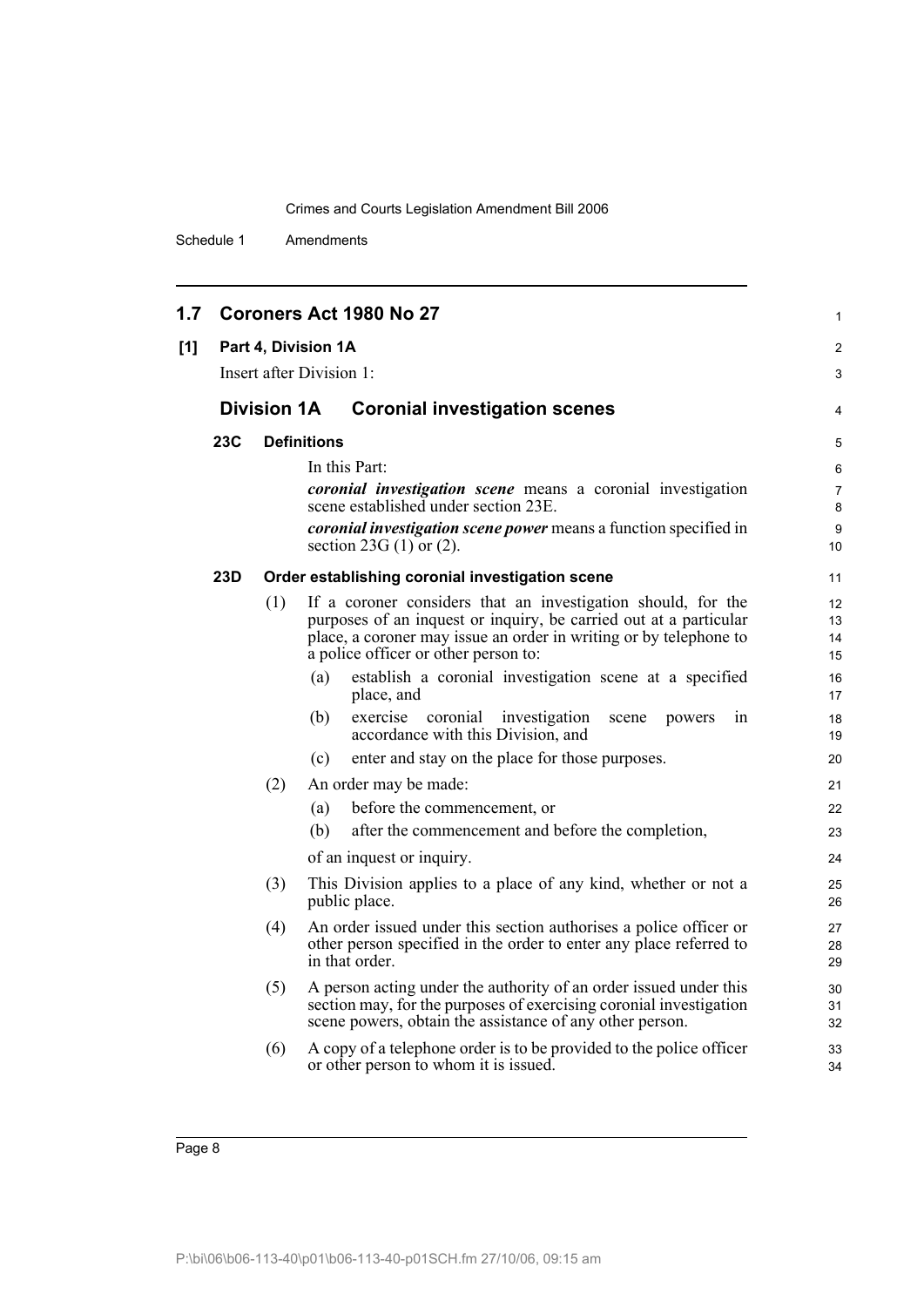Amendments Schedule 1

|     | (7) | device. | In this section:<br><i>telephone</i> means radio, facsimile or any other communication                                                                                                                                                         | 1<br>$\overline{2}$<br>3 |
|-----|-----|---------|------------------------------------------------------------------------------------------------------------------------------------------------------------------------------------------------------------------------------------------------|--------------------------|
| 23E |     |         | Establishment of a coronial investigation scene                                                                                                                                                                                                | 4                        |
|     | (1) |         | A police officer or other person may establish a coronial<br>investigation scene on a place in any way that is reasonably<br>appropriate in the circumstances.                                                                                 | 5<br>6<br>$\overline{7}$ |
|     | (2) |         | A police officer or other person who establishes a coronial<br>investigation scene must, if reasonably appropriate in the<br>circumstances, give the public notice that the place is a coronial<br>investigation scene.                        | 8<br>9<br>10<br>11       |
| 23F |     |         | Exercise of powers at coronial investigation scene                                                                                                                                                                                             | 12                       |
|     | (1) |         | A police officer or other person may exercise any of the coronial<br>investigation scene powers if:                                                                                                                                            | 13<br>14                 |
|     |     | (a)     | a coronial investigation scene has been established, and                                                                                                                                                                                       | 15                       |
|     |     | (b)     | the police officer or other person exercising the power<br>suspects on reasonable grounds that it is necessary to do so<br>to preserve evidence relevant to an investigation by the<br>coroner.                                                | 16<br>17<br>18<br>19     |
|     | (2) |         | A police officer or other person may exercise the coronial<br>investigation scene powers for the period of time specified in the<br>order issued by the coroner.                                                                               | 20<br>21<br>22           |
| 23G |     |         | <b>Coronial investigation scene powers</b>                                                                                                                                                                                                     | 23                       |
|     | (1) |         | A police officer or other person may, in accordance with this<br>Division and an order issued by a coroner under this Division,<br>exercise the following functions at, or in relation to, a coronial<br>investigation scene:                  | 24<br>25<br>26<br>27     |
|     |     | (a)     | direct a person to leave the coronial investigation scene or<br>remove a vehicle, vessel or aircraft from the coronial<br>investigation scene,                                                                                                 | 28<br>29<br>30           |
|     |     | (b)     | remove from the coronial investigation scene a person who<br>fails to comply with a direction to leave the coronial<br>investigation scene or a vehicle, vessel or aircraft a person<br>fails to remove from the coronial investigation scene, | 31<br>32<br>33<br>34     |
|     |     | (c)     | direct a person not to enter the coronial investigation<br>scene,                                                                                                                                                                              | 35<br>36                 |
|     |     | (d)     | prevent a person from entering a coronial investigation<br>scene,                                                                                                                                                                              | 37<br>38                 |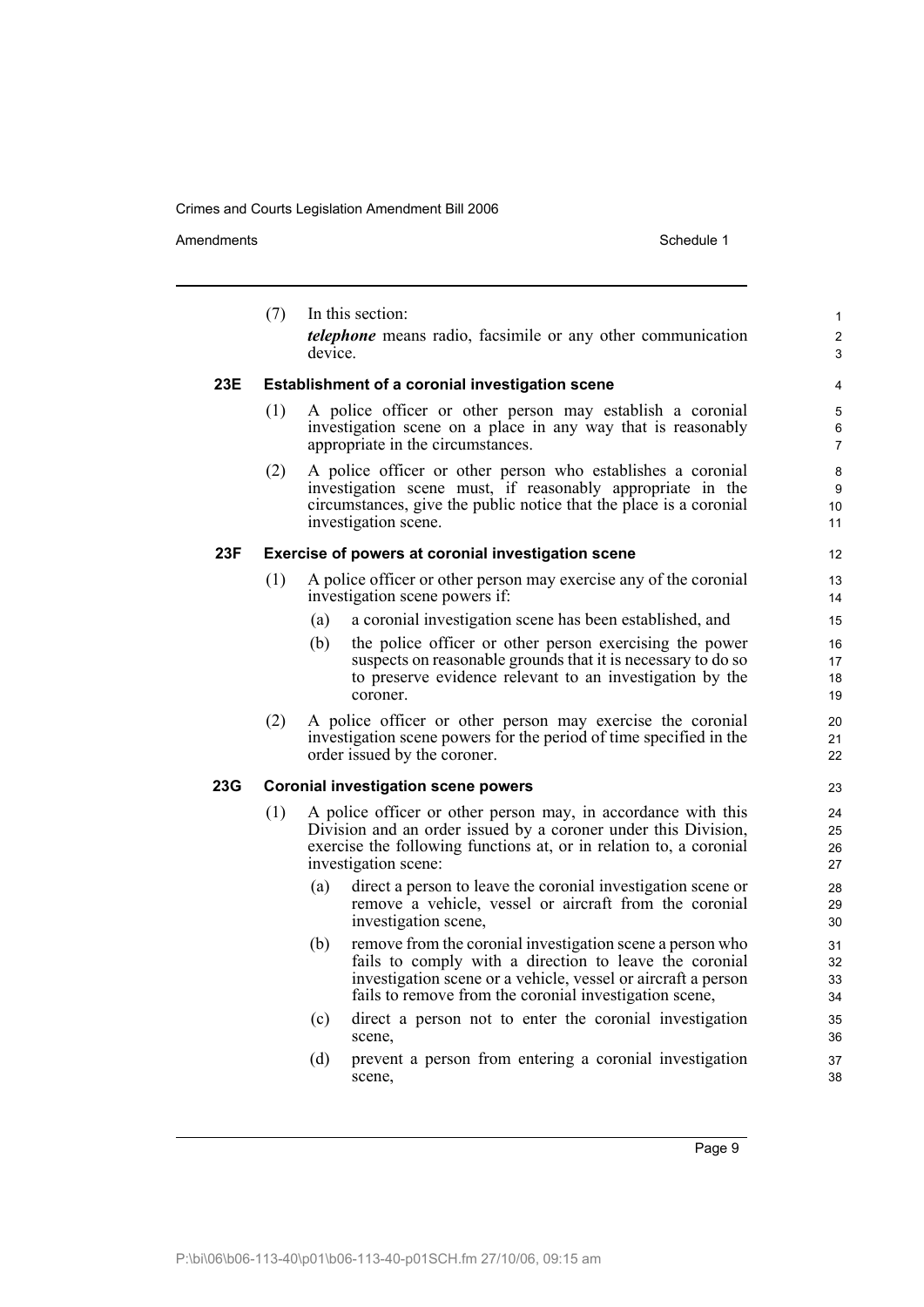|     | (e)       | prevent a person from removing evidence from, or<br>otherwise interfering with, the coronial investigation scene<br>or anything in it and, for that purpose, detain and search the<br>person,         | $\mathbf{1}$<br>$\overline{2}$<br>3<br>4 |
|-----|-----------|-------------------------------------------------------------------------------------------------------------------------------------------------------------------------------------------------------|------------------------------------------|
|     | (f)       | remove or cause to be removed an obstruction from the<br>coronial investigation scene,                                                                                                                | 5<br>6                                   |
|     | (g)       | perform any necessary investigation, including,<br>for<br>example, search the coronial investigation scene and<br>inspect anything in it to obtain evidence in relation to the<br>inquest or inquiry, | $\overline{7}$<br>8<br>9<br>10           |
|     | (h)       | for the purpose of performing any necessary investigation,<br>conduct any examination or process,                                                                                                     | 11<br>12                                 |
|     | (i)       | open anything at the coronial investigation scene that is<br>locked,                                                                                                                                  | 13<br>14                                 |
|     | (i)       | take electricity, gas or any other utility, for use at the<br>coronial investigation scene,                                                                                                           | 15<br>16                                 |
|     | (k)       | direct the occupier of the place or a person apparently<br>involved in the management or control of the place to<br>maintain a continuous supply of electricity at the place,                         | 17<br>18<br>19                           |
|     | (l)       | photograph or otherwise record the coronial investigation<br>scene and anything in it,                                                                                                                | 20<br>21                                 |
|     | (m)       | seize and detain all or part of a thing that might provide<br>evidence in relation to the inquest or inquiry or provide<br>evidence of the commission of an offence,                                  | 22<br>23<br>24                           |
|     | (n)       | dig up anything at the coronial investigation scene,                                                                                                                                                  | 25                                       |
|     | (0)       | remove wall or ceiling linings or floors of a building, or<br>panels of a vehicle,                                                                                                                    | 26<br>27                                 |
|     | (p)       | take possession of the body of a deceased person on behalf<br>of the coroner, including body tissue, clothing and items<br>apparently in the possession of the deceased person,                       | 28<br>29<br>30                           |
|     | (q)       | remove or cause the removal of the body of a deceased<br>person to any location nominated by the coroner,                                                                                             | 31<br>32                                 |
|     | (r)       | any other function reasonably necessary or incidental to a<br>function conferred by this section.                                                                                                     | 33<br>34                                 |
| (2) | includes: | The power conferred by this section to seize and detain a thing                                                                                                                                       | 35<br>36                                 |
|     | (a)       | a power to remove the thing from the coronial<br>investigation scene when it is found, and                                                                                                            | 37<br>38                                 |
|     | (b)       | a power to guard the thing in or on the coronial<br>investigation scene.                                                                                                                              | 39<br>40                                 |
|     |           |                                                                                                                                                                                                       |                                          |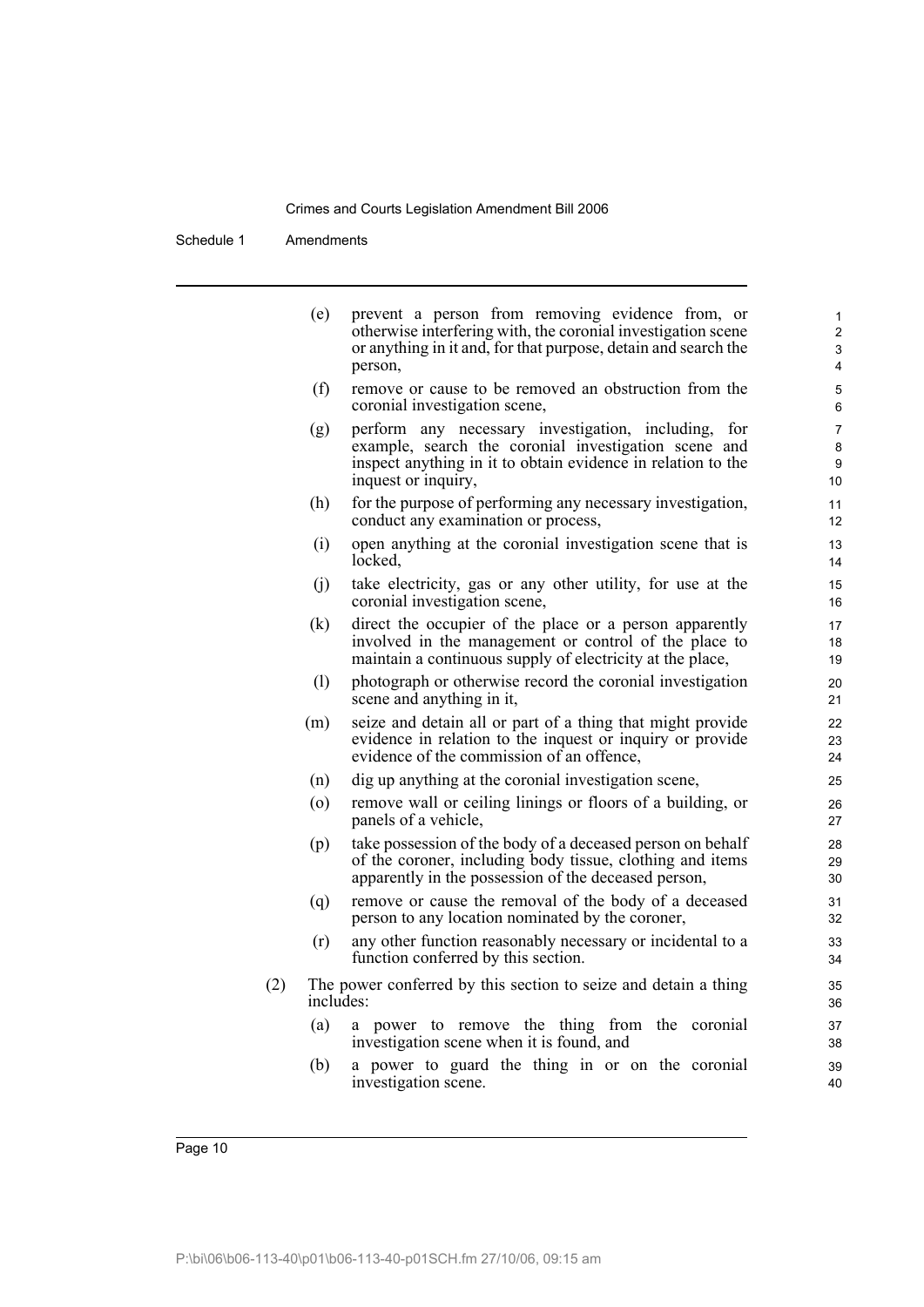Amendments Schedule 1

|          |            | (3)                     | Nothing in this Division prevents a police officer or other person<br>who is lawfully on a place from exercising a coronial<br>investigation scene power or doing any other thing, if the<br>occupier of the place consents.                                                                                                                                                                                                                                                                                                                                                                 | $\mathbf{1}$<br>$\overline{c}$<br>$\mathfrak{S}$<br>$\overline{4}$ |
|----------|------------|-------------------------|----------------------------------------------------------------------------------------------------------------------------------------------------------------------------------------------------------------------------------------------------------------------------------------------------------------------------------------------------------------------------------------------------------------------------------------------------------------------------------------------------------------------------------------------------------------------------------------------|--------------------------------------------------------------------|
|          | 23H        |                         | Obstruction or hindrance of person executing coronial<br>investigation scene order                                                                                                                                                                                                                                                                                                                                                                                                                                                                                                           | $\mathbf 5$<br>6                                                   |
|          |            |                         | A person who, on production to the person of an order issued<br>under section 23D, obstructs or hinders the person to whom the<br>order was issued in the exercise of his or her powers under this<br>Division arising by virtue of the order is guilty of an offence<br>against this Act.<br>Maximum penalty: 100 penalty units or imprisonment for<br>2 years, or both.                                                                                                                                                                                                                    | $\overline{7}$<br>8<br>$\boldsymbol{9}$<br>10<br>11<br>12<br>13    |
|          | <b>231</b> |                         | Division does not limit other powers                                                                                                                                                                                                                                                                                                                                                                                                                                                                                                                                                         | 14                                                                 |
|          |            |                         | Nothing in this Division limits any power that a police officer or<br>other person has to enter a place or to do any other thing when at<br>the place.                                                                                                                                                                                                                                                                                                                                                                                                                                       | 15<br>16<br>17                                                     |
| [2]      |            |                         | Section 25 Order authorising entry of certain places                                                                                                                                                                                                                                                                                                                                                                                                                                                                                                                                         | 18                                                                 |
|          |            | Omit the section.       |                                                                                                                                                                                                                                                                                                                                                                                                                                                                                                                                                                                              | 19                                                                 |
| $^{[3]}$ |            |                         | <b>Schedule 3 Savings and transitional provisions</b>                                                                                                                                                                                                                                                                                                                                                                                                                                                                                                                                        | 20                                                                 |
|          |            |                         | Insert at the end of clause $1A(1)$ :                                                                                                                                                                                                                                                                                                                                                                                                                                                                                                                                                        | 21                                                                 |
|          |            |                         | Crimes and Courts Legislation Amendment Act 2006, but only to<br>the extent that it amends this Act                                                                                                                                                                                                                                                                                                                                                                                                                                                                                          | 22<br>23                                                           |
|          |            | <b>Explanatory note</b> | Item [1] inserts proposed Division 1A of Part 4 into the Coroners Act 1980, to extend<br>the powers of police and other persons to investigate a place on the order of a coroner<br>under that Act. The proposed Division details when and how a coronial investigation<br>scene may be established and the powers which may be exercised by police and other<br>persons while at a coronial investigation scene. The search and seizure powers<br>previously conferred on police and other persons are extended by the amendments so<br>as to further facilitate the investigation process. | 24<br>25<br>26<br>27<br>28<br>29<br>30<br>31                       |
|          |            |                         | Item [2] of the proposed amendments removes a redundant provision.                                                                                                                                                                                                                                                                                                                                                                                                                                                                                                                           | 32                                                                 |

Item [3] enables savings and transitional regulations to be made as a consequence of

Page 11

33 34

the proposed amendments.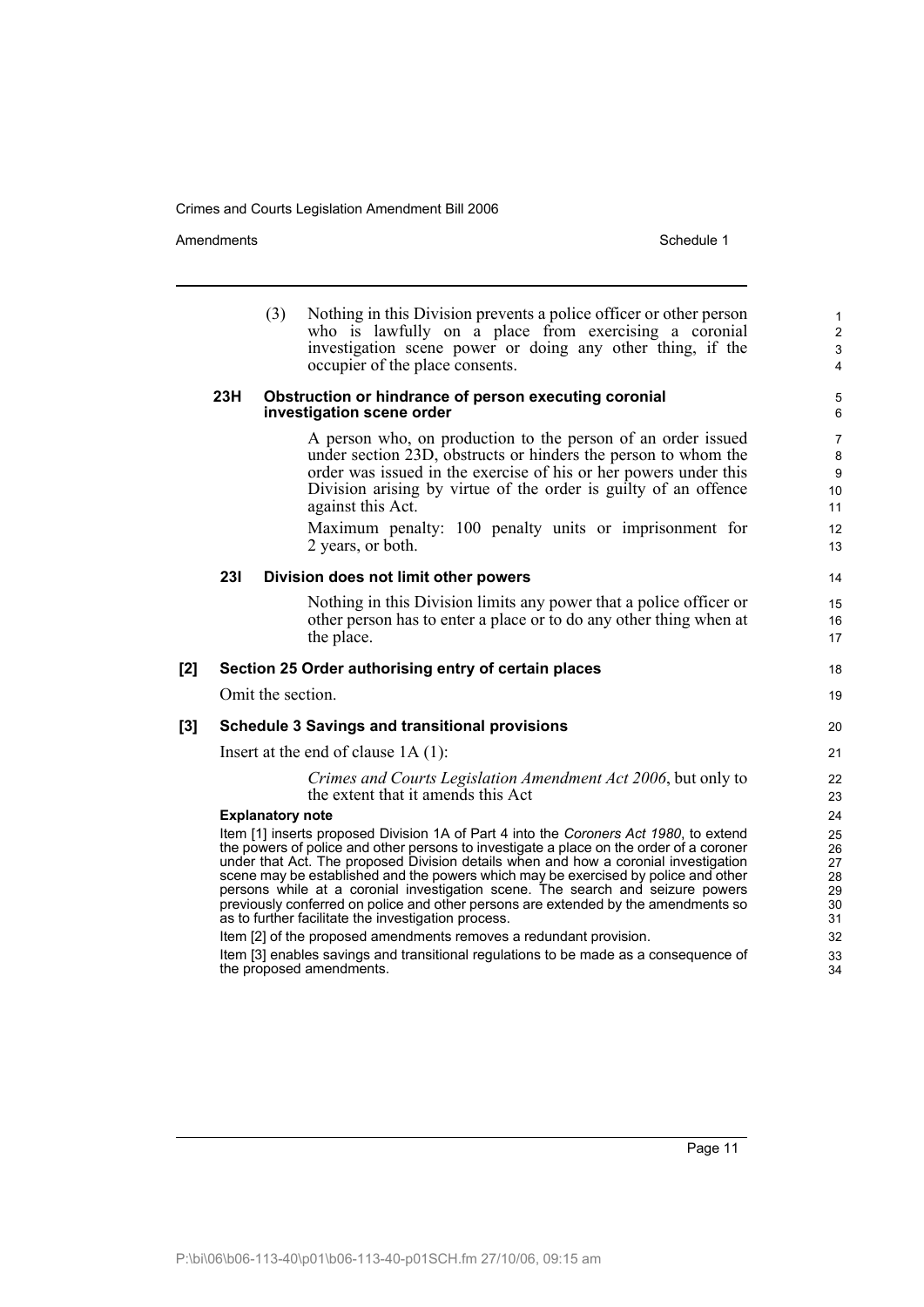| 1.8 |     |                         |                              | Crimes (Local Courts Appeal and Review) Act 2001 No 120                                                                                                                                                                                                                                                                                                        | 1                          |
|-----|-----|-------------------------|------------------------------|----------------------------------------------------------------------------------------------------------------------------------------------------------------------------------------------------------------------------------------------------------------------------------------------------------------------------------------------------------------|----------------------------|
| [1] |     |                         | <b>Section 3 Definitions</b> |                                                                                                                                                                                                                                                                                                                                                                | $\overline{2}$             |
|     |     |                         |                              | Insert after paragraph (b) of the definition of <i>sentence</i> in section $3(1)$ :                                                                                                                                                                                                                                                                            | 3                          |
|     |     |                         | (ba)                         | any order made by a Local Court revoking a good<br>behaviour bond and any order made as a consequence of<br>the revocation of the good behaviour bond, or                                                                                                                                                                                                      | 4<br>$\mathbf 5$<br>6      |
| [2] |     | <b>Section 10A</b>      |                              |                                                                                                                                                                                                                                                                                                                                                                | $\overline{7}$             |
|     |     |                         | Insert after section 10:     |                                                                                                                                                                                                                                                                                                                                                                | 8                          |
|     | 10A |                         |                              | Part applies to findings of guilt                                                                                                                                                                                                                                                                                                                              | 9                          |
|     |     | (1)                     |                              | An application for annulment under this Part may be made in<br>relation to a finding of guilt made by a Local Court, whether or<br>not the Court proceeds to conviction, and this Part applies in<br>respect of any such application accordingly.                                                                                                              | 10<br>11<br>12<br>13       |
|     |     | (2)                     |                              | For that purpose:                                                                                                                                                                                                                                                                                                                                              | 14                         |
|     |     |                         | (a)                          | a reference in this Part to a <i>conviction</i> includes a reference<br>to a finding of guilt, and                                                                                                                                                                                                                                                             | 15<br>16                   |
|     |     |                         | (b)                          | a reference in this Part to a <b>sentence</b> includes any order<br>made under section 10 or 11 of the Crimes (Sentencing<br><i>Procedure) Act 1999</i> on finding a person guilty of an<br>offence.                                                                                                                                                           | 17<br>18<br>19<br>20       |
| [3] |     |                         |                              | Schedule 1 Savings, transitional and other provisions                                                                                                                                                                                                                                                                                                          | 21                         |
|     |     |                         |                              | Insert at the end of clause $1(1)$ :                                                                                                                                                                                                                                                                                                                           | 22                         |
|     |     | <b>Explanatory note</b> |                              | Crimes and Courts Legislation Amendment Act 2006, but only in<br>relation to the amendments made to this Act                                                                                                                                                                                                                                                   | 23<br>24<br>25             |
|     |     |                         |                              | Item [1] of the proposed amendments to the Crimes (Local Courts Appeal and Review)<br>Act 2001 ensures that the revocation of a good behaviour bond and any order made as<br>a consequence of that revocation is treated as part of the sentence of a person and can<br>be appealed under that Act.                                                            | 26<br>27<br>28<br>29       |
|     |     |                         | proceeds to conviction).     | Item [2] extends the provisions of the Crimes (Local Courts Appeal and Review) Act<br>2001 that allow a person to apply for an annulment of a conviction or sentence in<br>certain circumstances so that an application may also be made in respect of a finding<br>of guilt or an order made as a consequence of a finding of guilt (whether or not the court | 30<br>31<br>32<br>33<br>34 |
|     |     |                         |                              | Item [3] provides for the making of savings and transitional regulations as a<br>consequence of the proposed amendments.                                                                                                                                                                                                                                       | 35<br>36                   |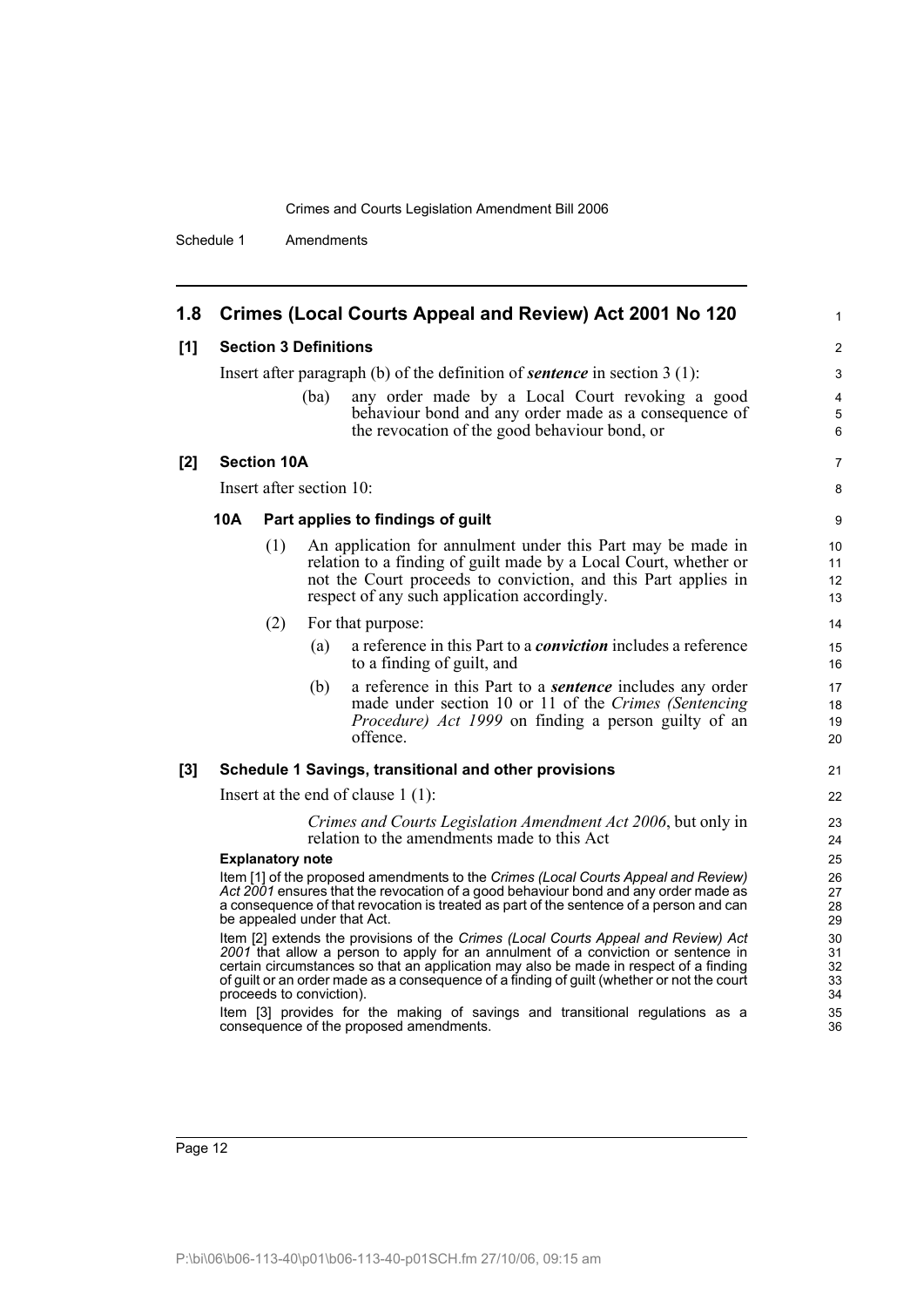Amendments Schedule 1

| 1.9   |                    |                          |      | Crimes (Sentencing Procedure) Act 1999 No 92                                                                                                                                                                                           | 1                    |  |  |
|-------|--------------------|--------------------------|------|----------------------------------------------------------------------------------------------------------------------------------------------------------------------------------------------------------------------------------------|----------------------|--|--|
| [1]   | <b>Section 10A</b> |                          |      |                                                                                                                                                                                                                                        |                      |  |  |
|       |                    | Insert after section 10: |      |                                                                                                                                                                                                                                        |                      |  |  |
|       | 10A                |                          |      | Conviction with no other penalty                                                                                                                                                                                                       | 4                    |  |  |
|       |                    | (1)                      |      | A court that convicts an offender may dispose of the proceedings<br>without imposing any other penalty.                                                                                                                                | 5<br>6               |  |  |
|       |                    | (2)                      |      | Any such action is taken, for the purposes of the Crimes (Local<br>Courts Appeal and Review) Act 2001 and the Criminal Appeal<br>Act 1912, to be a sentence passed by the court on the conviction<br>of the offender.                  | 7<br>8<br>9<br>10    |  |  |
|       |                    |                          |      | Note. The Crimes (Local Courts Appeal and Review) Act 2001 and the<br>Criminal Appeal Act 1912 provide for appeals against sentence,<br>including (in some circumstances) by the prosecutor.                                           | 11<br>12<br>13       |  |  |
| [2]   |                    |                          |      | <b>Section 12 Suspended sentences</b>                                                                                                                                                                                                  | 14                   |  |  |
|       |                    |                          |      | Omit "except to the extent to which it deals with setting the non-parole period<br>and the balance of the term of the sentence" from section 12(3).                                                                                    | 15<br>16             |  |  |
| $[3]$ |                    |                          |      | Section 99 Consequences of revocation of good behaviour bond                                                                                                                                                                           | 17                   |  |  |
|       |                    |                          |      | Omit section 99 (1) (c) (ii) and (iii). Insert instead:                                                                                                                                                                                | 18                   |  |  |
|       |                    |                          | (ii) | Part 4 applies to the sentence, as if the sentence were being<br>imposed by the court following revocation of the good<br>behaviour bond, and section 24 applies in relation to the<br>setting of a non-parole period under that Part. | 19<br>20<br>21<br>22 |  |  |
| [4]   |                    | <b>Section 99 (2)</b>    |      |                                                                                                                                                                                                                                        | 23                   |  |  |
|       |                    |                          |      | Omit "(disregarding any part that has already been served)".                                                                                                                                                                           | 24                   |  |  |
| [5]   |                    |                          |      | Section 100I Constitution of New South Wales Sentencing Council                                                                                                                                                                        | 25                   |  |  |
|       |                    |                          |      | Omit "10" from section 100I (2). Insert instead "13".                                                                                                                                                                                  | 26                   |  |  |
| [6]   |                    | Section 1001 (2) (f)-(h) |      |                                                                                                                                                                                                                                        | 27                   |  |  |
|       |                    |                          |      | Insert at the end of section 100I $(2)$ $(e)$ :                                                                                                                                                                                        | 28                   |  |  |
|       |                    |                          |      | , and                                                                                                                                                                                                                                  | 29                   |  |  |
|       |                    |                          | (f)  | one is to have expertise or experience in corrective<br>services, and                                                                                                                                                                  | 30<br>31             |  |  |
|       |                    |                          | (g)  | one is to have expertise or experience in juvenile justice,<br>and                                                                                                                                                                     | 32<br>33             |  |  |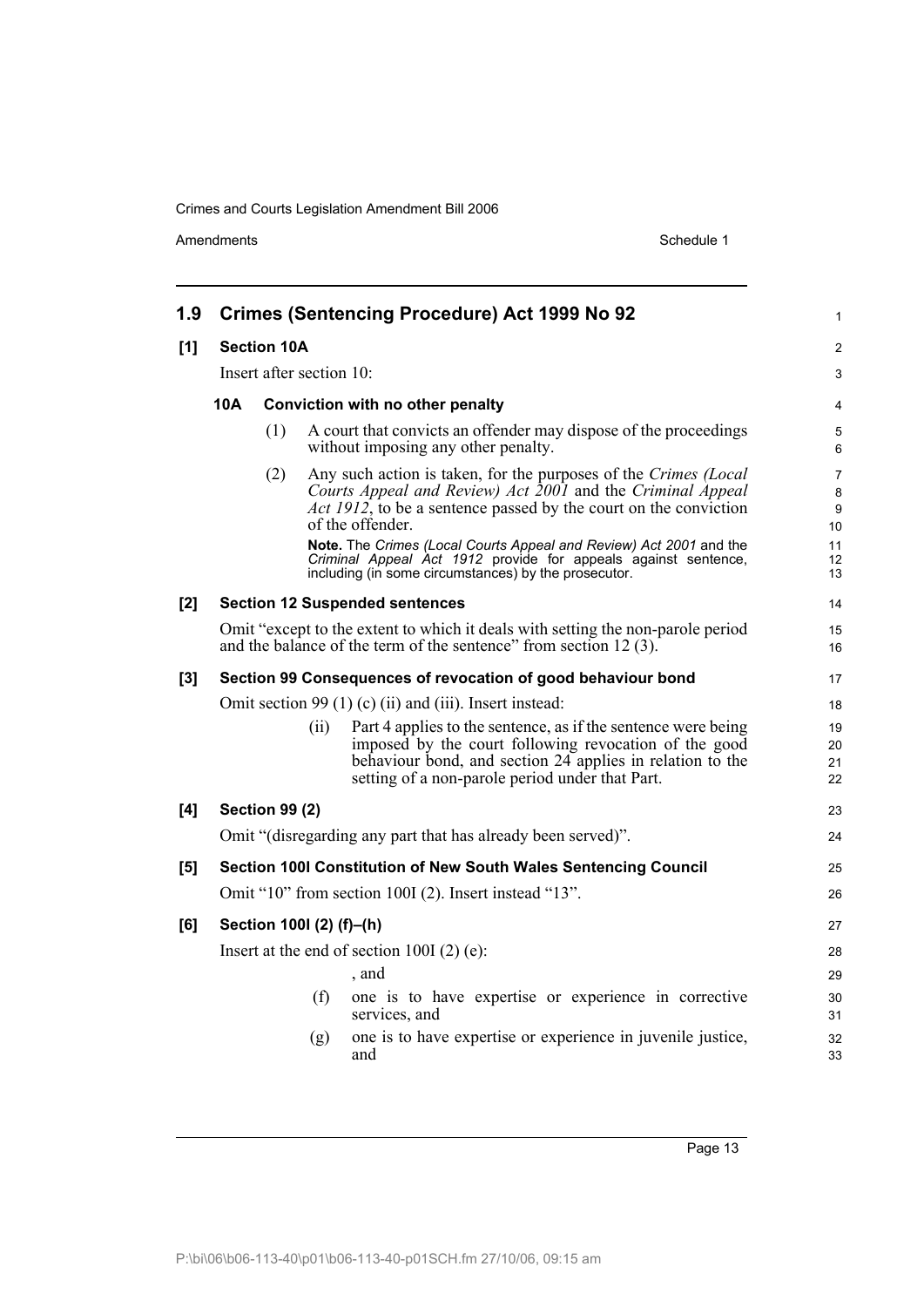|      |               |                       | (h) | one is to be a representative of the Attorney General's<br>Department.                                                                                                                                                                                                                                         | 1<br>2                     |
|------|---------------|-----------------------|-----|----------------------------------------------------------------------------------------------------------------------------------------------------------------------------------------------------------------------------------------------------------------------------------------------------------------|----------------------------|
| [7]  |               |                       |     | <b>Section 100J Functions of Sentencing Council</b>                                                                                                                                                                                                                                                            | 3                          |
|      |               |                       |     | Insert after section $100J(1)(d)$ :                                                                                                                                                                                                                                                                            | $\overline{4}$             |
|      |               |                       | (e) | to educate the public about sentencing matters.                                                                                                                                                                                                                                                                | 5                          |
| [8]  |               |                       |     | Schedule 1A Provisions relating to membership and procedure of New<br><b>South Wales Sentencing Council</b>                                                                                                                                                                                                    | 6<br>$\overline{7}$        |
|      |               |                       |     | Omit "6 members" from clause 10. Insert instead "7 members".                                                                                                                                                                                                                                                   | 8                          |
| [9]  |               |                       |     | Schedule 2 Savings, transitional and other provisions                                                                                                                                                                                                                                                          | 9                          |
|      |               |                       |     | Insert at the end of clause $1(1)$ :                                                                                                                                                                                                                                                                           | 10                         |
|      |               |                       |     | Crimes and Courts Legislation Amendment Act 2006, to the<br>extent that it amends this Act                                                                                                                                                                                                                     | 11<br>12                   |
| [10] |               | Schedule 2, Part 16   |     |                                                                                                                                                                                                                                                                                                                | 13                         |
|      |               | Insert after Part 15: |     |                                                                                                                                                                                                                                                                                                                | 14                         |
|      | Part 16<br>56 |                       |     | Provisions consequent on enactment of                                                                                                                                                                                                                                                                          | 15                         |
|      |               |                       |     | <b>Crimes and Courts Legislation</b><br><b>Amendment Act 2006</b>                                                                                                                                                                                                                                              | 16<br>17                   |
|      |               |                       |     | <b>Application of amendments</b>                                                                                                                                                                                                                                                                               | 18                         |
|      |               | (1)                   |     | The amendments made to sections 12 and 99 by the Crimes and<br>Courts Legislation Amendment Act 2006, and section 10A, as<br>inserted by that Act, extend to proceedings commenced (but not<br>concluded) before the commencement of the amendments.                                                           | 19<br>20<br>21<br>22       |
|      |               | (2)                   |     | The amendments made to section 99 by the Crimes and Courts<br>Legislation Amendment Act 2006 extend to proceedings in<br>respect of the revocation of a good behaviour bond entered into<br>before the commencement of the amendments, subject to<br>subclause $(3)$ .                                         | 23<br>24<br>25<br>26<br>27 |
|      |               | (3)                   |     | The amendments to section 99 do not require a non-parole period<br>in respect of a sentence of imprisonment to be set on the<br>revocation of a good behaviour bond entered into before the<br>commencement of the amendments if the non-parole period was<br>set at the time that the sentence was suspended. | 28<br>29<br>30<br>31<br>32 |
|      |               | Commencement          |     |                                                                                                                                                                                                                                                                                                                | 33                         |
|      |               |                       |     | Items [5]–[8] of the amendments to the Crimes (Sentencing Procedure) Act 1999<br>commence on a day or days to be appointed by proclamation.                                                                                                                                                                    | 34<br>35                   |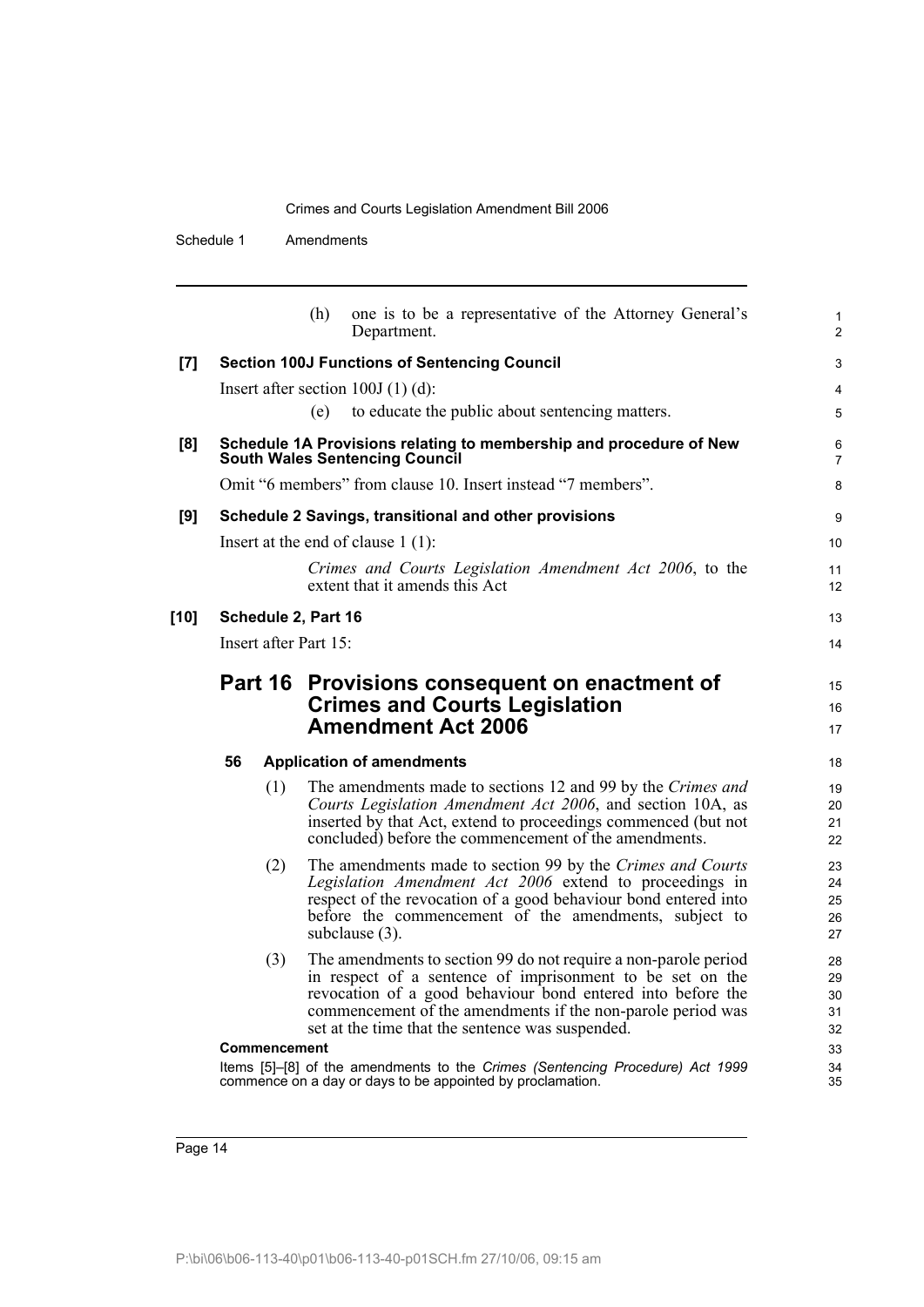Amendments Schedule 1

|     |     | <b>Explanatory note</b>      |      |                                                                                                                                                                                                                                                                                                                                                                                                                                                                                                                                                                                                                                                                                                                                                                                                               | 1                                                                                                |
|-----|-----|------------------------------|------|---------------------------------------------------------------------------------------------------------------------------------------------------------------------------------------------------------------------------------------------------------------------------------------------------------------------------------------------------------------------------------------------------------------------------------------------------------------------------------------------------------------------------------------------------------------------------------------------------------------------------------------------------------------------------------------------------------------------------------------------------------------------------------------------------------------|--------------------------------------------------------------------------------------------------|
|     |     |                              |      | Item [1] of the proposed amendments to the Crimes (Sentencing Procedure) Act 1999<br>makes it clear that a court has power, on convicting a person, to dispose of the<br>proceedings without imposing any further penalty. It also provides that the disposal of<br>the proceedings without further penalty is to be treated as part of the sentence of the<br>offender, for the purposes of Acts that provide for appeals against sentence. This would<br>facilitate an appeal by the Crown in the circumstances provided for in those Acts.                                                                                                                                                                                                                                                                 | $\overline{\mathbf{c}}$<br>3<br>$\overline{\mathbf{4}}$<br>$\overline{5}$<br>6<br>$\overline{7}$ |
|     |     | or home detention.           |      | Items [2]–[4] amend the provisions of the Act relating to the suspension of sentences<br>on condition that the offender enter into a good behaviour bond, and any subsequent<br>revocation of that bond. The proposed amendments remove the requirement that the<br>court set a non-parole period at the time of imposing a suspended sentence. Instead,<br>the setting of a non-parole period (and other functions of the court under Part 4 of the<br>Act) are to be exercised by the court if it revokes the good behaviour bond. The<br>amendments also remove a requirement, that is redundant in relation to suspended<br>sentences, that the court disregard any part of a sentence that has already been served<br>when it considers whether a sentence should be served by way of periodic detention | 8<br>9<br>10<br>11<br>12<br>13<br>14<br>15<br>16<br>17                                           |
|     |     |                              |      | Items [5] and [6] provide for the appointment of additional members of the New South<br>Wales Sentencing Council. The 3 additional members are to be:                                                                                                                                                                                                                                                                                                                                                                                                                                                                                                                                                                                                                                                         | 18<br>19                                                                                         |
|     | (a) |                              |      | a person with expertise or experience in corrective services, and                                                                                                                                                                                                                                                                                                                                                                                                                                                                                                                                                                                                                                                                                                                                             | 20                                                                                               |
|     | (b) |                              |      | a person with expertise or experience in juvenile justice, and                                                                                                                                                                                                                                                                                                                                                                                                                                                                                                                                                                                                                                                                                                                                                | 21                                                                                               |
|     | (c) |                              |      | a representative of the Attorney General's Department.                                                                                                                                                                                                                                                                                                                                                                                                                                                                                                                                                                                                                                                                                                                                                        | 22                                                                                               |
|     |     |                              |      | Item [8] is a consequential amendment.                                                                                                                                                                                                                                                                                                                                                                                                                                                                                                                                                                                                                                                                                                                                                                        | 23                                                                                               |
|     |     |                              |      | Item [7] confers an additional function on the Sentencing Council, being the function of<br>educating the public about sentencing matters.                                                                                                                                                                                                                                                                                                                                                                                                                                                                                                                                                                                                                                                                    | 24<br>25                                                                                         |
|     |     | amendments.                  |      | Items [9] and [10] provide for the transitional application of the amendments and enable<br>the making of savings and transitional regulations as a consequence of the                                                                                                                                                                                                                                                                                                                                                                                                                                                                                                                                                                                                                                        | 26<br>27<br>28                                                                                   |
|     |     |                              |      | 1.10 Criminal Appeal Act 1912 No 16                                                                                                                                                                                                                                                                                                                                                                                                                                                                                                                                                                                                                                                                                                                                                                           | 29                                                                                               |
| [1] |     | <b>Section 2 Definitions</b> |      |                                                                                                                                                                                                                                                                                                                                                                                                                                                                                                                                                                                                                                                                                                                                                                                                               | 30                                                                                               |
|     |     |                              |      | Insert after paragraph (c) in the definition of <b>Sentence</b> in section $2(1)$ :                                                                                                                                                                                                                                                                                                                                                                                                                                                                                                                                                                                                                                                                                                                           | 31                                                                                               |
|     |     |                              | (ca) | any order made by the court of trial, after a person's<br>conviction for an offence, revoking a good behaviour bond<br>and any order made by the court of trial as a consequence<br>of the revocation of the good behaviour bond, or                                                                                                                                                                                                                                                                                                                                                                                                                                                                                                                                                                          | 32<br>33<br>34<br>35                                                                             |
| [2] |     | <b>Section 5AF</b>           |      |                                                                                                                                                                                                                                                                                                                                                                                                                                                                                                                                                                                                                                                                                                                                                                                                               | 36                                                                                               |
|     |     |                              |      | Omit the section. Insert instead:                                                                                                                                                                                                                                                                                                                                                                                                                                                                                                                                                                                                                                                                                                                                                                             | 37                                                                                               |
|     | 5AF | Court                        |      | Appeals by offenders against sentences imposed by the Drug                                                                                                                                                                                                                                                                                                                                                                                                                                                                                                                                                                                                                                                                                                                                                    | 38<br>39                                                                                         |
|     |     | (1)                          |      | Section 5AA applies to and in respect of a person sentenced by<br>the Drug Court in the exercise of its jurisdiction under Part 2 of<br>the Drug Court Act 1998:                                                                                                                                                                                                                                                                                                                                                                                                                                                                                                                                                                                                                                              | 40<br>41<br>42                                                                                   |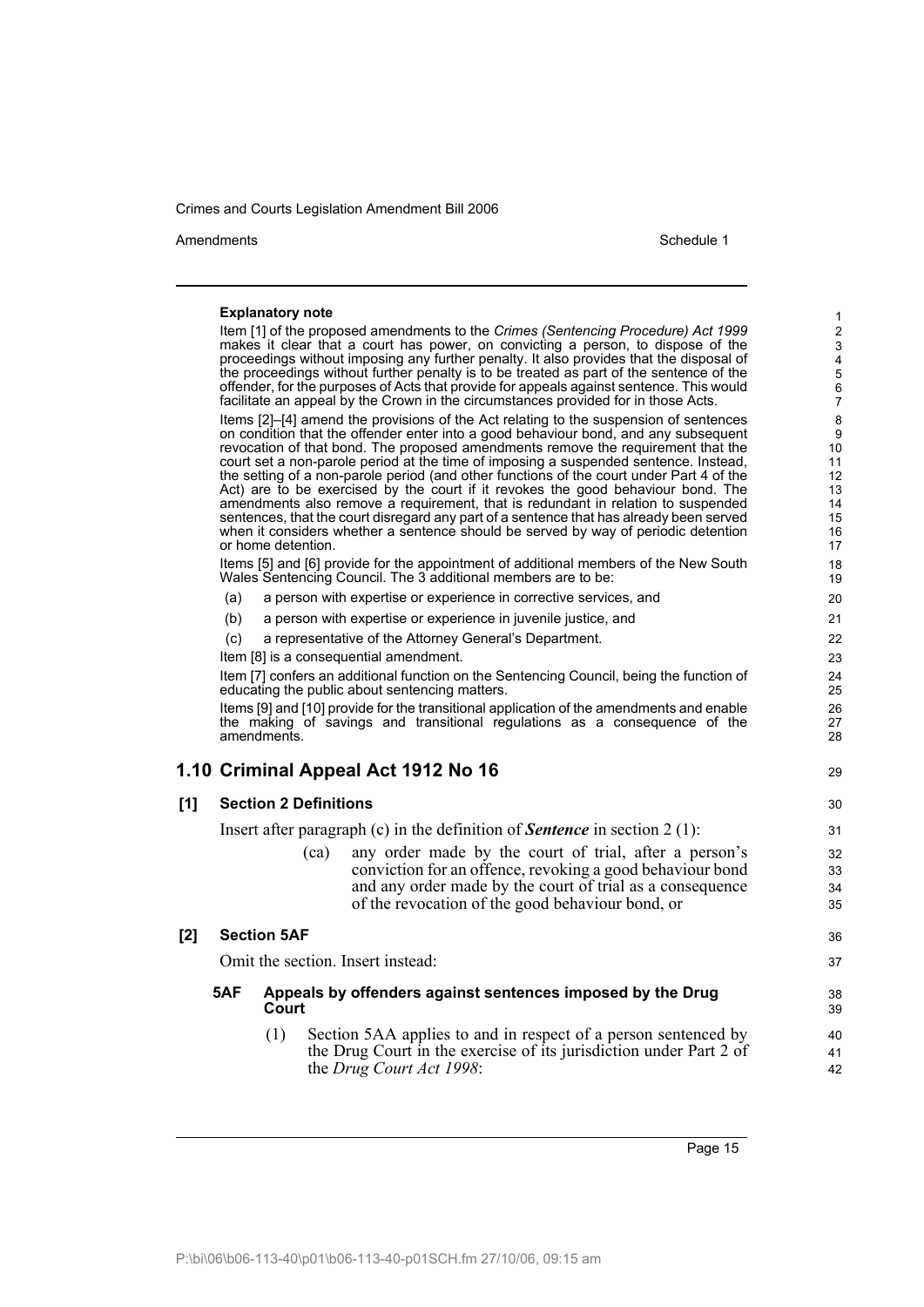|     |     | in relation to a sentence determined by the Drug Court<br>(a)<br>under section 7D or 7E of that Act, or a final sentence<br>determined by the Drug Court under section 12 of that Act,<br>for an indictable offence, or                                                                                                                                                                                                                                                                                                                                                                                       | $\mathbf{1}$<br>$\overline{c}$<br>$\ensuremath{\mathsf{3}}$<br>$\overline{4}$ |
|-----|-----|---------------------------------------------------------------------------------------------------------------------------------------------------------------------------------------------------------------------------------------------------------------------------------------------------------------------------------------------------------------------------------------------------------------------------------------------------------------------------------------------------------------------------------------------------------------------------------------------------------------|-------------------------------------------------------------------------------|
|     |     | in relation to a sentence determined by the Drug Court<br>(b)<br>under section 7D or 7E of that Act, or a final sentence<br>determined by the Drug Court under section 12 of that Act,<br>for a summary offence,                                                                                                                                                                                                                                                                                                                                                                                              | $\mathbf 5$<br>6<br>$\overline{7}$<br>8                                       |
|     |     | in the same way as it applies to a person referred to in section<br>5AA (1).                                                                                                                                                                                                                                                                                                                                                                                                                                                                                                                                  | $\boldsymbol{9}$<br>10                                                        |
|     | (2) | For the purposes of this section, a reference in section 5AA to the<br>Supreme Court is to be construed as including a reference to the<br>Drug Court.                                                                                                                                                                                                                                                                                                                                                                                                                                                        | 11<br>12<br>13                                                                |
|     | (3) | The power of the Court of Criminal Appeal to hear and determine<br>an appeal under this section is to be exercised:                                                                                                                                                                                                                                                                                                                                                                                                                                                                                           | 14<br>15                                                                      |
|     |     | (a)<br>in relation to an appeal under subsection $(1)$ $(a)$ —by such<br>2 or 3 judges of the Supreme Court as the Chief Justice<br>may direct, or                                                                                                                                                                                                                                                                                                                                                                                                                                                            | 16<br>17<br>18                                                                |
|     |     | (b)<br>in relation to an appeal under subsection $(1)$ (b)—by such<br>single judge of the Supreme Court as the Chief Justice may<br>direct unless the judge, on the application of either party or<br>of his or her own motion, considers that the appeal raises<br>matters of principle or it is otherwise in the interests of<br>justice for the appeal to be dealt with by the full Court of<br>Criminal Appeal and notifies the Chief Justice<br>accordingly, in which case the appeal is to be heard and<br>determined by such 3 or more judges of the Supreme Court<br>as the Chief Justice may direct. | 19<br>20<br>21<br>22<br>23<br>24<br>25<br>26<br>27<br>28                      |
|     | (4) | Despite section 12 (4) of the <i>Drug Court Act 1998</i> , on an appeal<br>against a final sentence imposed by the Drug Court under<br>section 12 of that Act, the Court of Criminal Appeal may pass a<br>more severe sentence than the initial sentence imposed on the<br>relevant offender under section 7A or 7B of that Act.                                                                                                                                                                                                                                                                              | 29<br>30<br>31<br>32<br>33                                                    |
| [3] |     | <b>Section 5D Appeal by Crown against sentence</b>                                                                                                                                                                                                                                                                                                                                                                                                                                                                                                                                                            | 34                                                                            |
|     |     | Insert "or 5DC" after "section 5DA" in section 5D (3).                                                                                                                                                                                                                                                                                                                                                                                                                                                                                                                                                        | 35                                                                            |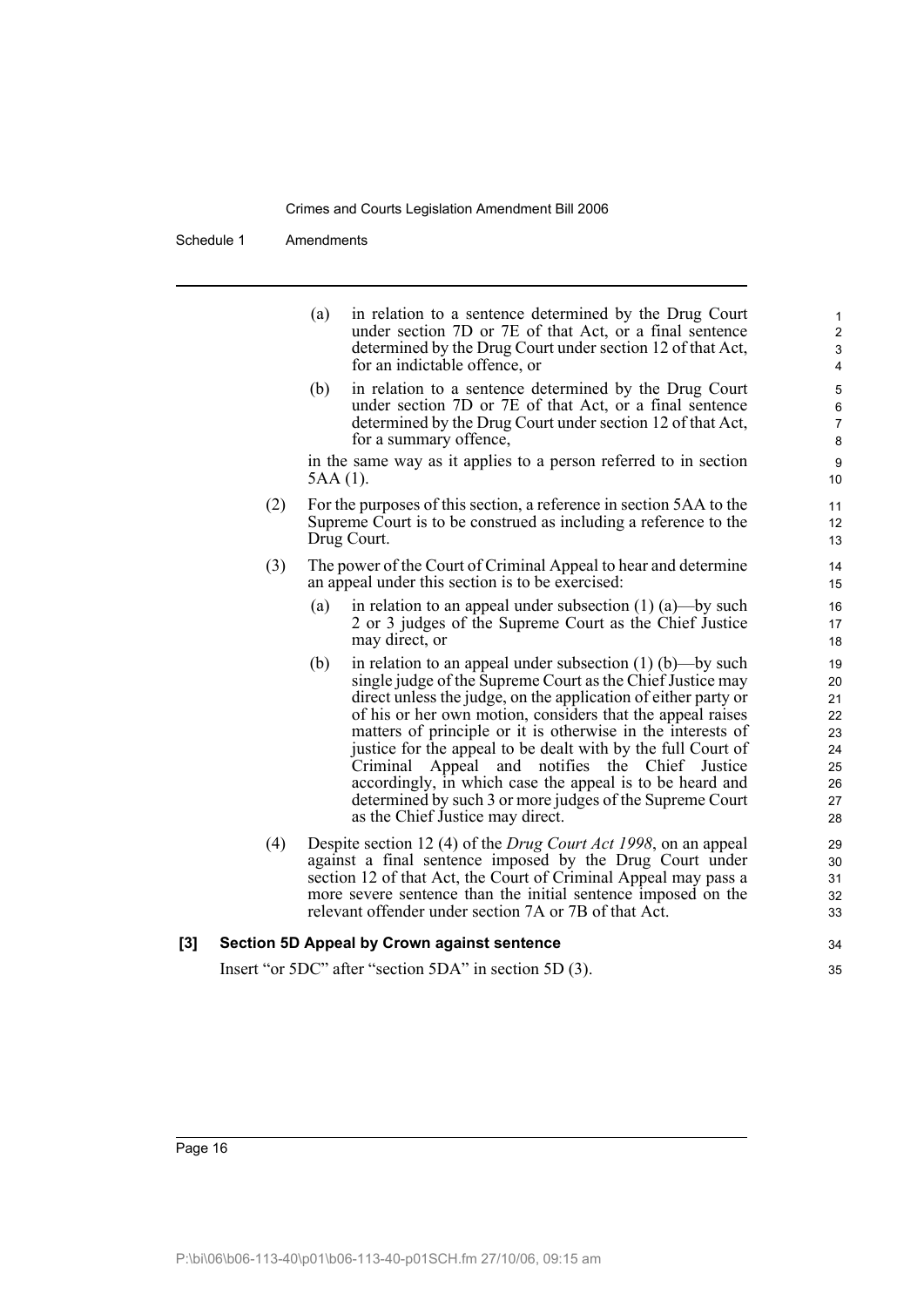Amendments Schedule 1

| [4] |  | <b>Section 5DC</b>                                                                           |                                                                                                                                                                                                                                                                                                                                                                                                                                                                                                                                                                                                               | 1                                                        |
|-----|--|----------------------------------------------------------------------------------------------|---------------------------------------------------------------------------------------------------------------------------------------------------------------------------------------------------------------------------------------------------------------------------------------------------------------------------------------------------------------------------------------------------------------------------------------------------------------------------------------------------------------------------------------------------------------------------------------------------------------|----------------------------------------------------------|
|     |  | Insert after section 5DB:<br>5DC<br>Appeals by Crown against sentences imposed by Drug Court |                                                                                                                                                                                                                                                                                                                                                                                                                                                                                                                                                                                                               |                                                          |
|     |  |                                                                                              |                                                                                                                                                                                                                                                                                                                                                                                                                                                                                                                                                                                                               |                                                          |
|     |  | (1)                                                                                          | The Attorney General or the Director of Public Prosecutions may<br>appeal to the Court of Criminal Appeal against any sentence<br>imposed by the Drug Court in the exercise of its jurisdiction<br>under Part 2 of the Drug Court Act 1998:                                                                                                                                                                                                                                                                                                                                                                   | 4<br>5<br>6<br>7                                         |
|     |  |                                                                                              | (a)<br>in relation to a sentence determined by the Drug Court<br>under section 7D or 7E of that Act, or a final sentence<br>determined by the Drug Court under section 12 of that Act,<br>for an indictable offence, or                                                                                                                                                                                                                                                                                                                                                                                       | 8<br>9<br>10<br>11                                       |
|     |  |                                                                                              | (b)<br>in relation to a sentence determined by the Drug Court<br>under section 7D or 7E of that Act, or a final sentence<br>determined by the Drug Court under section 12 of that Act,<br>for a summary offence.                                                                                                                                                                                                                                                                                                                                                                                              | 12<br>13<br>14<br>15                                     |
|     |  | (2)                                                                                          | The power of the Court of Criminal Appeal to hear and determine<br>an appeal under this section is to be exercised:                                                                                                                                                                                                                                                                                                                                                                                                                                                                                           | 16<br>17                                                 |
|     |  |                                                                                              | (a)<br>in relation to an appeal under subsection $(1)$ $(a)$ —by such<br>3 judges of the Supreme Court as the Chief Justice may<br>direct, or                                                                                                                                                                                                                                                                                                                                                                                                                                                                 | 18<br>19<br>20                                           |
|     |  |                                                                                              | (b)<br>in relation to an appeal under subsection $(1)$ (b)—by such<br>single judge of the Supreme Court as the Chief Justice may<br>direct unless the judge, on the application of either party or<br>of his or her own motion, considers that the appeal raises<br>matters of principle or it is otherwise in the interests of<br>justice for the appeal to be dealt with by the full Court of<br>Criminal Appeal and notifies the Chief Justice<br>accordingly, in which case the appeal is to be heard and<br>determined by such 3 or more judges of the Supreme Court<br>as the Chief Justice may direct. | 21<br>22<br>23<br>24<br>25<br>26<br>27<br>28<br>29<br>30 |
|     |  | (3)                                                                                          | Despite section 12 (4) of the <i>Drug Court Act 1998</i> , on an appeal<br>against a final sentence imposed by the Drug Court under<br>section 12 of that Act, the Court of Criminal Appeal on appeal<br>may pass a more severe sentence than the initial sentence<br>imposed on the relevant offender under section 7A or 7B of that<br>Act.                                                                                                                                                                                                                                                                 | 31<br>32<br>33<br>34<br>35<br>36                         |
|     |  | (4)                                                                                          | The Court of Criminal Appeal may, in its discretion, do any one<br>or more of the following:<br>confirm, quash, set aside or vary the sentence,<br>(a)                                                                                                                                                                                                                                                                                                                                                                                                                                                        | 37<br>38<br>39                                           |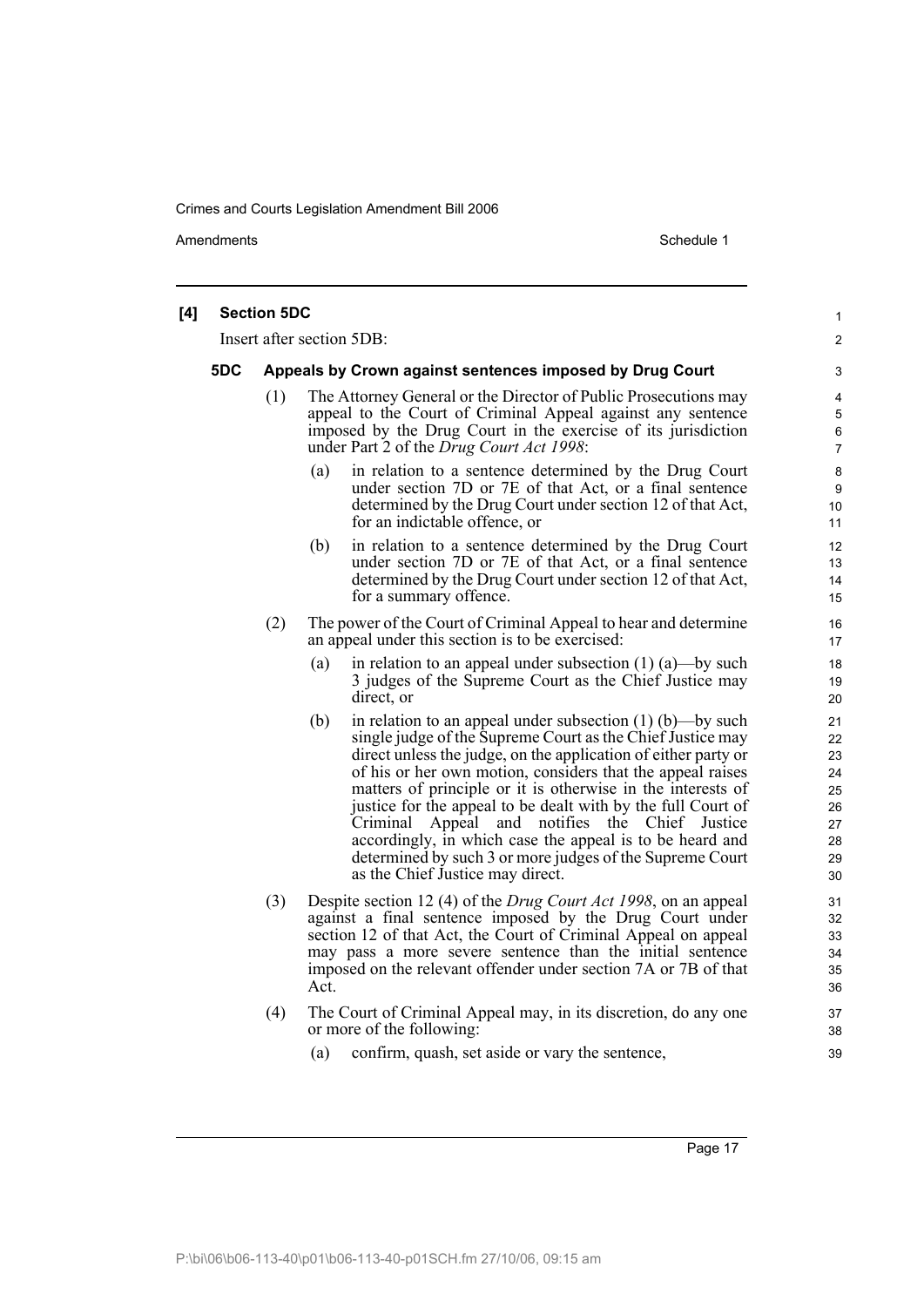Schedule 1 Amendments

(b) impose such sentence as the Court of Criminal Appeal may seem proper,

- (c) exercise, by order, any power that the Drug Court might have exercised.
- (5) Any sentence varied or imposed, or any order made, by the Court of Criminal Appeal under this section is to have the same effect and be enforced in the same manner as if it had been imposed by the Drug Court.
- (6) On an appeal under this section against a sentence, new evidence or information may be given with the leave of the Court of Criminal Appeal. However, new evidence or information may be given by the prosecution only in exceptional circumstances.
- (7) Except as provided by subsection (6), nothing in this section limits section 12.

#### **[5] Schedule 1 Savings and transitional provisions**

Insert after clause 10:

#### **11 Crimes and Courts Legislation Amendment Act 2006**

The amendments made to this Act by Schedule 1.10 [2]–[4] to the *Crimes and Courts Legislation Amendment Act 2006* do not apply to any appeal proceedings commenced before the commencement of those amendments.

#### **Explanatory note**

#### **Background**

Under the *Drug Court Act 1998*, a person is referred to the Drug Court by another court and is initially dealt with under current section 7 by the Drug Court convicting and sentencing the person. That sentence, the "initial sentence", is suspended, to allow participation in the Drug Court program. Under section 11 there is provision for the termination of the offender's program. After a drug offender's program is terminated, the Drug Court reconsiders the initial sentence and determines a "final sentence" under section 12.

The Court of Criminal Appeal in *R v Toman* [2004] NSWCCA 31 found that the Crown may appeal against any sentence imposed on an offender under the *Drug Court Act 1998* including an initial sentence imposed by the Drug Court under current section 7. However, an offender only has a right to appeal against a final sentence under section 12 of that Act (see section 5AF of the *Criminal Appeal Act 1912*).

The Court in *R v Toman* [2004] NSWCCA 31 also considered section 12 (4) of the *Drug Court Act 1998*, which provides that a final sentence determined for a drug offender in relation to an offence is not to be greater than the initial sentence imposed on the drug offender in relation to that offence. The Court held that section 12 (4) applied to an appeal court in the same way as to a judge of first instance, so as to limit the final sentence imposed on appeal to one no greater than the initial sentence.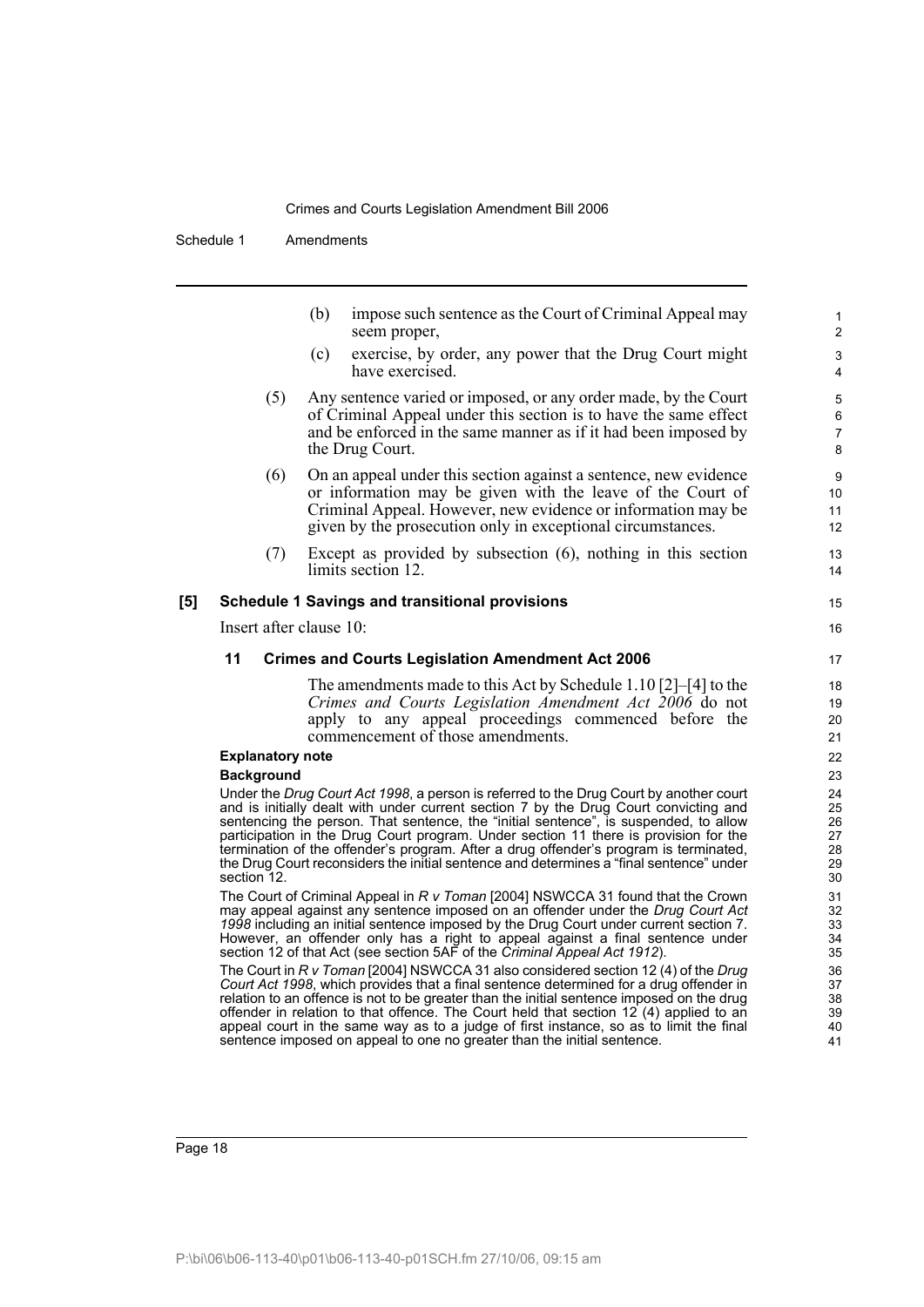Amendments **Amendments** Schedule 1

29

### **Proposed amendments**

Items [2]–[5] of the proposed amendments to the *Criminal Appeal Act 1912* revise appeal rights in relation to the Drug Court. The proposed amendments will have the effect that:

- (a) an appeal may not be made, by either the Crown or the offender, against an initial sentence imposed by the Drug Court, and
- (b) where the offender or the Crown appeals against a final sentence imposed on a Drug Court program participant under section 12 of the *Drug Court Act 1998*, the Court of Criminal Appeal may, if it allows the appeal, impose a greater sentence than the Drug Court participant's initial sentence, despite section 12 (4) of the *Drug Court Act 1998*, and
- (c) appeals by offenders against sentences imposed by the Drug Court on indictment are to be heard and determined by the Court of Criminal Appeal constituted by 2 or 3 judges, and
- (d) Crown appeals against sentences imposed by the Drug Court on indictment are to be heard and determined by the Court of Criminal Appeal constituted by 3 judges, and
- (e) all appeals (whether by the Crown or the offender) against sentences imposed by the Drug Court in matters dealt with summarily are to be determined before a single judge of the Supreme Court, provided that the judge has the discretion to remit the application to the full court of the Court of Criminal Appeal for determination, either on the judge's own motion or on the application of either party, if the appeal raises matters of principle or it is otherwise in the interests of justice to do so.

Item [1] of the proposed amendments to the *Criminal Appeal Act 1912* ensures that the revocation of a good behaviour bond and any order made as a consequence of that revocation is treated as part of the sentence of an offender and can be appealed under that Act.

### **1.11 Criminal Procedure Act 1986 No 209**

#### **[1] Section 3 Definitions**

Insert after section 3 (2):

In the absence of evidence to the contrary, a person specified in paragraphs (a)–(f) of the definition of *public officer* who purports to exercise a function as a public officer under this Act is presumed to be acting in an official capacity.

#### **[2] Section 48 Commencement of proceedings by police officer or public officer**

Insert "under section 14 of this Act or under any other law" after "authorised".

#### **[3] Section 49 Commencement of private prosecutions**

Insert "under section 14 of this Act or under any other law" after "authorised" in section 49 $(1)$ .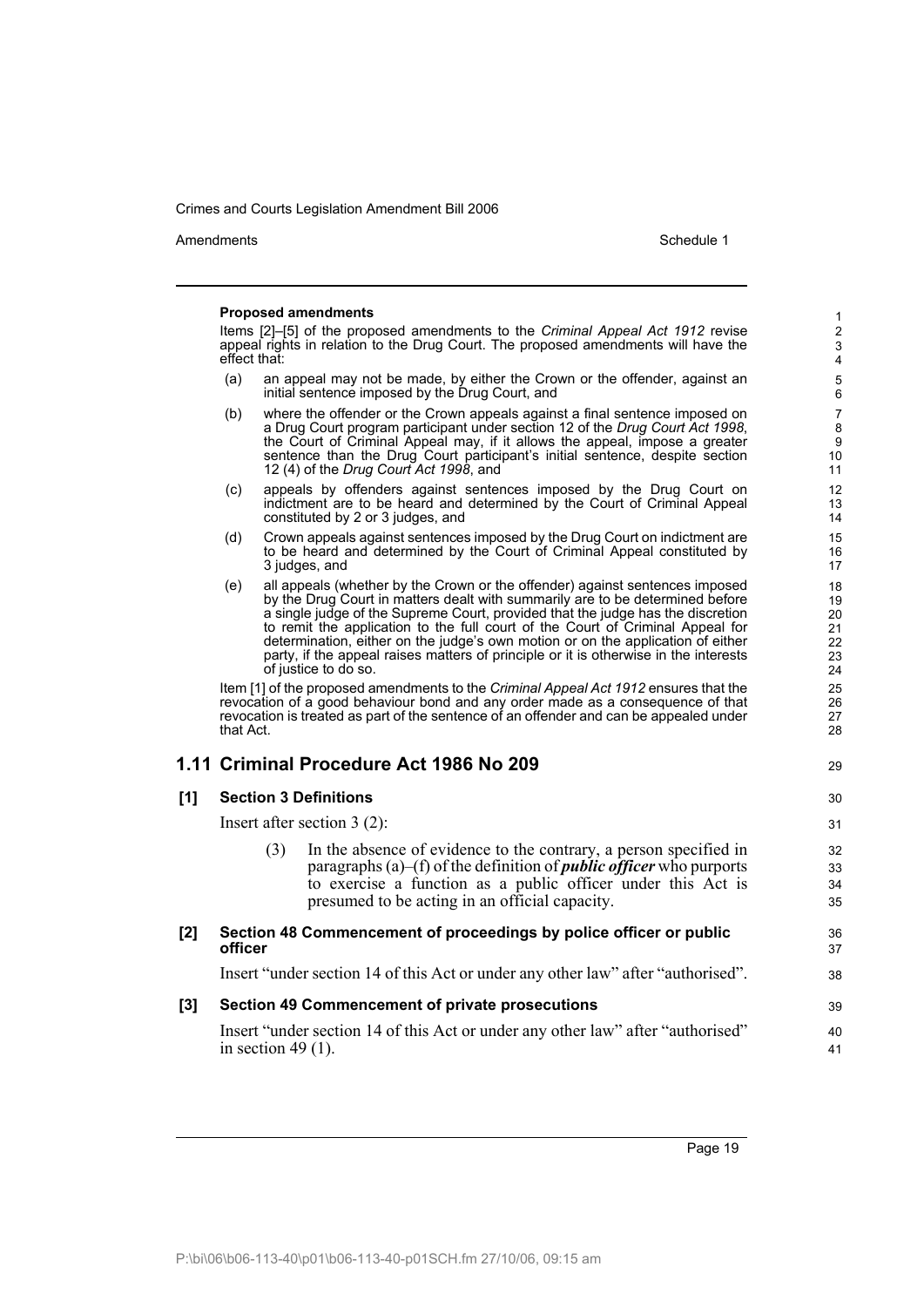| [4]    |                                 |     | Section 52 Service of court attendance notices                                                                                   | $\mathbf{1}$        |
|--------|---------------------------------|-----|----------------------------------------------------------------------------------------------------------------------------------|---------------------|
|        | section 52 $(1)$ .              |     | Insert "or prosecutor" after "police officer" where secondly occurring in                                                        | $\mathbf{2}$<br>3   |
| [5]    | <b>Section 52 (4)</b>           |     |                                                                                                                                  | $\overline{4}$      |
|        |                                 |     | Omit section 52 (4) and (5). Insert instead:                                                                                     | 5                   |
|        | (4)                             |     | A copy of a court attendance notice must be filed in the registry<br>of a court in accordance with the rules.                    | 6<br>$\overline{7}$ |
| [6]    |                                 |     | <b>Section 53 When proceedings commence</b>                                                                                      | 8                   |
|        | Omit section 53 (2).            |     |                                                                                                                                  | 9                   |
| [7]    |                                 |     | Section 76 Recordings of interviews with children                                                                                | 10                  |
|        | Insert after section $76(5)$ :  |     |                                                                                                                                  | 11                  |
|        | (5A)                            |     | Section 79 (3) does not apply to or in relation to a written<br>statement certified under this section.                          | 12<br>13            |
| [8]    |                                 |     | Section 86 Evidence not to be admitted                                                                                           | 14                  |
|        |                                 |     | Insert at the end of the section:                                                                                                | 15                  |
|        | (2)                             |     | Despite subsection (1), the Magistrate may admit the evidence<br>sought to be adduced if the Magistrate is satisfied that:       | 16<br>17            |
|        |                                 | (a) | the non-compliance with this Division or the rules is trivial<br>in nature, or                                                   | 18<br>19            |
|        |                                 | (b) | there are other good reasons to excuse the non-compliance,<br>and admit the evidence, in the circumstances of the case.          | 20<br>21            |
| [9]    |                                 |     | Section 91 Witness may be directed to attend                                                                                     | 22                  |
|        |                                 |     | Omit "tendered as evidence under this Division" from section 91 (1).                                                             | 23                  |
|        | committal proceedings".         |     | Insert instead "that the prosecution intends to tender as evidence in the                                                        | 24<br>25            |
| $[10]$ | <b>Section 91 (3)</b>           |     |                                                                                                                                  | 26                  |
|        | admitted in evidence.".         |     | Omit "A direction may not be given if the written statement has already been                                                     | 27<br>28            |
| [11]   | Section 91 (3A)                 |     |                                                                                                                                  | 29                  |
|        | Insert after section 91 $(3)$ : |     |                                                                                                                                  | 30                  |
|        | (3A)                            |     | A direction may not be given for the reasons referred to in<br>subsection (3) if the written statement has already been admitted | 31<br>32            |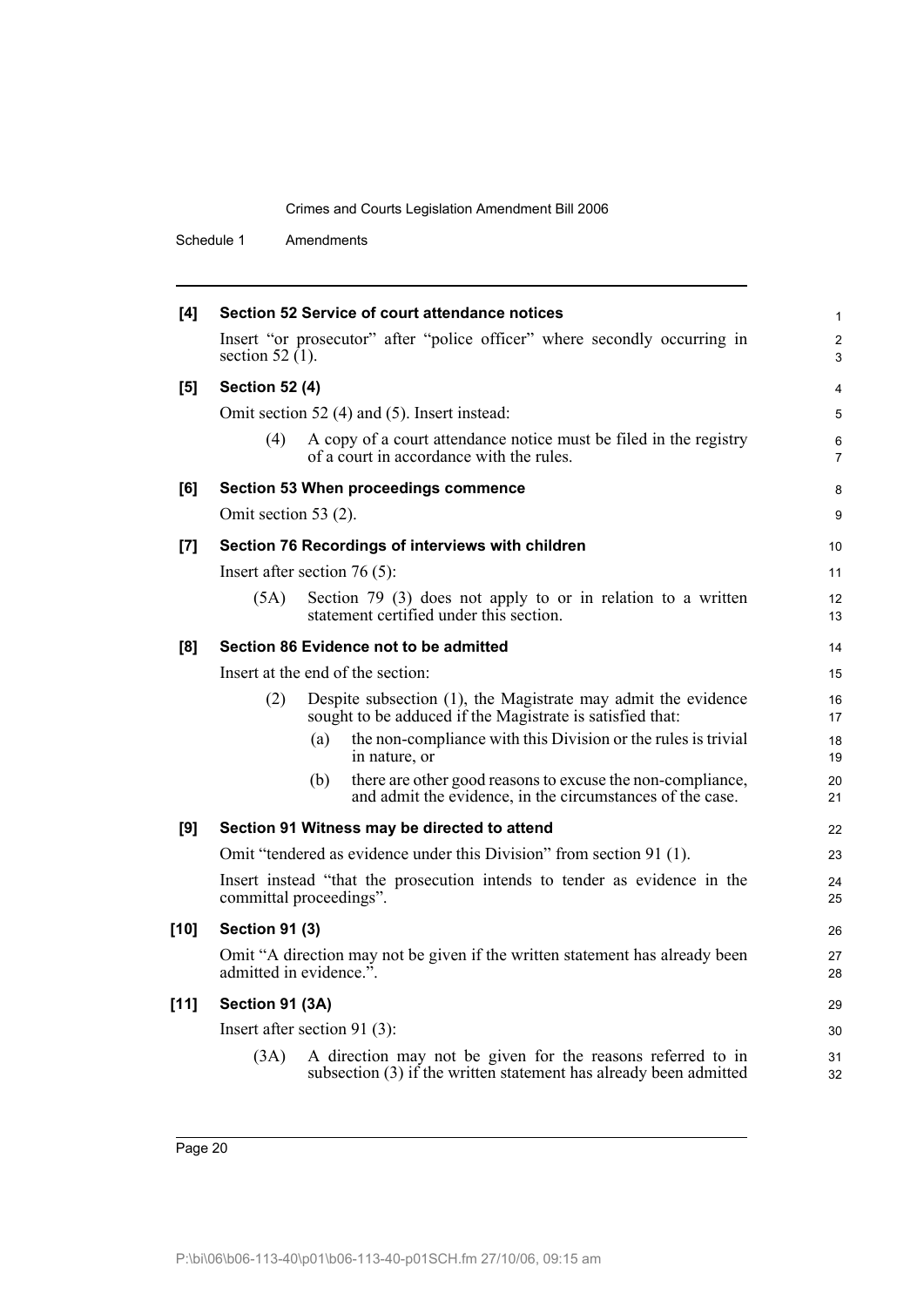### Amendments Schedule 1

|        | in evidence. This does not prevent a direction being given merely<br>because the written statement is tendered to the Magistrate for the<br>purpose of determining an application for a direction under this<br>section. | $\mathbf{1}$<br>$\mathbf 2$<br>3<br>$\overline{4}$ |
|--------|--------------------------------------------------------------------------------------------------------------------------------------------------------------------------------------------------------------------------|----------------------------------------------------|
| $[12]$ | Section 173 Commencement of proceedings by police officer or public<br>officer                                                                                                                                           | 5<br>6                                             |
|        | Insert "under section 14 of this Act or under any other law" after "authorised".                                                                                                                                         | $\overline{7}$                                     |
| $[13]$ | <b>Section 174 Commencement of private prosecutions</b>                                                                                                                                                                  | 8                                                  |
|        | Insert "under section 14 of this Act or under any other law" after "authorised"<br>in section $174(1)$ .                                                                                                                 | 9<br>10 <sup>°</sup>                               |
| $[14]$ | Section 177 Service of court attendance notices                                                                                                                                                                          | 11                                                 |
|        | Insert "or prosecutor" after "police officer" where secondly occurring in<br>section $177(1)$ .                                                                                                                          | 12<br>13                                           |
| $[15]$ | <b>Section 177 (4)</b>                                                                                                                                                                                                   | 14                                                 |
|        | Omit section 177 (4) and (5). Insert instead:                                                                                                                                                                            | 15                                                 |
|        | A copy of a court attendance notice must be filed in the registry<br>(4)<br>of a court in accordance with the rules.                                                                                                     | 16<br>17                                           |
| $[16]$ | Section 178 When proceedings commence                                                                                                                                                                                    | 18                                                 |
|        |                                                                                                                                                                                                                          |                                                    |
|        | Omit section $178(2)$ .                                                                                                                                                                                                  | 19                                                 |
| $[17]$ | Section 179 Time limit for commencement of summary proceedings                                                                                                                                                           | 20                                                 |
|        | Omit "This section" from section 179 (2). Insert instead "Subsection (1)".                                                                                                                                               | 21                                                 |
| $[18]$ | Section 179 (2) (c)                                                                                                                                                                                                      | 22                                                 |
|        | Insert at the end of section $179(2)$ (b):                                                                                                                                                                               | 23                                                 |
|        | $\cdot$ or                                                                                                                                                                                                               | 24                                                 |
|        | to an offence involving the death of a person that is or has<br>(c)<br>been the subject of a coronial inquest.                                                                                                           | 25<br>26                                           |
| $[19]$ | <b>Section 179 (3)</b>                                                                                                                                                                                                   | 27                                                 |
|        | Insert after section $179(2)$ :                                                                                                                                                                                          | 28                                                 |
|        | Proceedings for a summary offence that relate to the death of a<br>(3)<br>person that is or has been the subject of a coronial inquest must<br>be commenced:                                                             | 29<br>30<br>31                                     |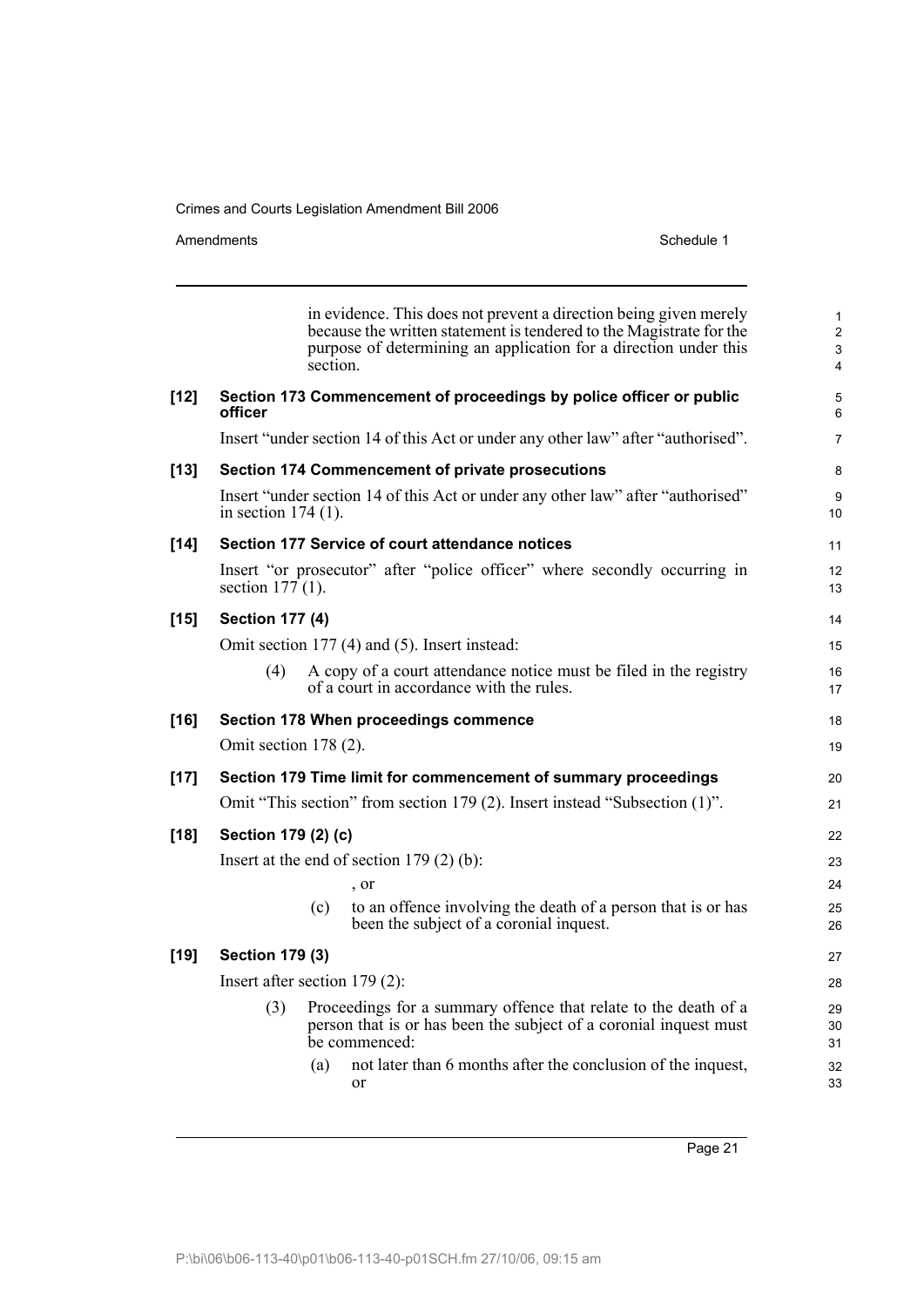|      |      | not later than 2 years from when the offence is alleged to<br>(b)<br>have been committed,                                                                                             | 2              |
|------|------|---------------------------------------------------------------------------------------------------------------------------------------------------------------------------------------|----------------|
|      |      | whichever occurs first.                                                                                                                                                               | 3              |
| [20] |      | <b>Section 237 Duration of arrest warrants</b>                                                                                                                                        | $\overline{4}$ |
|      |      | Omit "is carried out" from section 237 (1). Insert instead "expires".                                                                                                                 | 5              |
| [21] |      | Section 237 (1A)–(1C)                                                                                                                                                                 | 6              |
|      |      | Insert after section $237(1)$ :                                                                                                                                                       | 7              |
|      | (1A) | A warrant to arrest an accused person in respect of an offence<br>specified in the Table below expires at the end of the period<br>specified in the Table in relation to the offence. | 8<br>9<br>10   |

|      |      | <b>Offence</b>                                                                                                                                                            | <b>Period</b> |
|------|------|---------------------------------------------------------------------------------------------------------------------------------------------------------------------------|---------------|
|      |      | Indictable offences (punishable by imprisonment for life 50 years)<br>or 25 years or more)                                                                                |               |
|      |      | Indictable offences (punishable by imprisonment for<br>less than 25 years and not less than 5 years)                                                                      | 30 years      |
|      |      | Indictable offences not punishable by imprisonment for 15 years<br>5 years or more (where the accused person is not a<br>child)                                           |               |
|      |      | Summary offences (where the accused person is not a<br>child)                                                                                                             | 10 years      |
|      |      | Indictable offences not punishable by imprisonment for 10 years<br>5 years or more (where the accused person is a child)                                                  |               |
|      |      | Summary offences (where the accused person is a child) 5 years                                                                                                            |               |
|      | (1B) | A warrant issued for the arrest of a convicted person to bring that<br>person before a court for sentencing expires at the end of 30 years<br>after it is issued.         |               |
|      | (1C) | Nothing in subsection $(1A)$ or $(1B)$ prevents a new warrant for<br>arrest from being issued in respect of the same offence or<br>offences as a previous arrest warrant. |               |
| [22] |      | Schedule 2 Savings, transitional and other provisions                                                                                                                     |               |
|      |      | Insert at the end of clause $1(1)$ :                                                                                                                                      |               |
|      |      | <i>Crimes and Courts Legislation Amendment Act 2006, but only to</i><br>the extent to which it amends this Act.                                                           |               |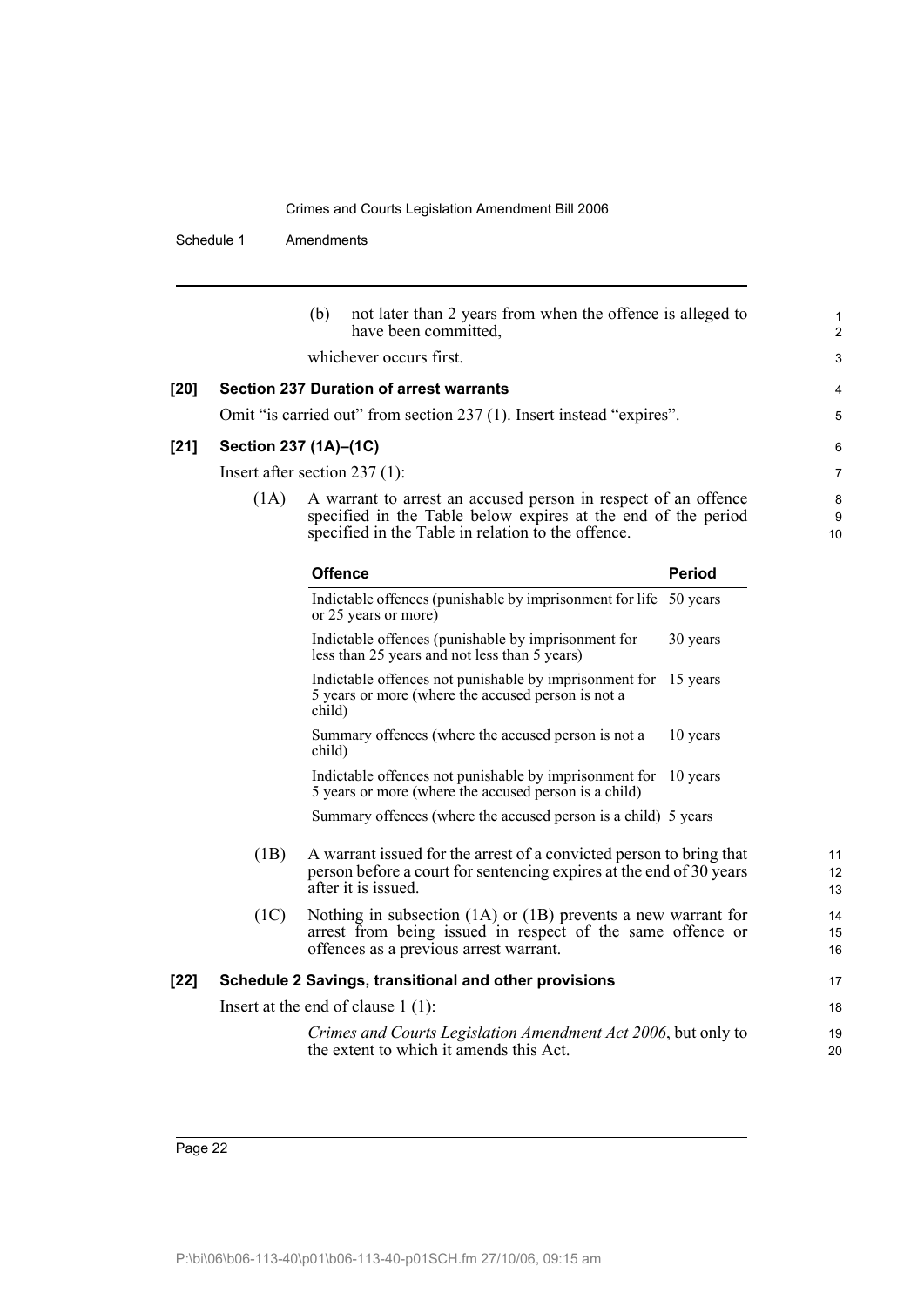Amendments **Amendments** Schedule 1

1  $\mathfrak{p}$ 

3 4 5

#### **[23] Schedule 2** Insert at the end of the Schedule with appropriate Part and clause numbering: **Part Provisions consequent on enactment of Crimes and Courts Legislation Amendment Act 2006 Existing warrants** Section 237 (1A)–(1C), as inserted by the *Crimes and Courts Legislation Amendment Act 2006*, does not apply to a warrant issued before the commencement of those provisions. **Explanatory note** The term *public officer* is defined in section 3 of the *Criminal Procedure Act 1986*. Item [1] of the proposed amendments establishes an evidentiary presumption that a person purporting to be a public officer is acting in an official capacity. Sections 48, 49, 173 and 174 of the *Criminal Procedure Act 1986* provide that various authorised persons may commence proceedings. Items [2], [3], [12] and [13] make it clear that section 14 of the *Criminal Procedure Act 1986* or authorisation under any other law is sufficient authorisation for the purposes of those sections. Sections 52 and 177 of the *Criminal Procedure Act 1986* require a court attendance notice issued by a police officer to be served on the accused by a police officer. Items [4] and [14] provide that a court attendance notice issued by a police officer may also be served by a prosecutor. Sections 52 (4) and 177 (4) of the *Criminal Procedure Act 1986* require that an endorsement of service be filed with a court when a court attendance notice is issued. It was held in *Sharman v Director of Public Prosecutions* (2006) NSWSC 135 that a failure to comply with this requirement may render the proceedings invalidly commenced. Items [5] and [15] remove the link between service of a court attendance notice and the jurisdiction of the court. Items [6] and [16] remove redundant provisions relating to when proceedings commence. At present, prosecution evidence in committal proceedings is given in the form of written statements of witnesses that are tendered in evidence at the proceedings. Section 79 of the *Criminal Procedure Act 1986* requires that a written statement be endorsed in accordance with the rules. Item [7] provides an exemption for children from having to endorse a written statement where the statement is a transcript certified under section 76. Item [8] gives a Magistrate a discretion to admit prosecution evidence in committal proceedings despite a non-compliance with the requirements of the relevant provisions of the Act or the rules if the Magistrate is satisfied that the non-compliance is trivial in nature or that there are other good reasons to excuse the non-compliance and admit the evidence. Currently, section 91 of the *Criminal Procedure Act 1986* allows a Magistrate to direct a person who has provided a written statement to attend to give oral evidence at the committal proceedings in exceptional circumstances. Item [9] amends section 91 to clarify that a direction may be given in respect of any written statement that the

prosecution intends to tender as evidence in the proceedings. Items [10] and [11] remove any doubt that the tendering of the written statement to the Magistrate, for the purpose of a directions hearing under section 91, prevents the Magistrate from giving

Page 23

such a direction.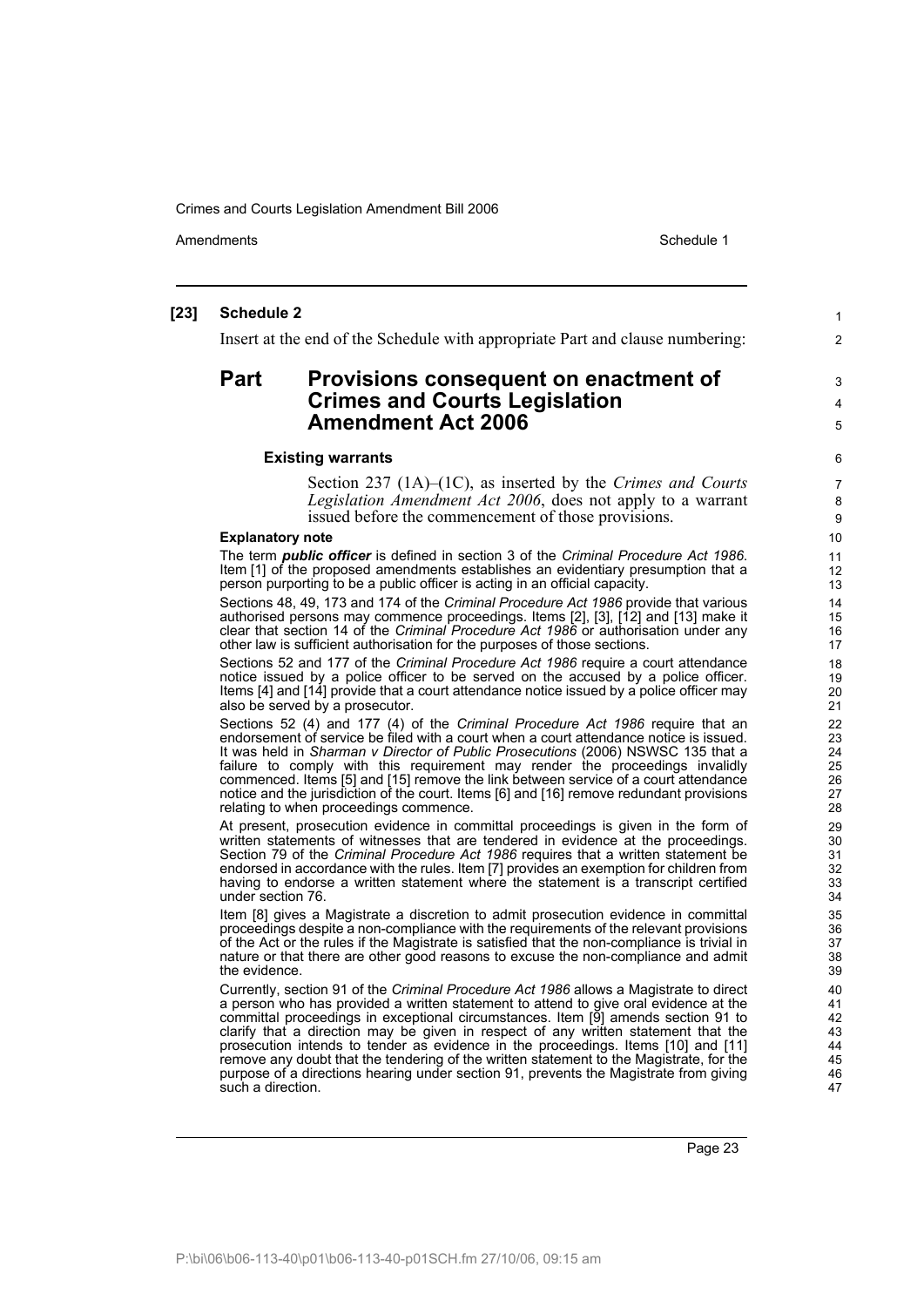Schedule 1 Amendments

Items [17], [18] and [19] enable summary offence proceedings relating to a death that is the subject of a coronial inquest to be commenced within 6 months from when the inquest concludes or no later than 2 years after the commission of the offence, whichever occurs first.

12

Currently there is no provision in the *Criminal Procedure Act 1986* that enables a warrant issued under that Act to expire. Items [20] and [21] make provision for the expiration of arrest warrants issued under the Act. Item [23] inserts a savings and transitional provision making it clear that the amendments do not apply to existing warrants.

Item [22] enables savings and transitional regulations to be made as a consequence of the proposed amendments.

### **1.12 Director of Public Prosecutions Act 1986 No 207**

#### **Section 9 Taking over prosecutions or proceedings**

Insert after section 9 (4):

(5) For the purposes of this section, *proceeding* includes any application, appeal or other proceeding commenced under Division 1A of Part 3 of the *Confiscation of Proceeds of Crime Act 1989*.

#### **Commencement**

The amendment to the *Director of Public Prosecutions Act 1986* commences on the commencement of Schedule 1 [34] to the *Confiscation of Proceeds of Crime Amendment Act 2005*.

#### **Explanatory note**

The proposed amendment to the *Director of Public Prosecutions Act 1986* makes it clear that the Director of Public Prosecutions may take over proceedings relating to the freezing of assets commenced by a police officer under Division 1A of Part 3 of the *Confiscation of Proceeds of Crime Act 1989*.

|       |      | 1.13 District Court Act 1973 No 9                                                                                                                                                                                                   | 28                   |
|-------|------|-------------------------------------------------------------------------------------------------------------------------------------------------------------------------------------------------------------------------------------|----------------------|
| [1]   |      | Section 32 Directions as to sittings of Court in its civil jurisdiction                                                                                                                                                             | 29                   |
|       |      | Insert after section $32$ (1):                                                                                                                                                                                                      | 30                   |
|       | (1A) | The Chief Judge is to consult with the Attorney General before<br>making a direction under subsection (1) that substantially alters<br>the frequency of sittings at a particular place compared with the<br>previous calendar year. | 31<br>32<br>33<br>34 |
| $[2]$ |      | <b>Section 171 Criminal procedure rules</b>                                                                                                                                                                                         | 35                   |
|       |      | Insert at the end of the section:                                                                                                                                                                                                   | 36                   |
|       | (5)  | Despite any other provision of this Act, the provisions of Part 3<br>of Chapter 4 of the Criminal Procedure Act 1986 and any rules<br>under that Part apply to proceedings in the Court in its criminal<br>jurisdiction.            | 37<br>38<br>39<br>40 |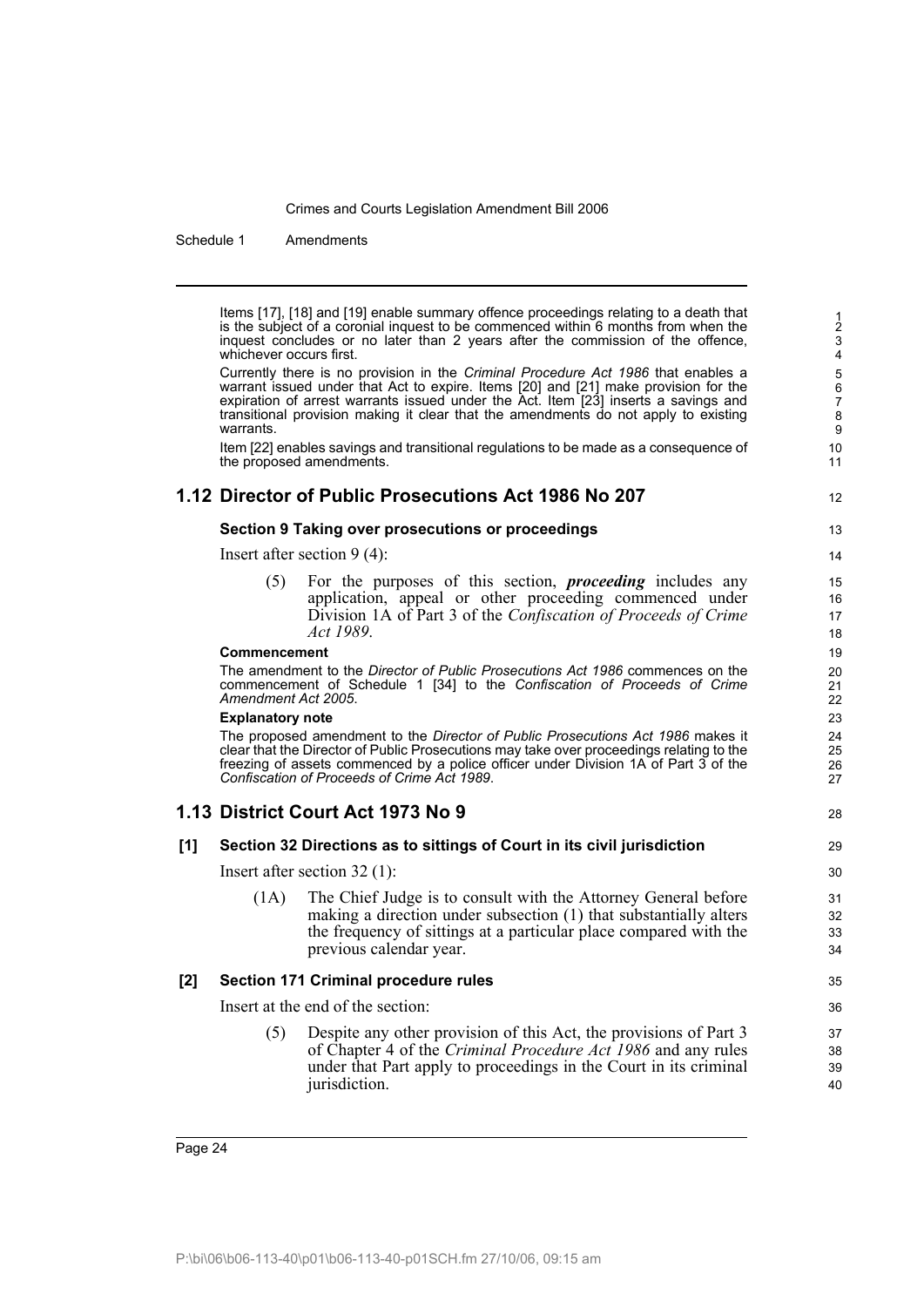Amendments Schedule 1

| $[3]$ |                         | Section 173 Directions as to sittings of Court in its criminal jurisdiction                                                                                                                                                                                                                                          | 1                                                    |
|-------|-------------------------|----------------------------------------------------------------------------------------------------------------------------------------------------------------------------------------------------------------------------------------------------------------------------------------------------------------------|------------------------------------------------------|
|       |                         | Insert after section $173$ (1):                                                                                                                                                                                                                                                                                      | $\overline{c}$                                       |
|       | (1A)                    | The Chief Judge is to consult with the Attorney General before<br>making a direction under subsection (1) that substantially alters<br>the frequency of sittings at a particular place compared with the<br>previous calendar year.                                                                                  | $\mathsf 3$<br>$\overline{\mathbf{4}}$<br>5<br>$\,6$ |
|       | <b>Explanatory note</b> |                                                                                                                                                                                                                                                                                                                      | $\overline{7}$                                       |
|       |                         | Items [1] and [3] of the proposed amendments provide that the Chief Judge is to consult<br>with the Attorney General before making any substantial alterations to the sitting<br>calendar of the Court in either its civil or criminal jurisdiction.                                                                 | 8<br>9<br>10                                         |
|       |                         | Item [2] of the proposed amendments makes it clear that the provisions of Part 3 of<br>Chapter 4 of the Criminal Procedure Act 1986 which relates to subpoenas apply to<br>District Court proceedings so as to achieve consistency in the procedure for dealing<br>with subpoenas between the various jurisdictions. | 11<br>12<br>13<br>14                                 |
|       |                         | 1.14 Drug Court Act 1998 No 150                                                                                                                                                                                                                                                                                      | 15                                                   |
| [1]   |                         | <b>Section 4 Definitions</b>                                                                                                                                                                                                                                                                                         | 16                                                   |
|       |                         | Omit "7 or 8AB" from the definition of <i>drug offender</i> in section 4 (1).                                                                                                                                                                                                                                        | 17                                                   |
|       |                         | Insert instead "7A or 7B".                                                                                                                                                                                                                                                                                           | 18                                                   |
| [2]   |                         | Section 4 (1), definition of "initial sentence"                                                                                                                                                                                                                                                                      | 19                                                   |
|       |                         | Omit "7 or 8AB". Insert instead "7A or 7B".                                                                                                                                                                                                                                                                          | 20                                                   |
| [3]   |                         | Section 4 (1), definition of "initial sentence"                                                                                                                                                                                                                                                                      | 21                                                   |
|       |                         | Omit "8AC". Insert instead "7C".                                                                                                                                                                                                                                                                                     | 22                                                   |
| [4]   |                         | Section 4 (1), definition of "program"                                                                                                                                                                                                                                                                               | 23                                                   |
|       |                         | Omit "7 (3) (a) or 8AB (6) (a)". Insert instead "7A (5) (a) or 7B (7) (a)".                                                                                                                                                                                                                                          | 24                                                   |
| [5]   |                         | Section 4 (1), definition of "referring court"                                                                                                                                                                                                                                                                       | 25                                                   |
|       |                         | Omit "8AA". Insert instead "7".                                                                                                                                                                                                                                                                                      | 26                                                   |
| [6]   |                         | Section 4 (1), definition of "suspension order"                                                                                                                                                                                                                                                                      | 27                                                   |
|       |                         | Omit "7 (3) (b) or 8AB (6) (b)". Insert instead "7A (5) (b) or 7B (7) (b)".                                                                                                                                                                                                                                          | 28                                                   |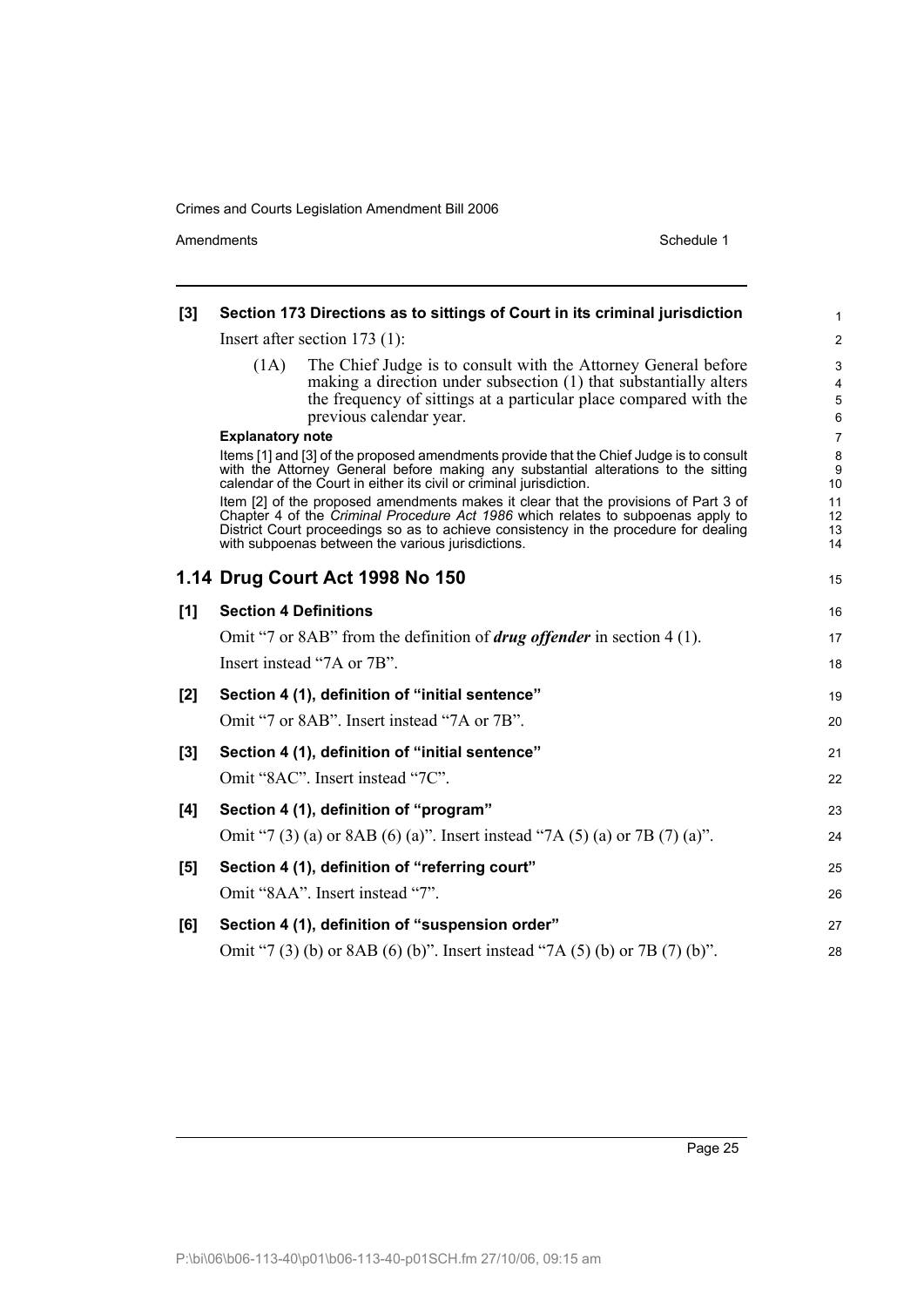1  $\mathfrak{p}$ 

3

Schedule 1 Amendments

#### **[7] Part 2, Division 1** Omit Divisions 1 and 1A. Insert instead: **Division 1 Acceptance into program 6 Courts may refer persons to Drug Court during proceedings for offence** (1) This section applies to such courts and proceedings as are prescribed by the regulations. (2) It is the duty of a court before which a person is charged with an offence or to which a person appeals against a sentence imposed by some other court: (a) to ascertain whether the person appears to be an eligible person, and (b) if so, to ascertain whether the person is willing to be referred to the Drug Court to be dealt with for the offence, and (c) if so, to refer the person to the Drug Court to be dealt with for the offence. (3) The power conferred on a court by this section is to be exercised as soon as practicable after the person first comes before the court in connection with the offence, but may be exercised at any time: (a) in the case of a Magistrate conducting committal proceedings under the *Criminal Procedure Act 1986*, before the Magistrate has committed the person for trial or sentence in relation to that offence, and (b) in any other case, before the person is sentenced or re-sentenced for the offence. **7 Courts may refer persons to Drug Court during proceedings for failure to comply with conditions of good behaviour bond** (1) This section applies: (a) in relation to a person who is, at the time of his or her appearance in court, participating in a program into which he or she has been accepted as a result of previous proceedings under this Act—to any court before which such a person appears, or (b) in relation to any other person—to such courts and proceedings as are prescribed by the regulations. (2) It is the duty of a court before whom an offender appears under section 98 of the *Crimes (Sentencing Procedure) Act 1999* in 10 11 12 13 14 15 16 17 18 19  $20$ 21 22 23 24 25 26 27 28 29 30 31 32 33 34 35 36 37 38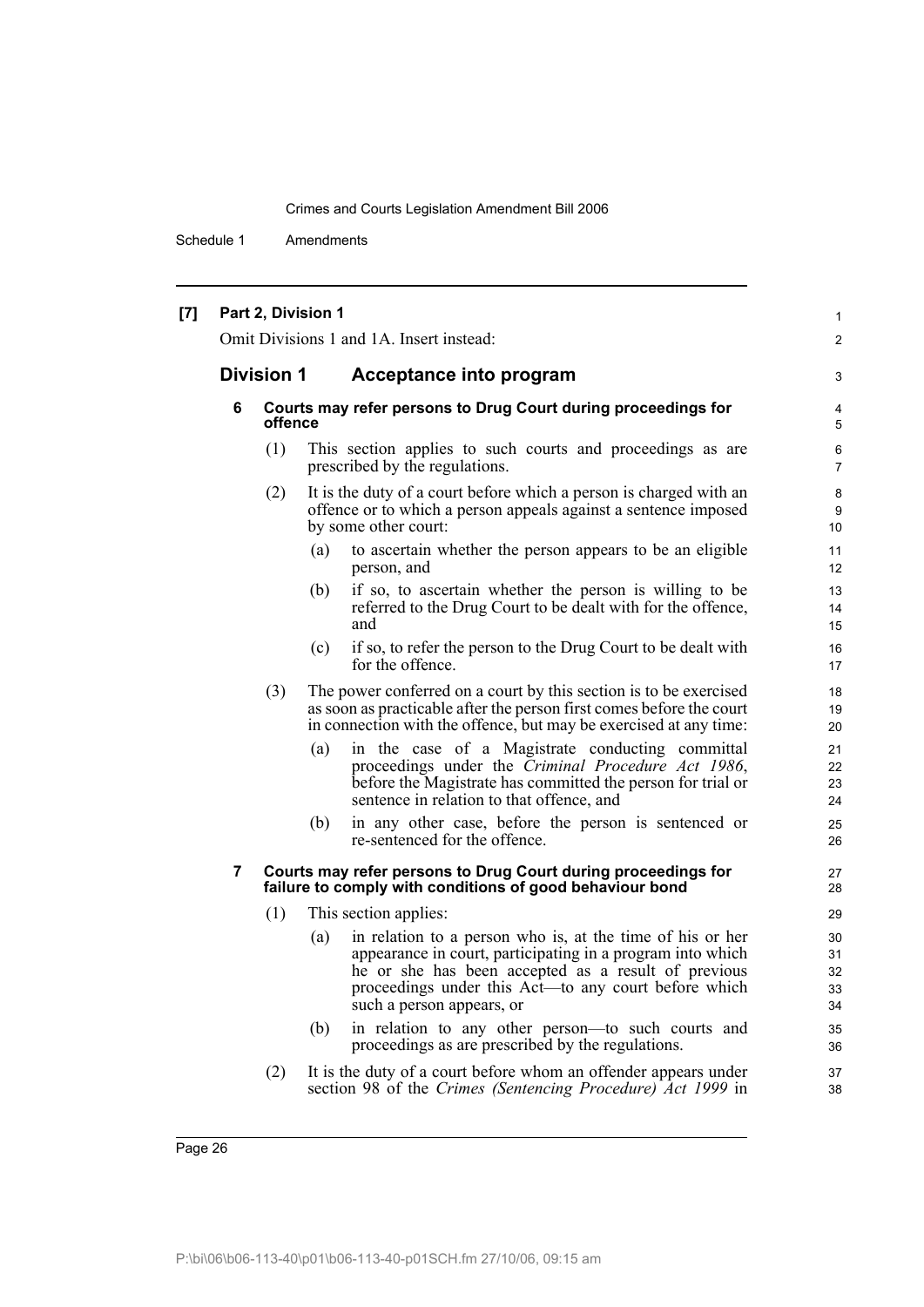Amendments **Amendments** Schedule 1

connection with an alleged failure to comply with the conditions of a good behaviour bond imposed under section 12 of that Act: (a) to ascertain whether the person appears to be an eligible person, and (b) if so, to ascertain whether the person is willing to be referred to the Drug Court to be dealt with for the alleged failure, and (c) if so, to refer the person to the Drug Court to be dealt with for the alleged failure. (3) The power conferred on a court by this section is to be exercised as soon as practicable after the person's first appearance before the court in relation to the alleged failure. (4) This section does not apply to an offender who, at the time of his or her appearance before the court, is in custody under a sentence of full-time imprisonment. **7A Persons accepted into program in relation to offence** (1) This section applies to a person who has been referred to the Drug Court under section 6. (2) The Drug Court may deal with a person under this section in relation to an offence if, and only if, it is satisfied as to each of the following matters: (a) that the person is an eligible person, (b) that the person has pleaded guilty to the offence (whether before the referring court or the Drug Court) and has been found guilty of the offence, (c) that, having regard to the person's antecedents, it would be appropriate for the person to participate in a program under this Act, (d) that facilities to supervise and control the person's participation in such a program are available, and have been allocated to the person, in accordance with the guidelines prescribed by the regulations, (e) that the person accepts the conditions imposed by this Act and the conditions that the Drug Court proposes to impose on the person (whether immediately or at some later date) as a consequence of his or her conviction and sentence under this section, (f) that the person has been informed of the Drug Court's powers under Division 2 and of the respective 1 2  $\overline{a}$ 4 5 6 7 8 9 10 11 12 13 14 15 16 17 18 19  $20$ 21 22 23 24 25  $26$ 27  $28$ 29 30 31 32 33 34 35 36 37 38 39

consequences, as regards the sentence to be imposed under

Page 27

40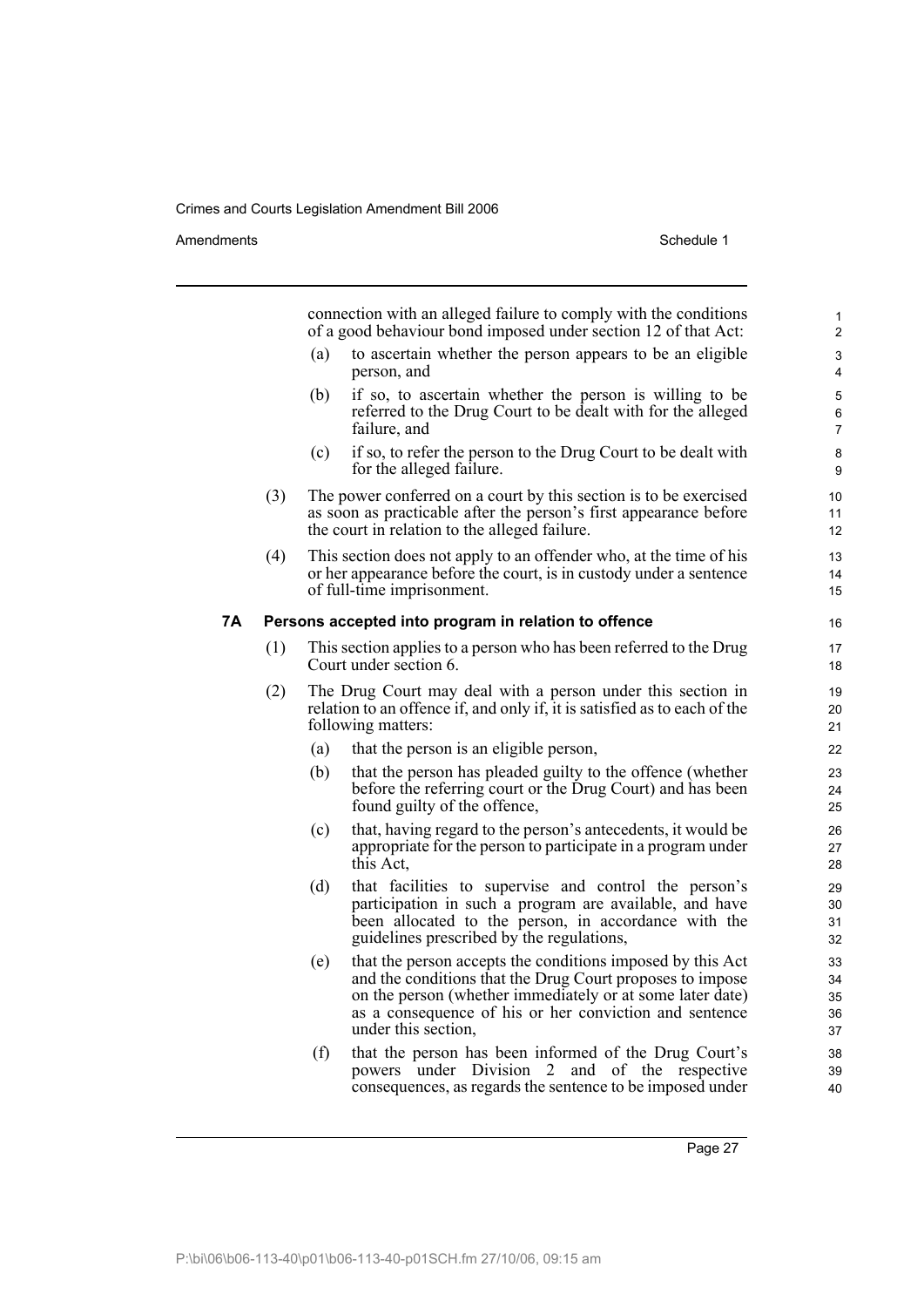Schedule 1 Amendments

section 12, of the person's compliance or non-compliance with a program,

- (g) that any person (an *affected person*) with whom it is likely the person would reside during the period of the person's participation in a program under this Act has consented in writing to the person residing with the affected person during that period.
- (3) Subject to subsection (4), the Drug Court deals with a person under this section in relation to an offence by convicting the person and sentencing the person in accordance with the *Crimes (Sentencing Procedure) Act 1999*.
- (4) Sections 44–48, 50, 51 and 51A of the *Crimes (Sentencing Procedure) Act 1999* do not apply to the conviction and sentencing of a person under this section.
- (5) On or within 14 days after sentencing the person, the Drug Court:
	- (a) must make an order imposing on the person the conditions that the person has accepted as referred to in subsection (2) (e) (the person's *program*), and
	- (b) must make an order suspending execution of the sentence for the duration of the person's program (the person's *suspension order*).
- (6) An order referred to in subsection (5) (a) or (b) may be made in the absence of the person in respect of whom it is made.
- (7) The kinds of conditions that the Drug Court may impose on the person under this section are as follows:
	- (a) conditions relating to conduct and good behaviour,
	- (b) conditions relating to attendance for counselling or other treatment,
	- (c) conditions relating to the supervision of the person for the duration of a program under this Act,
	- (d) conditions relating to drug testing that the person must undergo,
	- (e) conditions relating to residence, association with other persons or attendance at specified locations,
	- (f) conditions relating to involvement in activities, courses, training or employment for the purpose of promoting the re-integration of the person into the community,
	- (g) conditions relating to conferring rewards of the kind referred to in section 16 (1),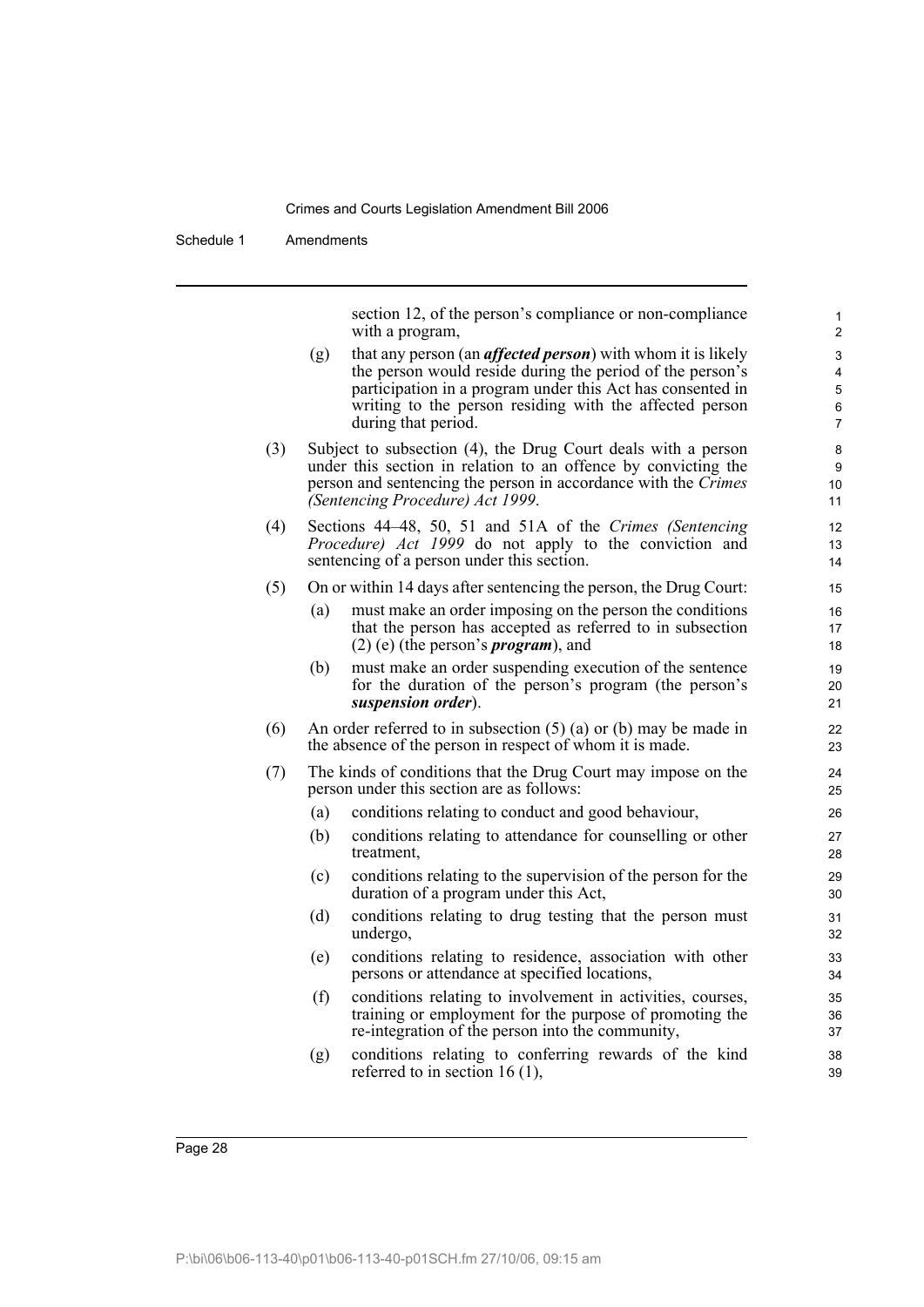Amendments Schedule 1

|      | (h) | conditions relating to the imposition of sanctions of the<br>kind referred to in section 16 $(2)$ ,                                                                                                                                                                                                                                               | $\mathbf{1}$<br>$\overline{\mathbf{c}}$ |
|------|-----|---------------------------------------------------------------------------------------------------------------------------------------------------------------------------------------------------------------------------------------------------------------------------------------------------------------------------------------------------|-----------------------------------------|
|      | (i) | any other kinds of conditions that may be prescribed by the<br>regulations,                                                                                                                                                                                                                                                                       | 3<br>4                                  |
|      | (j) | such other conditions as the Drug Court considers<br>appropriate in the circumstances.                                                                                                                                                                                                                                                            | 5<br>6                                  |
| (8)  |     | A person who is convicted and sentenced by the Drug Court<br>under this section may, at the same time or any later time:                                                                                                                                                                                                                          | 7<br>8                                  |
|      | (a) | be convicted and sentenced for any other offence to which<br>he or she has pleaded guilty (other than an offence referred<br>to in section $5(2)$ , whether or not the person has been<br>referred to the Drug Court under section 6 in relation to<br>that other offence, or                                                                     | 9<br>10<br>11<br>12<br>13               |
|      | (b) | be dealt with in proceedings under section 98 or 99 of the<br>Crimes (Sentencing Procedure) Act 1999 for sentencing<br>on the revocation of a good behaviour bond, whether or not<br>the person has been referred to the Drug Court under<br>section 7 in relation to the failure to comply with the<br>conditions of the good behaviour bond, or | 14<br>15<br>16<br>17<br>18<br>19        |
|      | (c) | be dealt with under both paragraphs (a) and (b).                                                                                                                                                                                                                                                                                                  | 20                                      |
| (9)  |     | Subsections $(5)$ and $(6)$ apply to a sentence under subsection $(8)$<br>in the same way as they apply to a sentence under subsection (2).                                                                                                                                                                                                       | 21<br>22                                |
| (10) |     | Nothing in this Act entitles a person to be convicted and<br>sentenced under this section, and no appeal lies against any<br>decision by the Drug Court not to convict or sentence a person<br>under this section.                                                                                                                                | 23<br>24<br>25<br>26                    |
| (11) |     | A suspension order does not operate to suspend any period of<br>disqualification from holding a driver licence imposed by or<br>under the road transport legislation within the meaning of the<br>Road Transport (General) Act 2005.                                                                                                              | 27<br>28<br>29<br>30                    |
| (12) |     | For the purposes of subsection $(2)$ $(g)$ :                                                                                                                                                                                                                                                                                                      | 31                                      |
|      | (a) | the consent of children below a prescribed age, and                                                                                                                                                                                                                                                                                               | 32                                      |
|      | (b) | the consent of persons suffering a prescribed disability,                                                                                                                                                                                                                                                                                         | 33                                      |
|      |     | may be given on their behalf by such other persons as the<br>regulations may determine or may, if the regulations so provide,<br>be dispensed with.                                                                                                                                                                                               | 34<br>35<br>36                          |
| (13) |     | In this section, a reference to the convicting and sentencing of a<br>person is, in the case of a person who is referred to the Drug Court<br>after having been convicted, a reference to the sentencing of the<br>person only.                                                                                                                   | 37<br>38<br>39<br>40                    |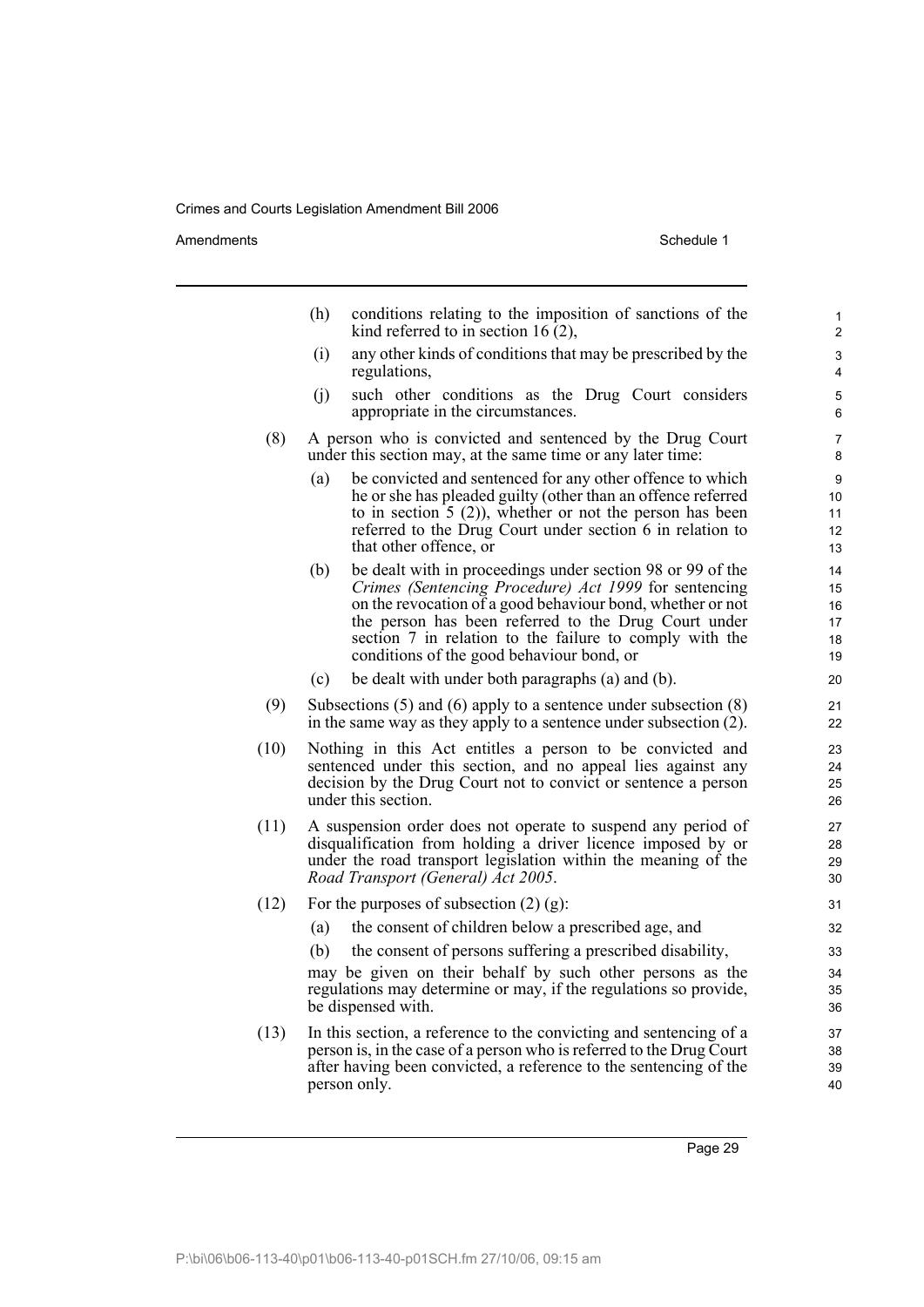Schedule 1 Amendments

### **7B Persons accepted into program in relation to failure to comply with conditions of good behaviour bond**

- (1) This section applies to a person:
	- (a) who has been referred to the Drug Court under section 7, or

(b) who has been called on by the Drug Court to appear before it under section 98 of the *Crimes (Sentencing Procedure) Act 1999*,

not being a person who is currently participating in a program into which the person has been accepted as a result of previous proceedings under this Act.

- (2) The Drug Court may deal with a person under this section in relation to an alleged failure to comply with the conditions of the relevant good behaviour bond if, and only if, it is satisfied as to each of the following matters:
	- (a) that the person is an eligible person,
	- (b) that the person admits to having failed, and has in fact failed, to comply with the conditions of the bond,
	- (c) that, having regard to the person's antecedents, it would be appropriate for the person to participate in a program under this Act,
	- (d) that facilities to supervise and control the person's participation in such a program are available, and have been allocated to the person, in accordance with the guidelines prescribed by the regulations,
	- (e) that the person accepts the conditions imposed by this Act and the conditions that the Drug Court proposes to impose on the person (whether immediately or at some later date) as a consequence of his or her being dealt with under this section,
	- (f) that the person has been informed of the Drug Court's powers under Division 2 and of the respective consequences, as regards the sentence to be imposed under section 12, of the person's compliance or non-compliance with a program,
	- (g) that any person (an *affected person*) with whom it is likely the person would reside during the period of the person's participation in a program under this Act has consented in writing to the person residing with the affected person during that period.
- (3) Subject to subsections (4) and (5), the Drug Court deals with a person under this section in relation to a failure to comply with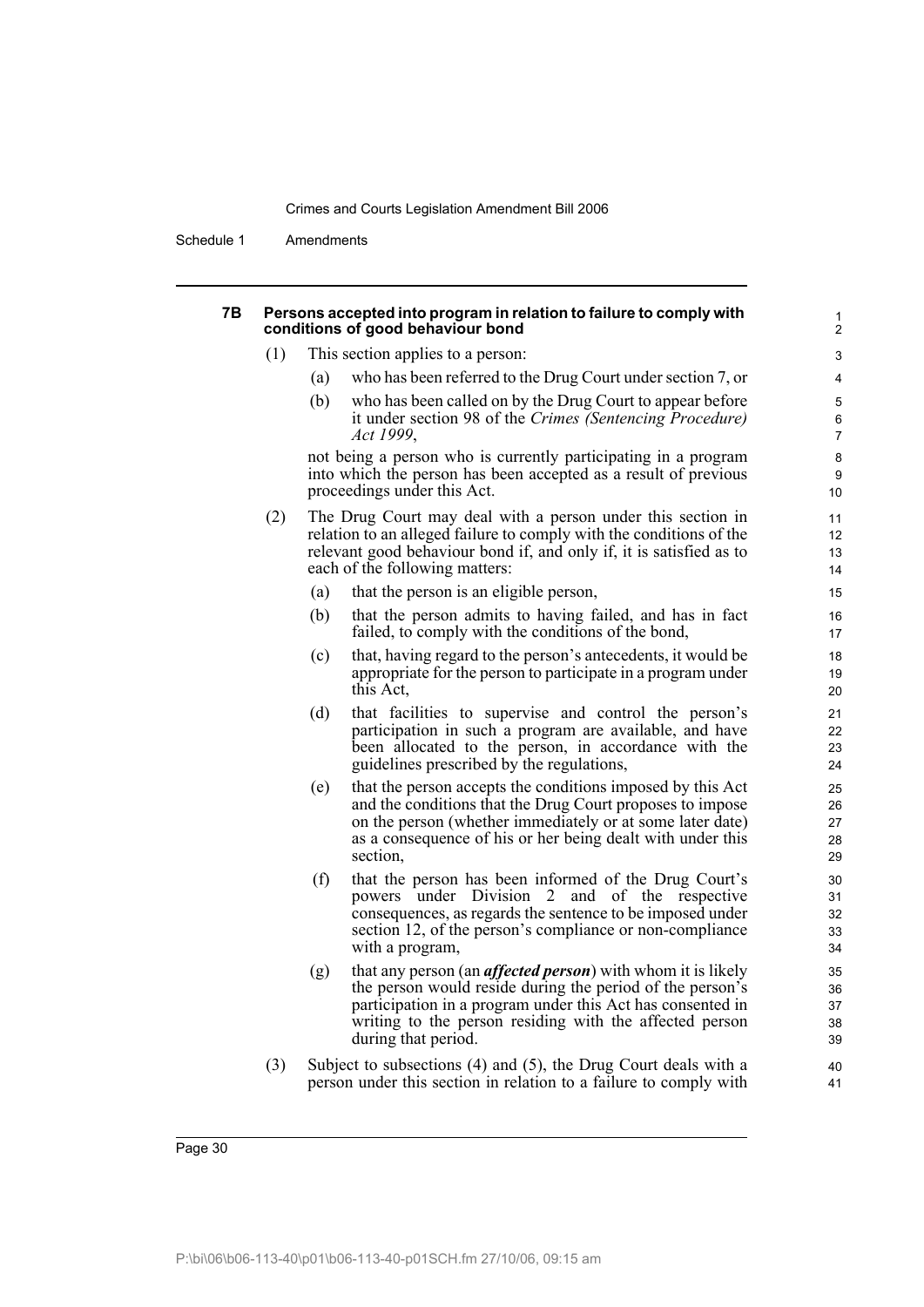Amendments Schedule 1

|     |     | the conditions of a good behaviour bond by revoking the bond,<br>and convicting and sentencing the person, in accordance with the<br>Crimes (Sentencing Procedure) Act 1999.                                                                                                                                  | 1<br>$\overline{2}$<br>3   |
|-----|-----|---------------------------------------------------------------------------------------------------------------------------------------------------------------------------------------------------------------------------------------------------------------------------------------------------------------|----------------------------|
| (4) |     | Section 99 of the Crimes (Sentencing Procedure) Act 1999 does<br>not apply to a good behaviour bond that is revoked under<br>subsection (3).                                                                                                                                                                  | $\overline{4}$<br>5<br>6   |
| (5) |     | Sections 44–48, 50, 51 and 51A of the Crimes (Sentencing<br>Procedure) Act 1999 do not apply to the conviction and<br>sentencing of a person under this section.                                                                                                                                              | 7<br>8<br>9                |
| (6) |     | For the purposes of this Act, the sentence of imprisonment in<br>relation to which a good behaviour bond referred to in section 12<br>of the Crimes (Sentencing Procedure) Act 1999 was entered into<br>under that Act is taken to be the sentence imposed under<br>subsection $(3)$ in relation to the bond. | 10<br>11<br>12<br>13<br>14 |
| (7) |     | On or within 14 days after sentencing the person, the Drug Court:                                                                                                                                                                                                                                             | 15                         |
|     | (a) | must make an order imposing on the person the conditions<br>that the person has accepted as referred to in subsection<br>$(2)$ (e) (the person's <i>program</i> ), and                                                                                                                                        | 16<br>17<br>18             |
|     | (b) | must make an order suspending execution of the sentence<br>for the duration of the person's program (the person's<br>suspension order).                                                                                                                                                                       | 19<br>20<br>21             |
| (8) |     | An order referred to in subsection $(7)$ (a) or (b) may be made in<br>the absence of the person in respect of whom it is made.                                                                                                                                                                                | 22<br>23                   |
| (9) |     | The kinds of conditions that the Drug Court may impose on the<br>person under this section are as follows:                                                                                                                                                                                                    | 24<br>25                   |
|     | (a) | conditions relating to conduct and good behaviour,                                                                                                                                                                                                                                                            | 26                         |
|     | (b) | conditions relating to attendance for counselling or other<br>treatment,                                                                                                                                                                                                                                      | 27<br>28                   |
|     | (c) | conditions relating to the supervision of the person for the<br>duration of a program under this Act,                                                                                                                                                                                                         | 29<br>30                   |
|     | (d) | conditions relating to drug testing that the person must<br>undergo,                                                                                                                                                                                                                                          | 31<br>32                   |
|     | (e) | conditions relating to residence, association with other<br>persons or attendance at specified locations,                                                                                                                                                                                                     | 33<br>34                   |
|     | (f) | conditions relating to involvement in activities, courses,<br>training or employment for the purpose of promoting the<br>re-integration of the person into the community,                                                                                                                                     | 35<br>36<br>37             |
|     | (g) | conditions relating to conferring rewards of the kind<br>referred to in section 16 $(1)$ ,                                                                                                                                                                                                                    | 38<br>39                   |
|     |     |                                                                                                                                                                                                                                                                                                               |                            |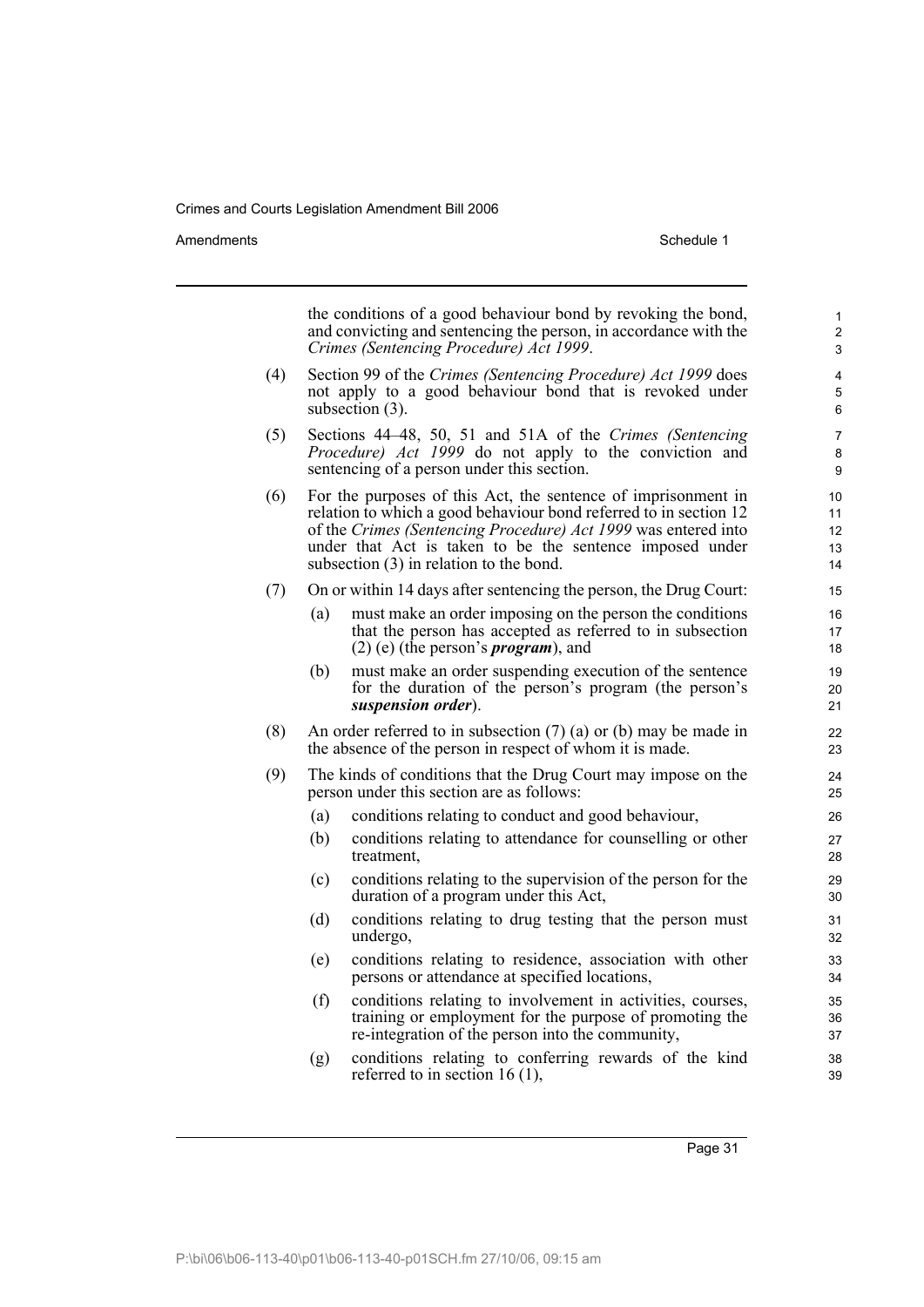|    |      | (h) | conditions relating to the imposition of sanctions of the<br>kind referred to in section 16 $(2)$ ,                                                                                                                                  | 1<br>$\mathbf{2}$    |
|----|------|-----|--------------------------------------------------------------------------------------------------------------------------------------------------------------------------------------------------------------------------------------|----------------------|
|    |      | (i) | any other kinds of conditions that may be prescribed by the<br>regulations,                                                                                                                                                          | 3<br>4               |
|    |      | (j) | such other conditions as the Drug Court considers<br>appropriate in the circumstances.                                                                                                                                               | 5<br>6               |
|    | (10) |     | Nothing in this Act entitles a person to be convicted and<br>sentenced under this section, and no appeal lies against any<br>decision by the Drug Court not to convict or sentence a person<br>under this section.                   | 7<br>8<br>9<br>10    |
|    | (11) |     | A suspension order does not operate to suspend any period of<br>disqualification from holding a driver licence imposed by or<br>under the road transport legislation within the meaning of the<br>Road Transport (General) Act 2005. | 11<br>12<br>13<br>14 |
|    | (12) |     | For the purposes of subsection $(2)$ $(g)$ :                                                                                                                                                                                         | 15                   |
|    |      | (a) | the consent of children below a prescribed age, and                                                                                                                                                                                  | 16                   |
|    |      | (b) | the consent of persons suffering a prescribed disability,                                                                                                                                                                            | 17                   |
|    |      |     | may be given on their behalf by such other persons as the<br>regulations may determine or may, if the regulations so provide,                                                                                                        | 18<br>19             |
|    |      |     | be dispensed with.                                                                                                                                                                                                                   | 20                   |
|    | (13) |     | In this section, a reference to the convicting and sentencing of a<br>person is, in the case of a person who is referred to the Drug Court<br>after having been convicted, a reference to the sentencing of the<br>person only.      | 21<br>22<br>23<br>24 |
| 7C |      |     | Persons allowed to continue in program in relation to failure to<br>comply with conditions of good behaviour bond                                                                                                                    | 25<br>26             |
|    | (1)  |     | This section applies to a person:                                                                                                                                                                                                    | 27                   |
|    |      | (a) | who has been referred to the Drug Court under section 7, or                                                                                                                                                                          | 28                   |
|    |      | (b) | who has been called on by the Drug Court to appear before                                                                                                                                                                            | 29                   |
|    |      |     | it under section 98 of the Crimes (Sentencing Procedure)<br>Act 1999,                                                                                                                                                                | 30<br>31             |
|    |      |     | being a person who is currently participating in a program into                                                                                                                                                                      | 32                   |
|    |      |     | which the person has been accepted as a result of previous<br>proceedings under this Act.                                                                                                                                            | 33<br>34             |
|    | (2)  |     | The Drug Court may deal with a person under this section in                                                                                                                                                                          | 35                   |
|    |      |     | relation to an alleged failure to comply with the conditions of the<br>relevant good behaviour bond if, and only if, it is satisfied as to                                                                                           | 36<br>37             |
|    |      |     | each of the following matters:                                                                                                                                                                                                       | 38                   |
|    |      | (a) | that the person is an eligible person,                                                                                                                                                                                               | 39                   |
|    |      |     |                                                                                                                                                                                                                                      |                      |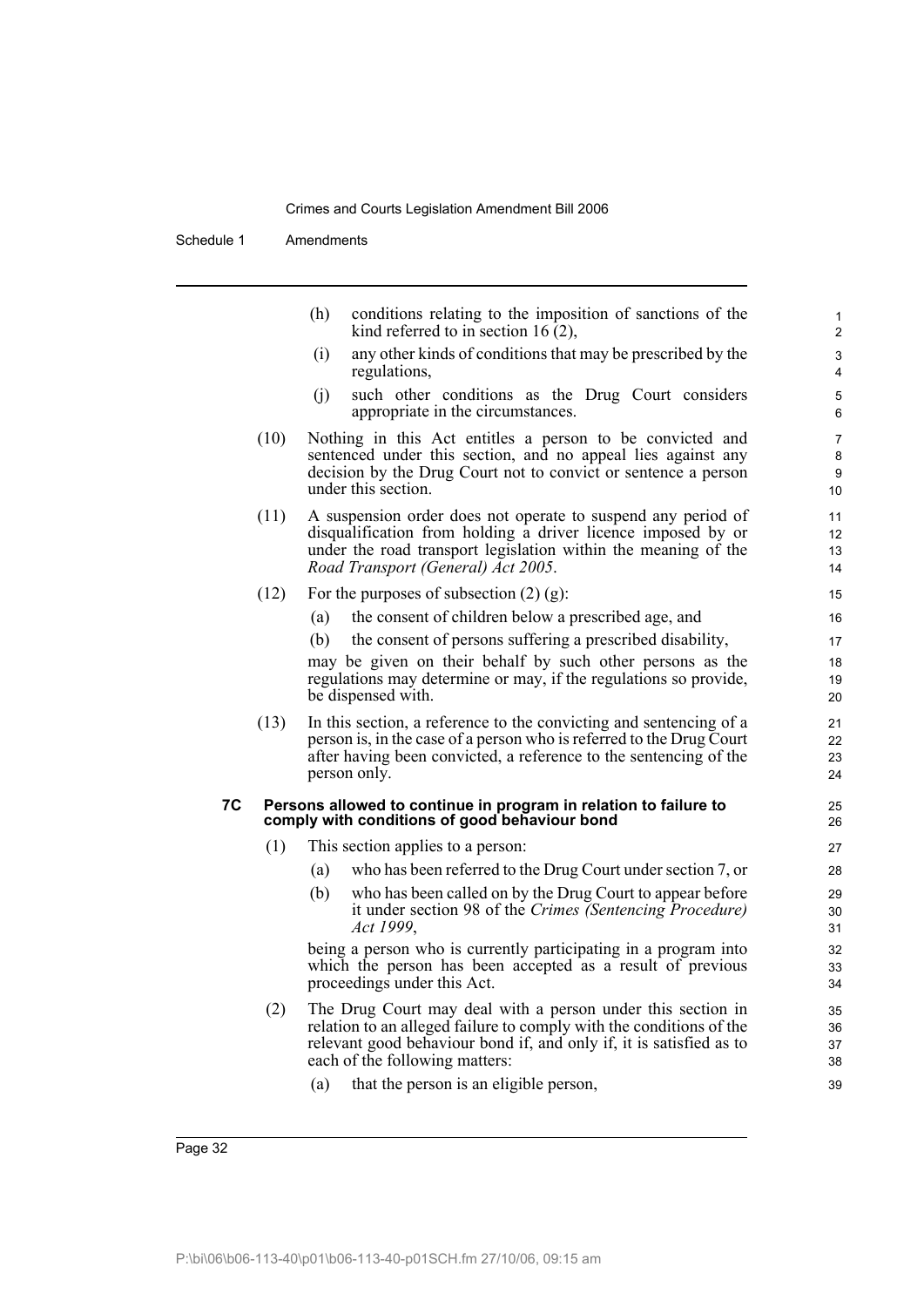Amendments **Amendments** Schedule 1

- (b) that the person admits to having failed, and has in fact failed, to comply with the conditions of the bond,
- (c) that, having regard to the person's antecedents, it would be appropriate for the person to continue to participate in a program under this Act,
- (d) that the person consents to being dealt with under this section,
- (e) that the person accepts the conditions imposed by this Act and the conditions that the Drug Court proposes to impose on the person (whether immediately or at some later date) as a consequence of his or her conviction and sentence under this section.
- (3) Subject to subsections (4) and (5), the Drug Court deals with a person under this section in relation to a failure to comply with the conditions of a good behaviour bond by revoking the bond, and convicting and sentencing the person, in accordance with the *Crimes (Sentencing Procedure) Act 1999*.
- (4) Section 99 of the *Crimes (Sentencing Procedure) Act 1999* does not apply to a good behaviour bond that is revoked under subsection (3).
- (5) Sections 44–48, 50, 51 and 51A of the *Crimes (Sentencing Procedure) Act 1999* do not apply to the conviction and sentencing of a person under this section.
- (6) For the purposes of this Act, the sentence of imprisonment in relation to which a good behaviour bond referred to in section 12 of the *Crimes (Sentencing Procedure) Act 1999* was entered into under that Act is taken to be the sentence imposed under subsection (3) in relation to the bond.
- (7) On or within 14 days after sentencing the person, the Drug Court:
	- (a) must make an order imposing on the person the conditions that the person has accepted as referred to in subsection (2) (e) (the person's *program*), and
	- (b) must make an order suspending execution of the sentence for the duration of the person's program (the person's *suspension order*).
- (8) Nothing in this Act entitles a person to be convicted and sentenced under this section, and no appeal lies against any decision by the Drug Court not to convict or sentence a person under this section.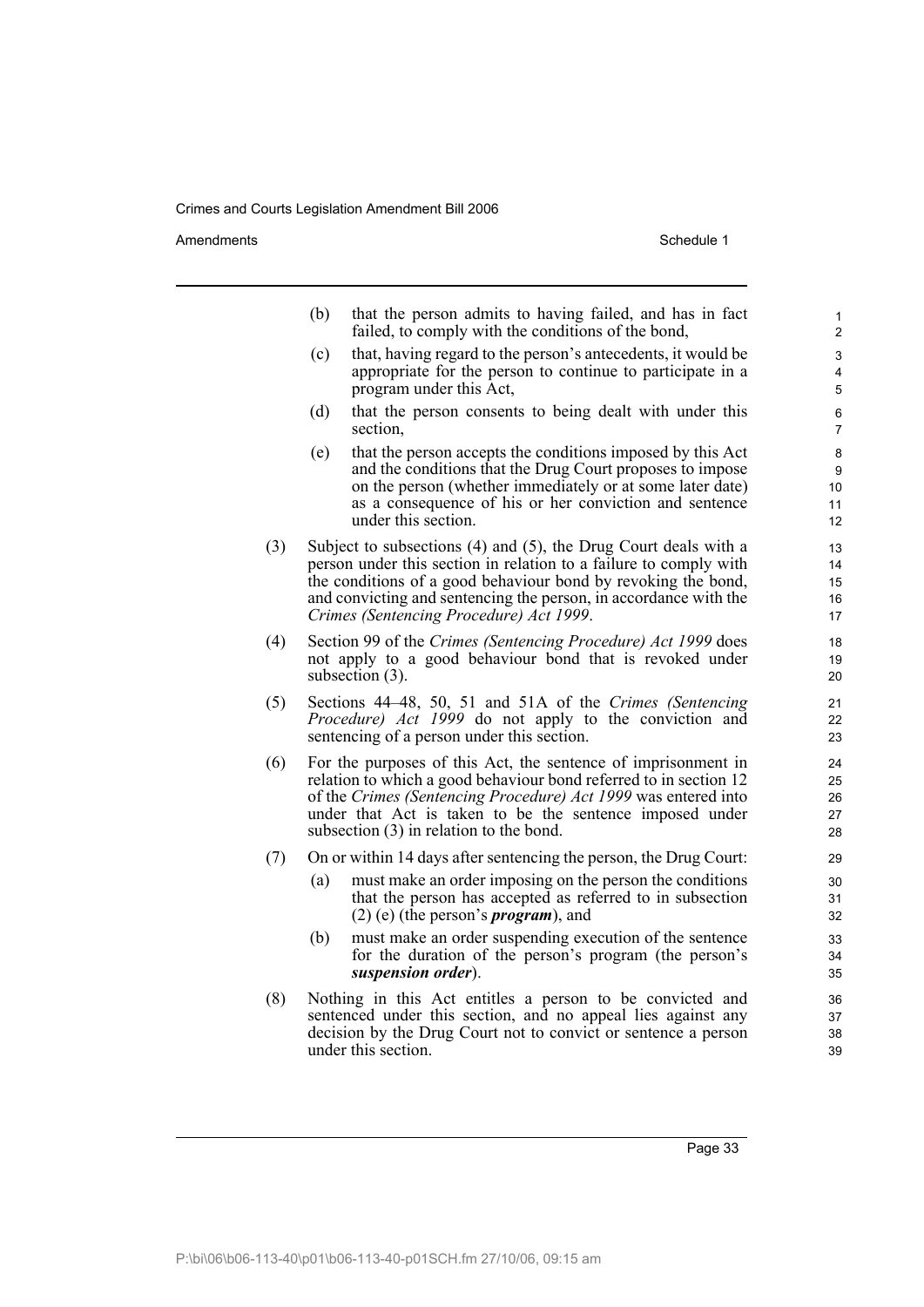| 7D  | Persons not accepted into program in relation to offence                                                                                                                                                                     | $\mathbf{1}$             |
|-----|------------------------------------------------------------------------------------------------------------------------------------------------------------------------------------------------------------------------------|--------------------------|
| (1) | This section applies to a person who has been referred to the Drug<br>Court under section 6 but whom the Drug Court has not dealt<br>with under section 7A.                                                                  | 2<br>3<br>4              |
| (2) | The Drug Court may deal with a person under this section in<br>relation to an offence if, and only if, it is satisfied as to each of the<br>following matters:                                                               | 5<br>6<br>$\overline{7}$ |
|     | that the person has pleaded guilty to the offence (whether<br>(a)<br>before the referring court or the Drug Court) and has been<br>found guilty of the offence,                                                              | 8<br>9<br>10             |
|     | that the person consents to being dealt with under this<br>(b)<br>section.                                                                                                                                                   | 11<br>12                 |
| (3) | The Drug Court deals with a person under this section in relation<br>to an offence by convicting the person and sentencing the person<br>in accordance with the Crimes (Sentencing Procedure) Act 1999.                      | 13<br>14<br>15           |
| (4) | If the person does not consent to being dealt with under this<br>section or in such other circumstances as the Drug Court may<br>determine, the Drug Court is to refer the person back to the<br>referring court.            | 16<br>17<br>18<br>19     |
| (5) | In the case of a person who has been referred to the Drug Court<br>for 2 or more offences by 2 or more referring courts, the Drug<br>Court may refer the person back to any one of the referring courts<br>to be dealt with: | 20<br>21<br>22<br>23     |
|     | for the offences for which the person was referred by that<br>(a)<br>court, and                                                                                                                                              | 24<br>25                 |
|     | for such of the other offences as are within the criminal<br>(b)<br>jurisdiction of that court.                                                                                                                              | 26<br>27                 |
| (6) | In dealing with a person for an offence referred to in subsection<br>$(5)$ (b), the court to which the person is referred back is taken to<br>be the referring court for the purposes of subsection (7).                     | 28<br>29<br>30           |
| (7) | If the Drug Court refers a person back to the referring court, the<br>proceedings against the person are to be continued before the<br>referring court at a time and place specified in the order, as if:                    | 31<br>32<br>33           |
|     | the person had not been referred to the Drug Court, and<br>(a)                                                                                                                                                               | 34                       |
|     | the proceedings had merely been adjourned to the time and<br>(b)<br>place specified in the order.                                                                                                                            | 35<br>36                 |
| (8) | A person who is convicted and sentenced by the Drug Court<br>under this section may, at the same time or any later time:                                                                                                     | 37<br>38                 |
|     |                                                                                                                                                                                                                              |                          |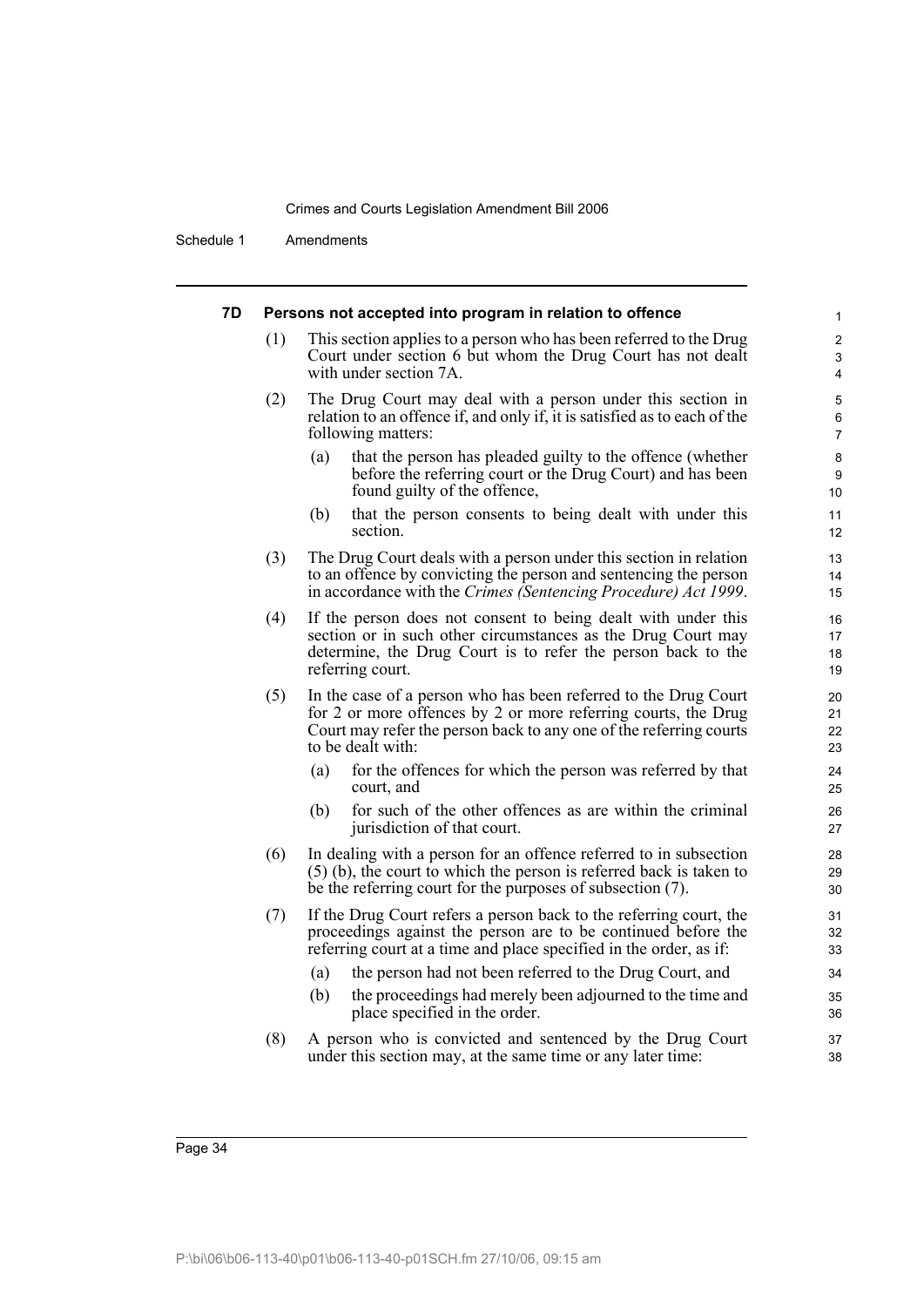Amendments Schedule 1

|     |           |     | (a)<br>(b) | be convicted and sentenced for any other offence to which<br>he or she has pleaded guilty (other than an offence referred<br>to in section $5(2)$ , whether or not the person has been<br>referred to the Drug Court under section 6 in relation to<br>that other offence, or<br>be dealt with in proceedings under section 98 or 99 of the<br>Crimes (Sentencing Procedure) Act 1999 for sentencing<br>on the revocation of a good behaviour bond, whether or not<br>the person has been referred to the Drug Court under<br>section 7 in relation to the failure to comply with the | 1<br>$\overline{2}$<br>3<br>$\overline{4}$<br>5<br>$\,6\,$<br>$\overline{7}$<br>8<br>9<br>10 |
|-----|-----------|-----|------------|---------------------------------------------------------------------------------------------------------------------------------------------------------------------------------------------------------------------------------------------------------------------------------------------------------------------------------------------------------------------------------------------------------------------------------------------------------------------------------------------------------------------------------------------------------------------------------------|----------------------------------------------------------------------------------------------|
|     |           |     |            | conditions of the good behaviour bond, or                                                                                                                                                                                                                                                                                                                                                                                                                                                                                                                                             | 11                                                                                           |
|     |           |     | (c)        | be dealt with under both paragraphs (a) and (b).                                                                                                                                                                                                                                                                                                                                                                                                                                                                                                                                      | 12                                                                                           |
|     |           | (9) |            | In this section, a reference to the convicting and sentencing of a<br>person is, in the case of a person who is referred to the Drug Court<br>after having been convicted, a reference to the sentencing of the<br>person only.                                                                                                                                                                                                                                                                                                                                                       | 13<br>14<br>15<br>16                                                                         |
|     | <b>7E</b> |     |            | Persons not accepted into program in relation to failure to comply<br>with conditions of good behaviour bond                                                                                                                                                                                                                                                                                                                                                                                                                                                                          | 17<br>18                                                                                     |
|     |           | (1) |            | This section applies to a person:                                                                                                                                                                                                                                                                                                                                                                                                                                                                                                                                                     | 19                                                                                           |
|     |           |     | (a)        | who has been referred to the Drug Court under section 7, or                                                                                                                                                                                                                                                                                                                                                                                                                                                                                                                           | 20                                                                                           |
|     |           |     | (b)        | who has been called on by the Drug Court to appear before<br>it under section 98 of the Crimes (Sentencing Procedure)<br>Act 1999,                                                                                                                                                                                                                                                                                                                                                                                                                                                    | 21<br>22<br>23                                                                               |
|     |           |     | 7C.        | but whom the Drug Court has not dealt with under section 7B or                                                                                                                                                                                                                                                                                                                                                                                                                                                                                                                        | 24<br>25                                                                                     |
|     |           | (2) |            | The Drug Court is to deal with a person to whom this section<br>applies in accordance with sections 98 and 99 of the Crimes<br>(Sentencing Procedure) Act 1999.                                                                                                                                                                                                                                                                                                                                                                                                                       | 26<br>27<br>28                                                                               |
| [8] |           |     |            | Section 17 Immunity from prosecution for certain offences                                                                                                                                                                                                                                                                                                                                                                                                                                                                                                                             | 29                                                                                           |
|     |           |     |            | Omit "or $1A$ " from section $17$ (a).                                                                                                                                                                                                                                                                                                                                                                                                                                                                                                                                                | 30                                                                                           |
| [9] |           |     |            | Schedule 2 Savings, transitional and other provisions                                                                                                                                                                                                                                                                                                                                                                                                                                                                                                                                 | 31                                                                                           |
|     |           |     |            | Insert at the end of clause $1(1)$ :                                                                                                                                                                                                                                                                                                                                                                                                                                                                                                                                                  | 32                                                                                           |
|     |           |     |            | Crimes and Courts Legislation Amendment Act 2006 (but only to<br>the extent that it amends this Act)                                                                                                                                                                                                                                                                                                                                                                                                                                                                                  | 33<br>34                                                                                     |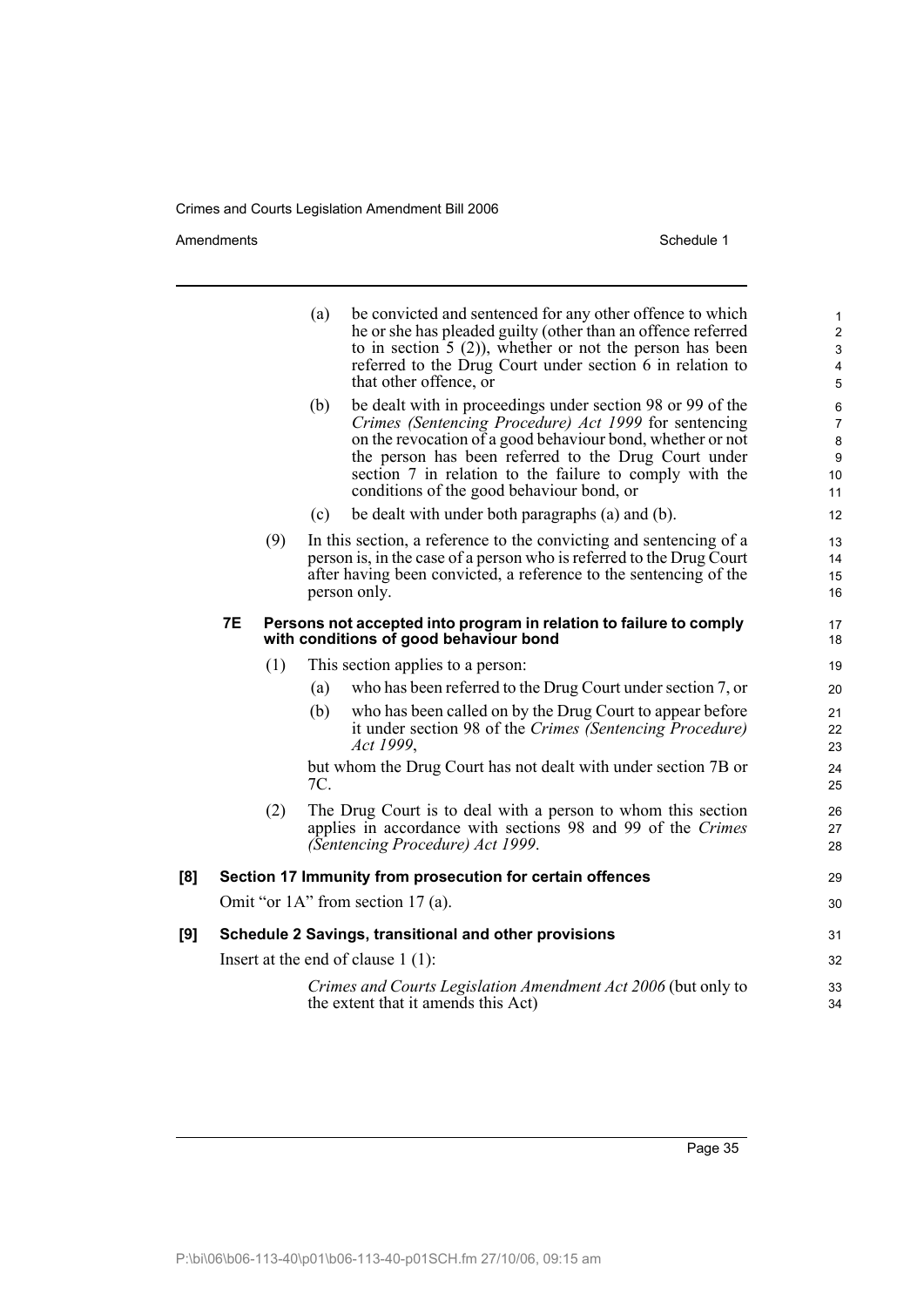41 42

Schedule 1 Amendments

| $[10]$ |        | Schedule 2, Part 5      |                                                                                                                                                                                                                                                                                                                                                                                                                                                                                                                                                                                                                                                                                                                                                                                                                                                                                                                                                                                                                                                                               | 1                                                                    |
|--------|--------|-------------------------|-------------------------------------------------------------------------------------------------------------------------------------------------------------------------------------------------------------------------------------------------------------------------------------------------------------------------------------------------------------------------------------------------------------------------------------------------------------------------------------------------------------------------------------------------------------------------------------------------------------------------------------------------------------------------------------------------------------------------------------------------------------------------------------------------------------------------------------------------------------------------------------------------------------------------------------------------------------------------------------------------------------------------------------------------------------------------------|----------------------------------------------------------------------|
|        |        | Insert after Part 4:    |                                                                                                                                                                                                                                                                                                                                                                                                                                                                                                                                                                                                                                                                                                                                                                                                                                                                                                                                                                                                                                                                               | $\overline{c}$                                                       |
|        | Part 5 |                         | Provisions consequent on enactment of<br><b>Crimes and Courts Legislation</b>                                                                                                                                                                                                                                                                                                                                                                                                                                                                                                                                                                                                                                                                                                                                                                                                                                                                                                                                                                                                 |                                                                      |
|        |        |                         | <b>Amendment Act 2006</b>                                                                                                                                                                                                                                                                                                                                                                                                                                                                                                                                                                                                                                                                                                                                                                                                                                                                                                                                                                                                                                                     | 5                                                                    |
|        | 5      |                         | <b>Crimes and Courts Legislation Amendment Act 2006</b>                                                                                                                                                                                                                                                                                                                                                                                                                                                                                                                                                                                                                                                                                                                                                                                                                                                                                                                                                                                                                       | 6                                                                    |
|        |        |                         | The amendments made to this Act by the Crimes and Courts<br>Legislation Amendment Act 2006 do not apply to any proceedings<br>commenced before the commencement of those amendments.                                                                                                                                                                                                                                                                                                                                                                                                                                                                                                                                                                                                                                                                                                                                                                                                                                                                                          | $\overline{7}$<br>8<br>9                                             |
|        | 6      |                         | References to this Act in the Drug Court Regulation 2005                                                                                                                                                                                                                                                                                                                                                                                                                                                                                                                                                                                                                                                                                                                                                                                                                                                                                                                                                                                                                      | 10                                                                   |
|        |        |                         | A reference in the Drug Court Regulation 2005:                                                                                                                                                                                                                                                                                                                                                                                                                                                                                                                                                                                                                                                                                                                                                                                                                                                                                                                                                                                                                                | 11                                                                   |
|        |        | (a)                     | to section 8AA of this Act is taken to be a reference to<br>section 7, and                                                                                                                                                                                                                                                                                                                                                                                                                                                                                                                                                                                                                                                                                                                                                                                                                                                                                                                                                                                                    | 12<br>13                                                             |
|        |        | (b)                     | to section $7(2)$ (c) of this Act is taken to be a reference to<br>section 7A $(2)$ $(d)$ , and                                                                                                                                                                                                                                                                                                                                                                                                                                                                                                                                                                                                                                                                                                                                                                                                                                                                                                                                                                               | 14<br>15                                                             |
|        |        | (c)                     | to section $8AB(2)(d)$ of this Act is taken to be a reference<br>to section $7B(2)$ (d), and                                                                                                                                                                                                                                                                                                                                                                                                                                                                                                                                                                                                                                                                                                                                                                                                                                                                                                                                                                                  | 16<br>17                                                             |
|        |        | (d)                     | to section 8AC of this Act is taken to be a reference to<br>section 7C, and                                                                                                                                                                                                                                                                                                                                                                                                                                                                                                                                                                                                                                                                                                                                                                                                                                                                                                                                                                                                   | 18<br>19                                                             |
|        |        | (e)                     | to section 8 of this Act is taken to be a reference to section<br>7D.                                                                                                                                                                                                                                                                                                                                                                                                                                                                                                                                                                                                                                                                                                                                                                                                                                                                                                                                                                                                         | 20<br>21                                                             |
|        |        | <b>Explanatory note</b> |                                                                                                                                                                                                                                                                                                                                                                                                                                                                                                                                                                                                                                                                                                                                                                                                                                                                                                                                                                                                                                                                               | 22                                                                   |
|        |        |                         | Part 2 of the Drug Court Act 1998 concerns the acceptance of persons into Drug Court<br>programs and the administration of those programs. At present, Division 1 of Part 2<br>provides for the acceptance of persons into programs during proceedings for offences<br>and Division 1A provides for the acceptance of persons into programs during<br>proceedings for breach of conditions of good behaviour bonds. There is some<br>repetition of provisions in the two Divisions.                                                                                                                                                                                                                                                                                                                                                                                                                                                                                                                                                                                           | 23<br>24<br>25<br>26<br>27<br>28                                     |
|        |        |                         | Section 7 of the Drug Court Act 1998 provides that when a person is allowed into the<br>Drug Court program, he or she is given an initial sentence of imprisonment that is<br>suspended to allow participation in the Drug Court program. That sentencing is<br>required to be carried out in accordance with the Crimes (Sentencing Procedure) Act<br>1999. However, that Act provides for certain procedures, such as the setting of a<br>non-parole period, that are not relevant to an initial sentence which is not required to<br>be served. The Drug Court developed a practice of only taking into account the<br>objective features of the offences, together with the offender's plea of guilty and, where<br>appropriate, any time served in custody prior to initial sentence that was referable to<br>the offence. The Court would leave consideration of subjective matters for<br>consideration at final sentencing, after program termination, to minimise delays in<br>offenders entering the Drug Court program. It was also the practice of the Drug Court | 29<br>30<br>31<br>32<br>33<br>34<br>35<br>36<br>37<br>38<br>39<br>40 |

not to set a non-parole period at initial sentence such that the sentence imposed only reflected the head sentence in relation to the offence. However, in *R v Rice* [2004]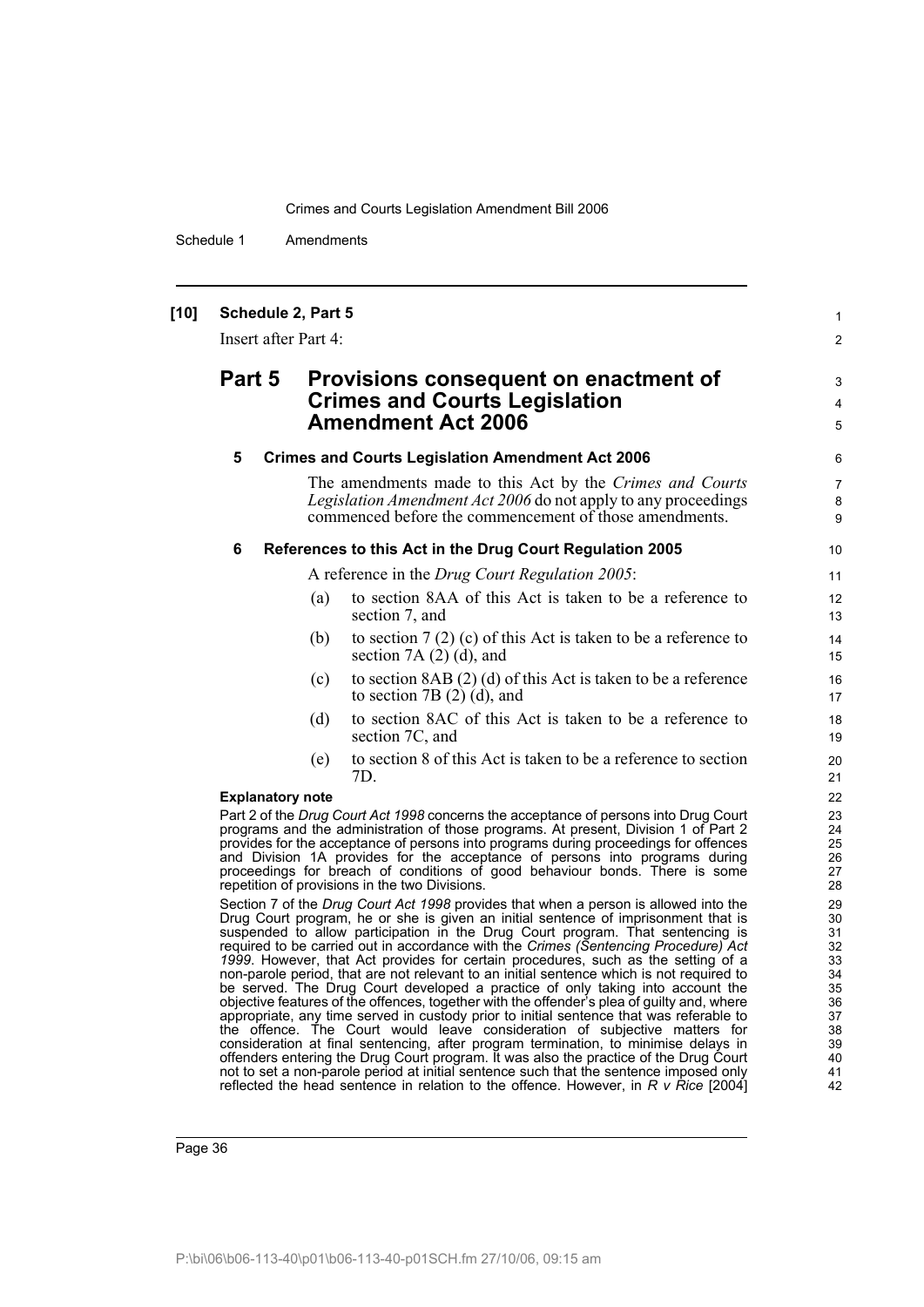Amendments **Amendments** Schedule 1

NSWCCA 384, the Court of Criminal Appeal found that section 7 (2A) of the *Drug Court Act 1998* and section 44 of the *Crimes (Sentencing Procedure) Act 1999* did not permit the Drug Court's practice of not setting a non-parole period at initial sentence.

Item [7] of the proposed amendments consolidates Divisions 1 and 1A into one Division that applies to both proceedings for offences and proceedings for breach of conditions of good behaviour bonds, subject to the following modifications:

- (a) proposed section 7 (1) (a) provides that if the person against whom the proceedings are brought is already a Drug Court participant, the duty of a court to refer proceedings under section 98 of the *Crimes (Sentencing Procedure) Act 1999* extends to all courts, not merely prescribed courts (those courts in the Drug Court's catchment area in Western Sydney),
- (b) proposed section 7 (2) provides that the duty of a court, before whom an offender appears under section 98 of the *Crimes (Sentencing Procedure) Act 1999* in connection with an alleged failure to comply with the conditions of a good behaviour bond, to consider the person's eligibility for the Drug Court program applies only to proceedings for the breach of bonds imposed under section 12 (Suspended sentences) of the *Crimes (Sentencing Procedure) Act 1999* (at present the duty applies to the breach of the conditions of any good behaviour bond),
- (c) proposed sections 7A (4) and 7B (5) provide that when imposing an initial sentence on a Drug Court program participant, the Drug Court is not obliged to fix a non-parole period under the *Crimes (Sentencing Procedure) Act 1999* or to comply with other provisions of that Act about commencement dates, release dates and conditions of parole (final sentences, which are the sentences to actually be served, are still required to be full sentences in accordance with the *Crimes (Sentencing Procedure) Act 1999*),
- (d) proposed sections 7A (8) and 7D (8) restate existing sections 7 (4) and 8 (5) (which provide that the Drug Court may, at the same time as convicting and sentencing a person with respect to an offence for which the person has been referred to the Drug Court, convict and sentence that person for any other offence to which he or she has pleaded guilty) so as to provide that the bringing in of other offences and proceedings may occur at the same time as the first mentioned conviction and sentencing or at any later time,
- (e) proposed section 7E (2) provides that the Drug Court may also deal with proceedings under section 98 or 99 of the *Crimes (Sentencing Procedure) Act 1999* in relation to a sentence on the revocation of good behaviour bonds,
- (f) existing section 8AA (5) is not remade because it is redundant,
- (g) existing sections 8AC (3) (b) and 8AC (6), which require that any sentence imposed on breach of bond proceedings that are finalised after the person enters the program to be ordered to be served cumulatively with the initial sentence, are not remade because they limit discretion in sentencing.

Items [1]–[6] and [8] of the proposed amendments make consequential amendments. Item [9] provides for the making of savings and transitional regulations consequent on the proposed amendments.

Item [10] provides that the proposed amendments do not apply to any proceedings commenced before the commencement of the amendments and updates certain references in a regulation.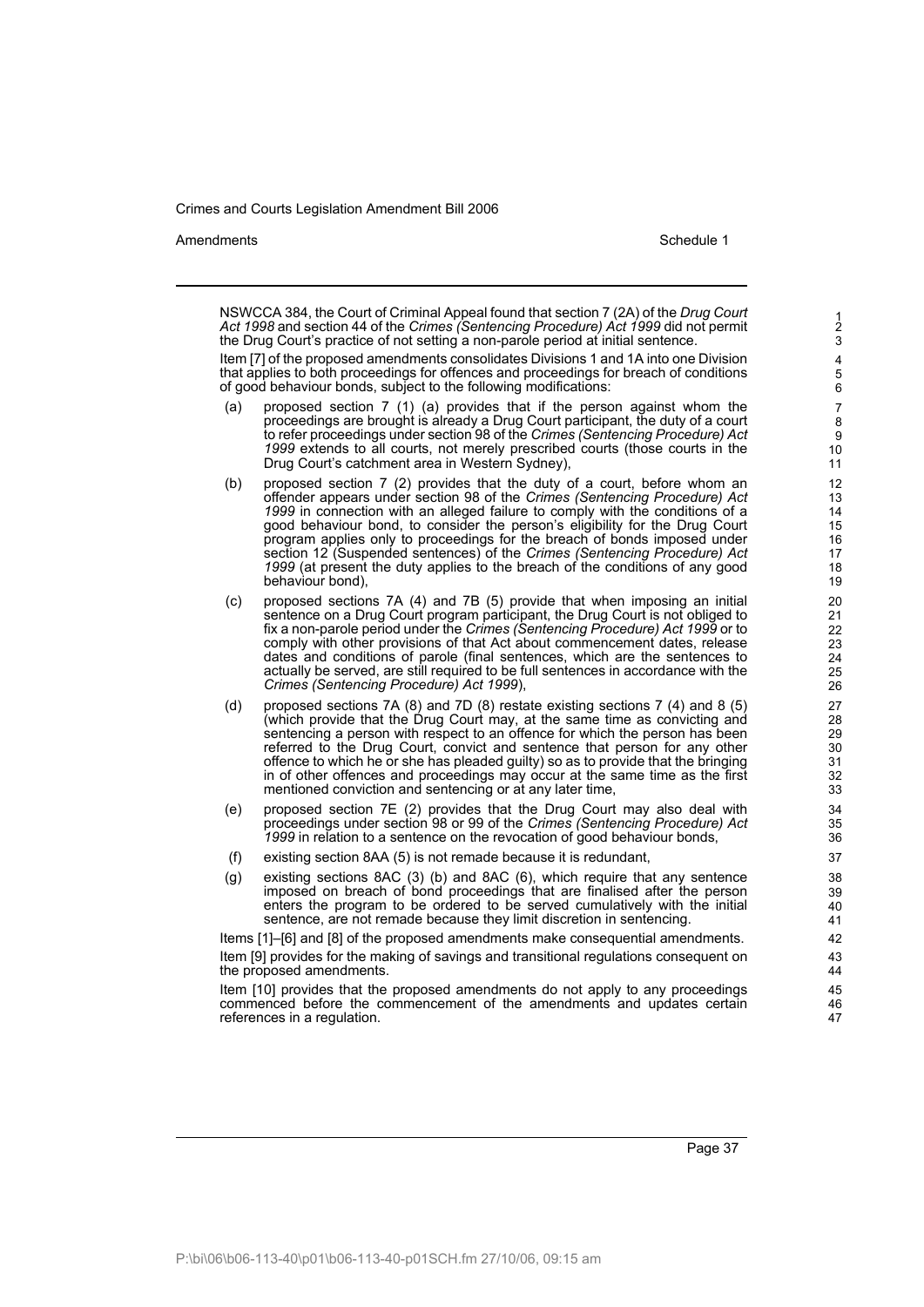|     |                    |                                   | 1.15 Drug Misuse and Trafficking Act 1985 No 226                                                                                                                  | 1                        |  |  |
|-----|--------------------|-----------------------------------|-------------------------------------------------------------------------------------------------------------------------------------------------------------------|--------------------------|--|--|
| [1] | <b>Section 11B</b> |                                   |                                                                                                                                                                   |                          |  |  |
|     |                    | Insert after section 11A:         |                                                                                                                                                                   |                          |  |  |
|     | 11B                | <b>Possession of tablet press</b> |                                                                                                                                                                   |                          |  |  |
|     |                    | (1)                               | A person who has in his or her possession a tablet press that is<br>capable of being used to produce a prohibited drug in tablet form<br>is guilty of an offence. | 5<br>6<br>$\overline{7}$ |  |  |
|     |                    | (2)                               | It is a defence to a prosecution for an offence under subsection $(1)$<br>if the defendant establishes:                                                           | 8<br>9                   |  |  |
|     |                    |                                   | that the tablet press is used to produce tablets in connection<br>(a)<br>with an activity that is not unlawful, or                                                | 10<br>11                 |  |  |
|     |                    |                                   | that the defendant otherwise has a reasonable excuse for<br>(b)<br>possessing the tablet press.                                                                   | 12<br>13                 |  |  |
| [2] |                    | prohibited drugs                  | Section 24A Possession of precursors for manufacture or production of                                                                                             | 14<br>15                 |  |  |
|     |                    |                                   | Omit section 24A (2A).                                                                                                                                            | 16                       |  |  |
| [3] |                    |                                   | <b>Section 36TA Definitions</b>                                                                                                                                   | 17                       |  |  |
|     |                    |                                   | Insert in alphabetical order:                                                                                                                                     | 18                       |  |  |
|     |                    |                                   | <i>child</i> means a person who is under the age of 16 years.                                                                                                     | 19                       |  |  |
| [4] |                    | <b>Section 36Y</b>                |                                                                                                                                                                   | 20                       |  |  |
|     |                    |                                   | Omit the section. Insert instead:                                                                                                                                 | 21                       |  |  |
|     | 36Y                | occupier                          | Allowing use of premises as drug premises-offence by owner or                                                                                                     | 22<br>23                 |  |  |
|     |                    | (1)                               | A person who is the owner or occupier of any premises and who<br>knowingly allows the premises to be used as drug premises is<br>guilty of an offence.            | 24<br>25<br>26           |  |  |
|     |                    |                                   | Maximum penalty:                                                                                                                                                  | 27                       |  |  |
|     |                    |                                   | for a first offence—50 penalty units or imprisonment for<br>(a)<br>12 months (or both), and                                                                       | 28<br>29                 |  |  |
|     |                    |                                   | for a second or subsequent offence—500 penalty units or<br>(b)<br>imprisonment for 5 years (or both).                                                             | 30<br>31                 |  |  |
|     |                    | (2)                               | A person who is the owner or occupier of any premises is guilty<br>of an offence if:                                                                              | 32<br>33                 |  |  |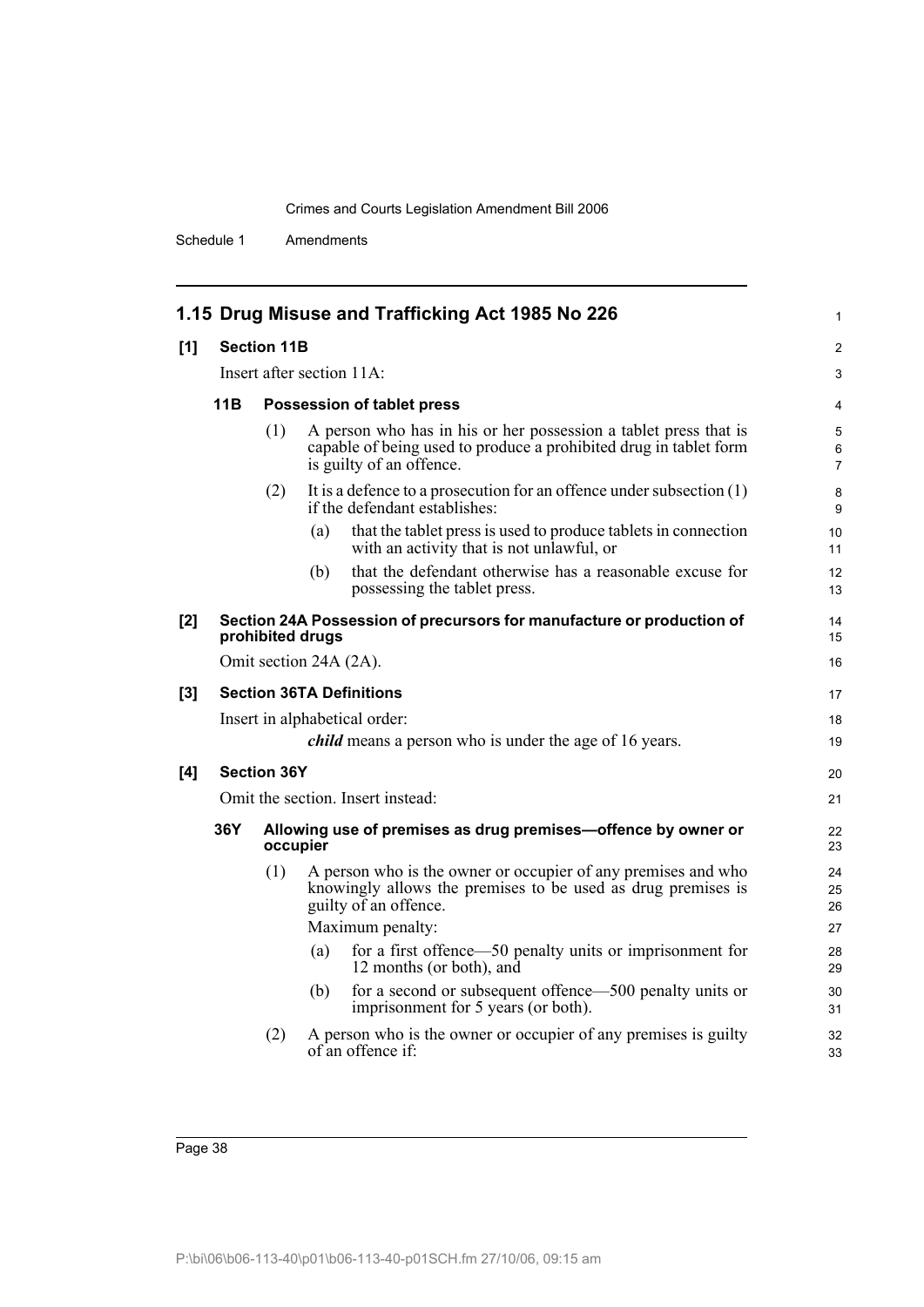Amendments Schedule 1

|     | (a)   | the person knowingly allows the premises to be used as<br>drug premises, and                                                                                                                                                                                                                                                                | 1<br>$\overline{2}$                   |
|-----|-------|---------------------------------------------------------------------------------------------------------------------------------------------------------------------------------------------------------------------------------------------------------------------------------------------------------------------------------------------|---------------------------------------|
|     | (b)   | the person knows that a child has access to the premises<br>and, as a consequence of that access, the child is exposed<br>to:                                                                                                                                                                                                               | $\mathfrak{S}$<br>$\overline{4}$<br>5 |
|     |       | (i)<br>a prohibited drug or prohibited plant, or                                                                                                                                                                                                                                                                                            | 6                                     |
|     |       | a drug supply process, or<br>(ii)                                                                                                                                                                                                                                                                                                           | 7                                     |
|     |       | any equipment capable of being used to administer<br>(iii)<br>a prohibited drug.                                                                                                                                                                                                                                                            | 8<br>9                                |
|     |       | Maximum penalty:                                                                                                                                                                                                                                                                                                                            | 10                                    |
|     | (a)   | for a first offence—60 penalty units or imprisonment for<br>14 months (or both), and                                                                                                                                                                                                                                                        | 11<br>$12 \overline{ }$               |
|     | (b)   | for a second or subsequent offence—600 penalty units or<br>imprisonment for 6 years (or both).                                                                                                                                                                                                                                              | 13<br>14                              |
| (3) |       | It is a defence to a prosecution for an offence under subsection (2)<br>if the defendant establishes that the exposure of the child to a<br>prohibited drug or prohibited plant, to a drug supply process, or<br>to equipment capable of being used to administer a prohibited<br>drug, did not endanger the health or safety of the child. | 15<br>16<br>17<br>18<br>19            |
| (4) | jury: | If, on the trial of a person for an offence under subsection $(2)$ , the                                                                                                                                                                                                                                                                    | 20<br>21                              |
|     | (a)   | is not satisfied that the person knew a child had access to<br>the premises, or                                                                                                                                                                                                                                                             | 22<br>23                              |
|     | (b)   | is not satisfied that a child was exposed to a prohibited<br>drug or prohibited plant, a drug supply process or<br>equipment capable of being used to administer a prohibited<br>drug, or                                                                                                                                                   | 24<br>25<br>26<br>27                  |
|     | (c)   | is satisfied that the defence referred to in subsection (3) has<br>been made out.                                                                                                                                                                                                                                                           | 28<br>29                              |
|     |       | the jury may acquit the person of the offence charged and find the<br>person guilty of an offence under subsection (1) and the person is<br>liable to punishment accordingly.                                                                                                                                                               | 30<br>31<br>32                        |
| (5) |       | For the purposes of this section, a <i>drug supply process</i> is any<br>method used to supply or manufacture prohibited drugs or to<br>cultivate prohibited plants.                                                                                                                                                                        | 33<br>34<br>35                        |
|     |       |                                                                                                                                                                                                                                                                                                                                             |                                       |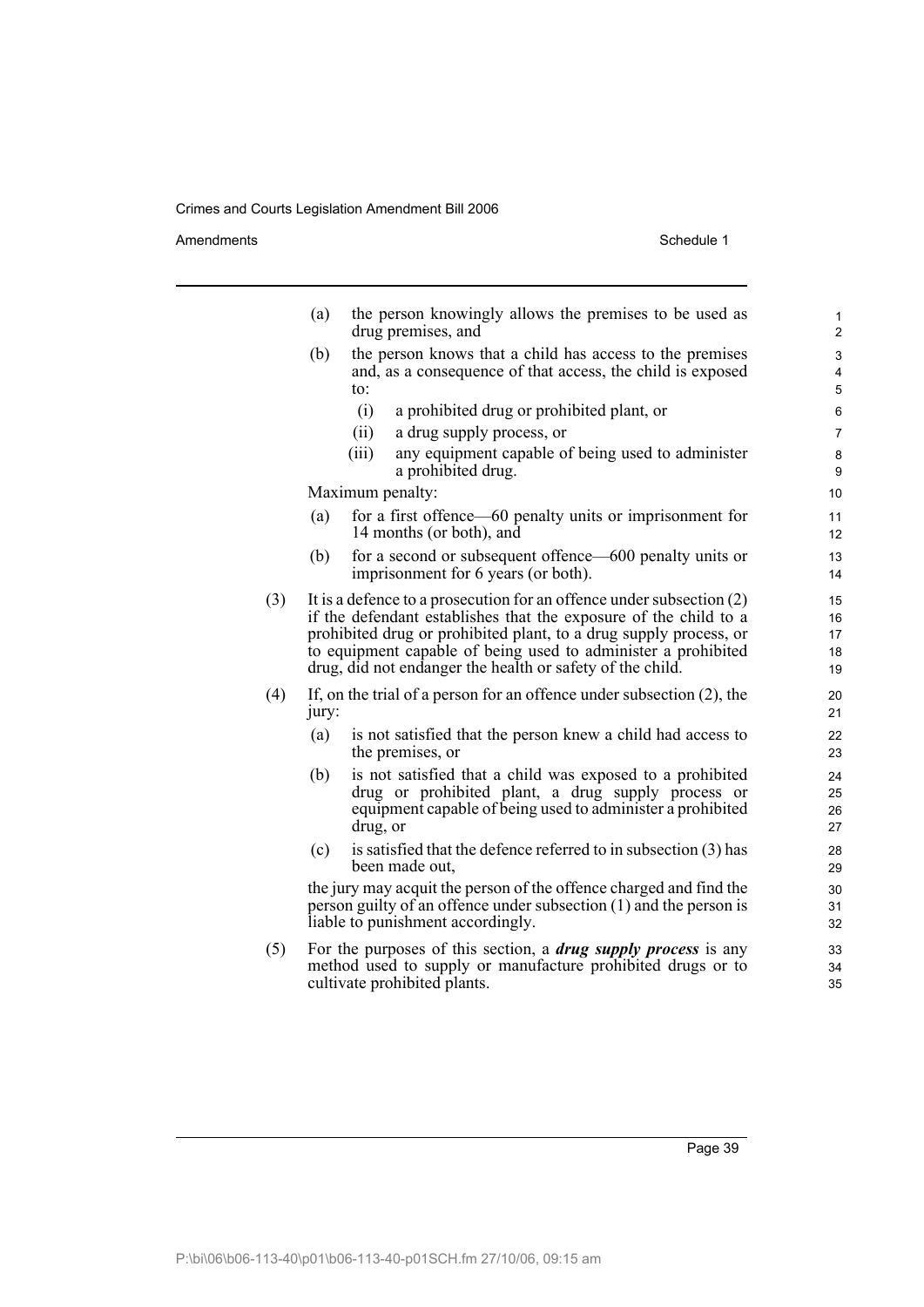Schedule 1 Amendments

| $\bm{[5]}$ |     | <b>Section 36Z</b> |     |                                                                                                                                                                                                                                                                                                                                               | $\mathbf{1}$               |
|------------|-----|--------------------|-----|-----------------------------------------------------------------------------------------------------------------------------------------------------------------------------------------------------------------------------------------------------------------------------------------------------------------------------------------------|----------------------------|
|            |     |                    |     | Omit the section. Insert instead:                                                                                                                                                                                                                                                                                                             | $\overline{2}$             |
|            | 36Z |                    |     | Offence of organising drug premises                                                                                                                                                                                                                                                                                                           | 3                          |
|            |     | (1)                |     | A person who organises or conducts, or assists in organising or<br>conducting, any drug premises is guilty of an offence.<br>Maximum penalty:                                                                                                                                                                                                 | 4<br>5<br>6                |
|            |     |                    | (a) | for a first offence—50 penalty units or imprisonment for<br>12 months (or both), and                                                                                                                                                                                                                                                          | 7<br>8                     |
|            |     |                    | (b) | for a second or subsequent offence—500 penalty units or<br>imprisonment for 5 years (or both).                                                                                                                                                                                                                                                | 9<br>10                    |
|            |     | (2)                |     | A person who organises or conducts, or assists in organising or<br>conducting, any drug premises is guilty of an offence if the<br>person knows that a child has access to the premises and, as a<br>consequence of that access, the child is exposed to:                                                                                     | 11<br>12<br>13<br>14       |
|            |     |                    | (a) | a prohibited drug or prohibited plant, or                                                                                                                                                                                                                                                                                                     | 15                         |
|            |     |                    | (b) | a drug supply process, or                                                                                                                                                                                                                                                                                                                     | 16                         |
|            |     |                    | (c) | any equipment capable of being used to administer a<br>prohibited drug.                                                                                                                                                                                                                                                                       | 17<br>18                   |
|            |     |                    |     | Maximum penalty:                                                                                                                                                                                                                                                                                                                              | 19                         |
|            |     |                    | (a) | for a first offence—60 penalty units or imprisonment for<br>14 months (or both), and                                                                                                                                                                                                                                                          | 20<br>21                   |
|            |     |                    | (b) | for a second or subsequent offence—600 penalty units or<br>imprisonment for 6 years (or both).                                                                                                                                                                                                                                                | 22<br>23                   |
|            |     | (3)                |     | For the purposes of this section, a person assists in organising or<br>conducting drug premises if, for example, the person acts as a<br>lookout, door attendant or guard in respect of any premises that<br>are organised or conducted as drug premises.                                                                                     | 24<br>25<br>26<br>27       |
|            |     | (4)                |     | It is a defence to a prosecution for an offence under subsection $(1)$<br>or (2) if the defendant establishes that he or she did not know, and<br>could not reasonably be expected to have known, that the<br>premises to which the charge relates were being organised or<br>conducted as drug premises.                                     | 28<br>29<br>30<br>31<br>32 |
|            |     | (5)                |     | It is a defence to a prosecution for an offence under subsection $(2)$<br>if the defendant establishes that the exposure of the child to a<br>prohibited drug or prohibited plant, to a drug supply process, or<br>to equipment capable of being used to administer a prohibited<br>drug, did not endanger the health or safety of the child. | 33<br>34<br>35<br>36<br>37 |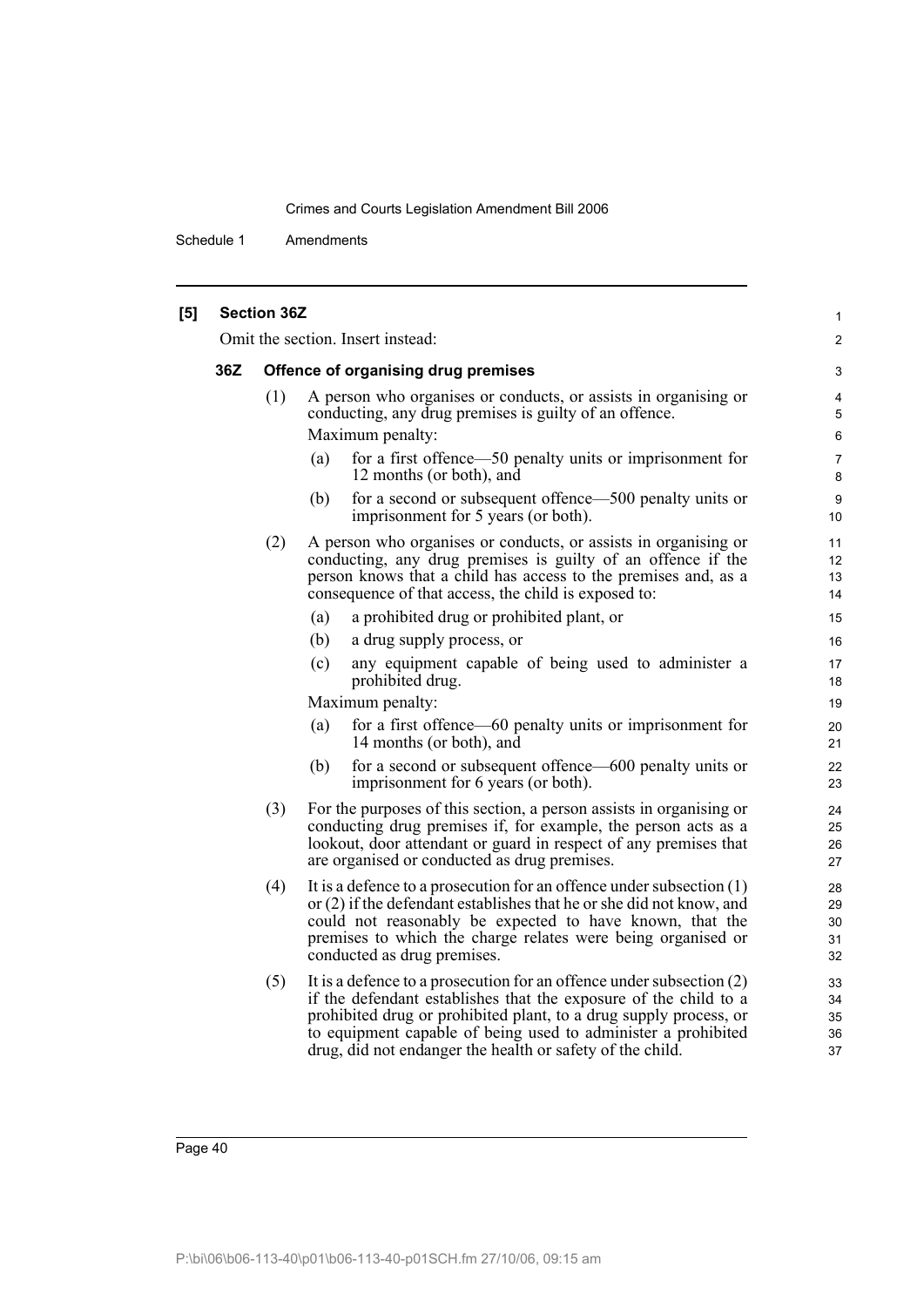Amendments Schedule 1

|     | (6) | jury: |                                                                                                                                                                                           | $\mathbf{1}$<br>2                                                                                                                                                                                                                                                                                                                                                                                                                                                                                                                                                                                                                                                                                                                                                                                                                                                                                                                                                                                                                                                                                                                          |
|-----|-----|-------|-------------------------------------------------------------------------------------------------------------------------------------------------------------------------------------------|--------------------------------------------------------------------------------------------------------------------------------------------------------------------------------------------------------------------------------------------------------------------------------------------------------------------------------------------------------------------------------------------------------------------------------------------------------------------------------------------------------------------------------------------------------------------------------------------------------------------------------------------------------------------------------------------------------------------------------------------------------------------------------------------------------------------------------------------------------------------------------------------------------------------------------------------------------------------------------------------------------------------------------------------------------------------------------------------------------------------------------------------|
|     |     | (a)   | is not satisfied that the person knew a child had access to<br>the premises, or                                                                                                           | 3<br>4                                                                                                                                                                                                                                                                                                                                                                                                                                                                                                                                                                                                                                                                                                                                                                                                                                                                                                                                                                                                                                                                                                                                     |
|     |     | (b)   | is not satisfied that a child was exposed to a prohibited<br>drug or prohibited plant, a drug supply process or<br>equipment capable of being used to administer a prohibited<br>drug, or | 5<br>6<br>$\overline{7}$<br>8                                                                                                                                                                                                                                                                                                                                                                                                                                                                                                                                                                                                                                                                                                                                                                                                                                                                                                                                                                                                                                                                                                              |
|     |     | (c)   | is satisfied that the defence referred to in subsection (5) has<br>been made out,                                                                                                         | 9<br>10                                                                                                                                                                                                                                                                                                                                                                                                                                                                                                                                                                                                                                                                                                                                                                                                                                                                                                                                                                                                                                                                                                                                    |
|     |     |       |                                                                                                                                                                                           | 11<br>12<br>13                                                                                                                                                                                                                                                                                                                                                                                                                                                                                                                                                                                                                                                                                                                                                                                                                                                                                                                                                                                                                                                                                                                             |
|     | (7) |       |                                                                                                                                                                                           | 14<br>15<br>16                                                                                                                                                                                                                                                                                                                                                                                                                                                                                                                                                                                                                                                                                                                                                                                                                                                                                                                                                                                                                                                                                                                             |
|     |     |       |                                                                                                                                                                                           | 17                                                                                                                                                                                                                                                                                                                                                                                                                                                                                                                                                                                                                                                                                                                                                                                                                                                                                                                                                                                                                                                                                                                                         |
|     |     |       |                                                                                                                                                                                           | 18<br>19                                                                                                                                                                                                                                                                                                                                                                                                                                                                                                                                                                                                                                                                                                                                                                                                                                                                                                                                                                                                                                                                                                                                   |
|     |     |       |                                                                                                                                                                                           | 20                                                                                                                                                                                                                                                                                                                                                                                                                                                                                                                                                                                                                                                                                                                                                                                                                                                                                                                                                                                                                                                                                                                                         |
|     |     |       |                                                                                                                                                                                           | 21                                                                                                                                                                                                                                                                                                                                                                                                                                                                                                                                                                                                                                                                                                                                                                                                                                                                                                                                                                                                                                                                                                                                         |
| 39A |     |       |                                                                                                                                                                                           | 22                                                                                                                                                                                                                                                                                                                                                                                                                                                                                                                                                                                                                                                                                                                                                                                                                                                                                                                                                                                                                                                                                                                                         |
|     |     |       |                                                                                                                                                                                           | 23                                                                                                                                                                                                                                                                                                                                                                                                                                                                                                                                                                                                                                                                                                                                                                                                                                                                                                                                                                                                                                                                                                                                         |
|     |     |       |                                                                                                                                                                                           | 24                                                                                                                                                                                                                                                                                                                                                                                                                                                                                                                                                                                                                                                                                                                                                                                                                                                                                                                                                                                                                                                                                                                                         |
|     |     | (a)   | in relation to a prohibited plant, the indictable quantity of<br>that prohibited plant, and                                                                                               | 25<br>26                                                                                                                                                                                                                                                                                                                                                                                                                                                                                                                                                                                                                                                                                                                                                                                                                                                                                                                                                                                                                                                                                                                                   |
|     |     | (b)   | in relation to a prohibited drug, the traffickable quantity of<br>that prohibited drug.                                                                                                   | 27<br>28                                                                                                                                                                                                                                                                                                                                                                                                                                                                                                                                                                                                                                                                                                                                                                                                                                                                                                                                                                                                                                                                                                                                   |
|     |     |       |                                                                                                                                                                                           | 29                                                                                                                                                                                                                                                                                                                                                                                                                                                                                                                                                                                                                                                                                                                                                                                                                                                                                                                                                                                                                                                                                                                                         |
|     |     |       |                                                                                                                                                                                           | 30                                                                                                                                                                                                                                                                                                                                                                                                                                                                                                                                                                                                                                                                                                                                                                                                                                                                                                                                                                                                                                                                                                                                         |
|     |     |       |                                                                                                                                                                                           | 31<br>32                                                                                                                                                                                                                                                                                                                                                                                                                                                                                                                                                                                                                                                                                                                                                                                                                                                                                                                                                                                                                                                                                                                                   |
|     |     |       |                                                                                                                                                                                           | 33                                                                                                                                                                                                                                                                                                                                                                                                                                                                                                                                                                                                                                                                                                                                                                                                                                                                                                                                                                                                                                                                                                                                         |
|     |     |       |                                                                                                                                                                                           | 34                                                                                                                                                                                                                                                                                                                                                                                                                                                                                                                                                                                                                                                                                                                                                                                                                                                                                                                                                                                                                                                                                                                                         |
|     |     |       |                                                                                                                                                                                           | 35                                                                                                                                                                                                                                                                                                                                                                                                                                                                                                                                                                                                                                                                                                                                                                                                                                                                                                                                                                                                                                                                                                                                         |
|     |     |       | <b>Section 39A</b>                                                                                                                                                                        | If, on the trial of a person for an offence under subsection $(2)$ , the<br>the jury may acquit the person of the offence charged and find the<br>person guilty of an offence under subsection (1) and the person is<br>liable to punishment accordingly.<br>For the purposes of this section, a <i>drug supply process</i> is any<br>method used to supply or manufacture prohibited drugs or to<br>cultivate prohibited plants.<br><b>Section 36ZA Proceedings for offences</b><br>Insert "(whether or not under the same subsection of the section concerned)"<br>after " $36Z$ " in section $36ZA(2)$ .<br>Omit the section. Insert instead:<br>Meaning of "minimum amount"<br>In this Division:<br><i>minimum amount</i> means:<br>Sections 39B-39M<br>Insert "prohibited plant or" before "prohibited drug" wherever occurring.<br>Section 39PB Order for disposal of substances by certain senior police<br>officers when no likely prosecution<br>Insert "prohibited plant or" before "prohibited drug" wherever occurring.<br>Section 39PB (1) (a)<br>Insert "the indictable quantity of the plant or" before "the traffickable". |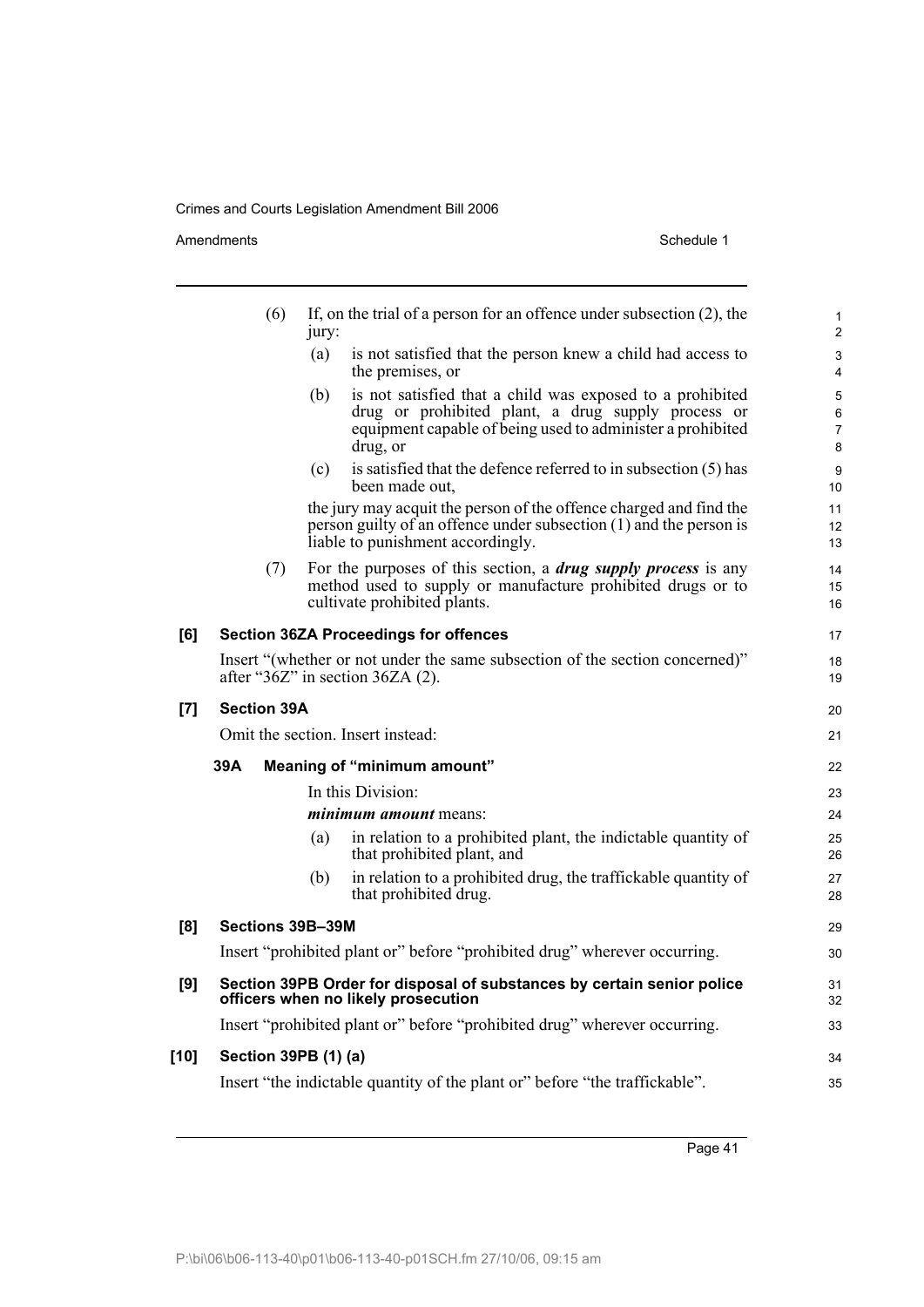| [11]   | Section 39PB (2) (b)                                                                                                                                                                                                                                                                                                                                                                                                                                                                                                                                                                                                                                                                                                                                              | 1                                                  |
|--------|-------------------------------------------------------------------------------------------------------------------------------------------------------------------------------------------------------------------------------------------------------------------------------------------------------------------------------------------------------------------------------------------------------------------------------------------------------------------------------------------------------------------------------------------------------------------------------------------------------------------------------------------------------------------------------------------------------------------------------------------------------------------|----------------------------------------------------|
|        | Insert "the plant," before "the drug".                                                                                                                                                                                                                                                                                                                                                                                                                                                                                                                                                                                                                                                                                                                            | 2                                                  |
| $[12]$ | Section 39R Return of prohibited plant or prohibited drug to lawful owner                                                                                                                                                                                                                                                                                                                                                                                                                                                                                                                                                                                                                                                                                         | 3                                                  |
|        | Insert "prohibited plant or" before "prohibited drug" wherever occurring.                                                                                                                                                                                                                                                                                                                                                                                                                                                                                                                                                                                                                                                                                         | 4                                                  |
| $[13]$ | <b>Section 45 Regulations</b>                                                                                                                                                                                                                                                                                                                                                                                                                                                                                                                                                                                                                                                                                                                                     | 5                                                  |
|        | Insert after section $45(2)$ :                                                                                                                                                                                                                                                                                                                                                                                                                                                                                                                                                                                                                                                                                                                                    | 6                                                  |
|        | (2A)<br>The regulations may make provision for or with respect to<br>prohibiting or regulating the sale and storage of:                                                                                                                                                                                                                                                                                                                                                                                                                                                                                                                                                                                                                                           | 7<br>8                                             |
|        | (a)<br>precursors, and                                                                                                                                                                                                                                                                                                                                                                                                                                                                                                                                                                                                                                                                                                                                            | 9                                                  |
|        | (b)<br>any apparatus that is capable of being used in the<br>manufacture or production of a prohibited drug,                                                                                                                                                                                                                                                                                                                                                                                                                                                                                                                                                                                                                                                      | 10<br>11                                           |
|        | being such precursors and apparatus as are prescribed by the<br>regulations for the purposes of this section.                                                                                                                                                                                                                                                                                                                                                                                                                                                                                                                                                                                                                                                     | 12<br>13                                           |
|        | <b>Commencement</b>                                                                                                                                                                                                                                                                                                                                                                                                                                                                                                                                                                                                                                                                                                                                               | 14                                                 |
|        | Items [1], [2] and [13] of the amendments to the <i>Drug Misuse and Trafficking Act 1985</i><br>commence on a day or days to be appointed by proclamation.                                                                                                                                                                                                                                                                                                                                                                                                                                                                                                                                                                                                        | 15<br>16                                           |
|        | <b>Explanatory note</b>                                                                                                                                                                                                                                                                                                                                                                                                                                                                                                                                                                                                                                                                                                                                           | 17                                                 |
|        | Item [1] of the proposed amendments to the <i>Drug Misuse and Trafficking Act 1985</i><br>creates a new offence in relation to possessing tablet presses. It will be a defence if the<br>tablet press is being used in connection with a lawful activity or if the person concerned<br>has a reasonable excuse for possessing it. The new offence will have a maximum<br>penalty of \$2,200 or imprisonment for 2 years, or both.                                                                                                                                                                                                                                                                                                                                 | 18<br>19<br>20<br>21<br>22                         |
|        | Items [4] and [5] create new aggravated versions of existing offences under the Act of<br>allowing the use of premises as drug premises or organising drug premises. The new<br>offences provide for a higher penalty for such activities if the person who allows the<br>premises to be used as drug premises or organises the drug premises knows that a<br>child has access to the premises and, as a consequence of that access, the child is<br>exposed to prohibited drugs or prohibited plants, a drug supply process or equipment<br>capable of being used to administer prohibited drugs or plants. Item [3] defines a child<br>to be a person under the age of 16 years for the purposes of the new offences. Item [6]<br>is a consequential amendment. | 23<br>24<br>25<br>26<br>27<br>28<br>29<br>30<br>31 |
|        | Item [8] extends the provisions relating to pre-trial destruction of prohibited drugs so<br>that they also apply to prohibited plants. Item [7] is a consequential amendment that<br>extends the definition of <i>minimum amount</i> so that an indictable quantity of a prohibited<br>plant is a minimum quantity of a prohibited plant for the purposes of the pre-trial<br>destruction provisions.                                                                                                                                                                                                                                                                                                                                                             | 32<br>33<br>34<br>35<br>36                         |
|        | Items [9], [10] and [11] extends a provision that allows prohibited drugs to be destroyed<br>when there is no likely prosecution so that it also applies to prohibited plants.                                                                                                                                                                                                                                                                                                                                                                                                                                                                                                                                                                                    | 37<br>38                                           |
|        | Item [12] is a consequential amendment.                                                                                                                                                                                                                                                                                                                                                                                                                                                                                                                                                                                                                                                                                                                           | 39                                                 |
|        | At present, the regulation-making power under section 24A (2A) of the Act relates to<br>the sale and storage of certain precursors. Item [13] extends that regulation-making<br>power to include certain apparatus capable of being used in the manufacture or<br>production of a prohibited drug. Item [2] is a consequential amendment.                                                                                                                                                                                                                                                                                                                                                                                                                         | 40<br>41<br>42<br>43                               |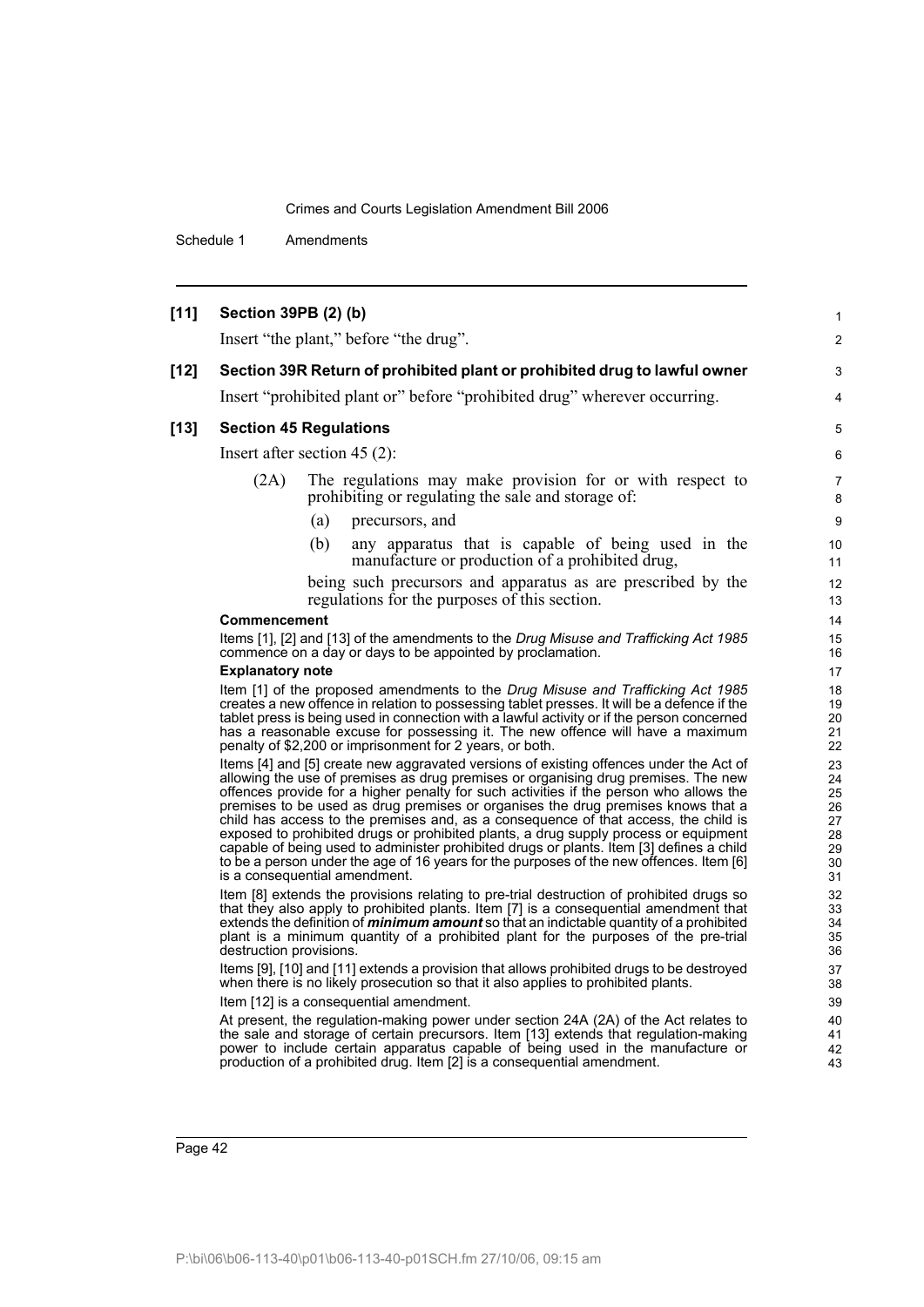Amendments Schedule 1

|     |                                               | 1.16 Electronic Transactions Act 2000 No 8                                                                                                                                                                                                                                                                                                         | $\mathbf{1}$                         |  |  |  |
|-----|-----------------------------------------------|----------------------------------------------------------------------------------------------------------------------------------------------------------------------------------------------------------------------------------------------------------------------------------------------------------------------------------------------------|--------------------------------------|--|--|--|
|     | Section 14B Establishment of ECM system       |                                                                                                                                                                                                                                                                                                                                                    |                                      |  |  |  |
|     |                                               | Insert after section $14B(1)(g)$ :                                                                                                                                                                                                                                                                                                                 | 3                                    |  |  |  |
|     |                                               | (h)<br>to enable information concerning legal proceedings to be<br>exchanged in electronic form between such persons or<br>bodies as are prescribed by rules of court.                                                                                                                                                                             | 4<br>$\mathbf 5$<br>6                |  |  |  |
|     | <b>Explanatory note</b>                       | Section 14B of the <i>Electronic Transactions Act 2000</i> provides that the Attorney General<br>may establish an electronic case management system. The amendment extends the<br>application of this system to include the exchange of information between persons or<br>bodies prescribed by rules of court.                                     | $\overline{7}$<br>8<br>9<br>10<br>11 |  |  |  |
|     |                                               | 1.17 Evidence (Audio and Audio Visual Links) Act 1998 No 105                                                                                                                                                                                                                                                                                       | 12                                   |  |  |  |
| [1] |                                               | Section 5BB Appearances of accused detainee (other than accused<br>child detainee) by audio visual link in relevant criminal proceedings                                                                                                                                                                                                           | 13<br>14                             |  |  |  |
|     |                                               | Insert after section 5BB (1) before the note:                                                                                                                                                                                                                                                                                                      | 15                                   |  |  |  |
|     | (1A)                                          | Subsection (1) does not apply to any bail proceedings that occur<br>during a weekend or on a public holiday.                                                                                                                                                                                                                                       | 16<br>17                             |  |  |  |
| [2] | proceedings                                   | Section 5BBA Appearances of accused child detainee by audio visual<br>link in preliminary criminal proceedings and relevant criminal                                                                                                                                                                                                               | 18<br>19<br>20                       |  |  |  |
|     |                                               | Insert after section 5BBA (1):                                                                                                                                                                                                                                                                                                                     | 21                                   |  |  |  |
|     | (1A)                                          | Subsection (1) does not apply to any bail proceedings that occur<br>during a weekend or on a public holiday.                                                                                                                                                                                                                                       | 22<br>23                             |  |  |  |
|     | <b>Explanatory note</b><br>audio visual link. | Sections 5BB and 5BBA of the Evidence (Audio and Audio Visual Links) Act 1998<br>require a person to physically appear before a court in bail proceedings. Items [1] and<br>[2] amend those sections so as to provide that persons required to attend a bail<br>proceeding that occurs during a weekend or on a public holiday may do so by way of | 24<br>25<br>26<br>27<br>28<br>29     |  |  |  |
|     |                                               | 1.18 Evidence (Children) Act 1997 No 143                                                                                                                                                                                                                                                                                                           | 30                                   |  |  |  |
|     |                                               | Section 9 Ways in which evidence of a child may be given                                                                                                                                                                                                                                                                                           | 31                                   |  |  |  |
|     |                                               | Insert after section $9(1)$ before the note:                                                                                                                                                                                                                                                                                                       | 32                                   |  |  |  |
|     | (1A)                                          | Evidence given by a child under subsection $(1)$ (a) is not required<br>to be served on a party to any proceeding (including proceedings)<br>in relation to apprehended violence commenced under Part 15A<br>of the Crimes Act 1900).                                                                                                              | 33<br>34<br>35<br>36                 |  |  |  |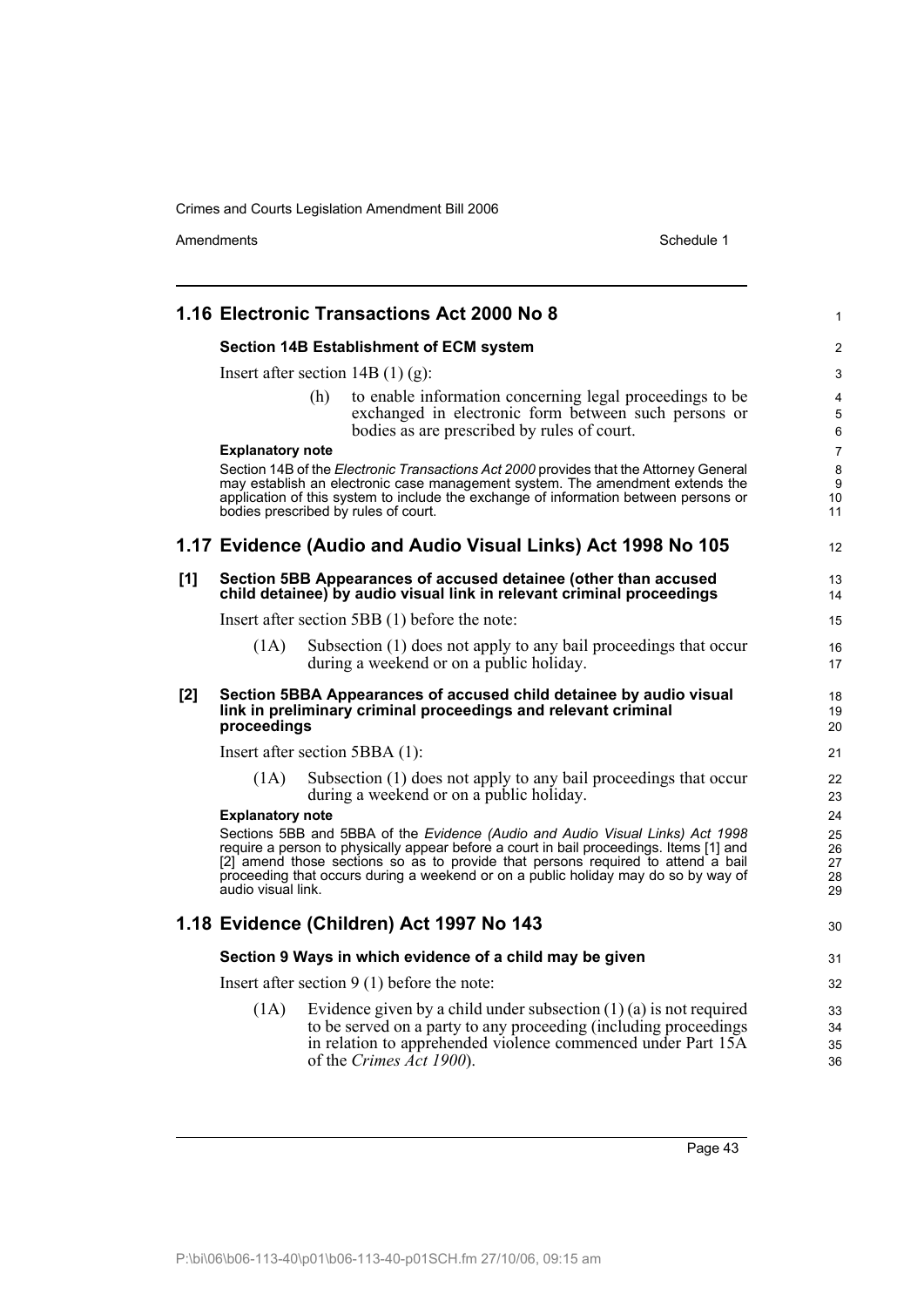Schedule 1 Amendments

#### **Explanatory note**

Section 9 of the *Evidence (Children) Act 1997* provides that children may give evidence of a previous representation in the form of a recording, orally or in an alternative manner. The proposed amendment makes it clear that a recording of an interview with a child is not required to be served on a party to a proceeding.

14

32

33 34 35

### **1.19 Land and Environment Court Act 1979 No 204**

#### **Section 34 Preliminary conferences**

Omit "in respect of a claim for compensation by reason of the compulsory acquisition of land (referred to in Division 2 of Part 3)" from section 34 (1A).

#### **Explanatory note**

The proposed amendment to the *Land and Environment Court Act 1979* will enable preliminary conferences to be held for all Class 3 matters in the Court rather than only compulsory acquisition matters.

### **1.20 Local Courts Act 1982 No 164**

#### **[1] Section 11 Sittings of Local Courts**

Insert after section 11 (2):

(2A) The Chief Magistrate must consult with the Attorney General before making a direction under subsection (2) that substantially alters the frequency of sittings at a particular place relative to the previous calendar year.

#### **[2] Section 42 Service of application notice**

Omit "not later than 7 days after it is served or within such longer period as the Court may allow and must contain an endorsement as to service" from section 42 (4).

Insert instead "in accordance with the rules".

#### **Explanatory note**

Item [1] amends the *Local Courts Act 1982* so as to provide that the Chief Magistrate is to consult with the Attorney General before making any substantial alterations to the sitting calendar of the Court in either the civil or criminal jurisdiction. Item [2] amends section 42 of the *Local Courts Act 1982* so as to provide that a copy of an application notice must be filed in a Local Court in accordance with the rules.

#### **1.21 Summary Offences Act 1988 No 25**

#### **[1] Section 23 Authorised public assemblies**

Insert "(which may include an address for the transmission of facsimiles or the sending of emails to the person)" after "Part" in section 23 (1) (e) (ii).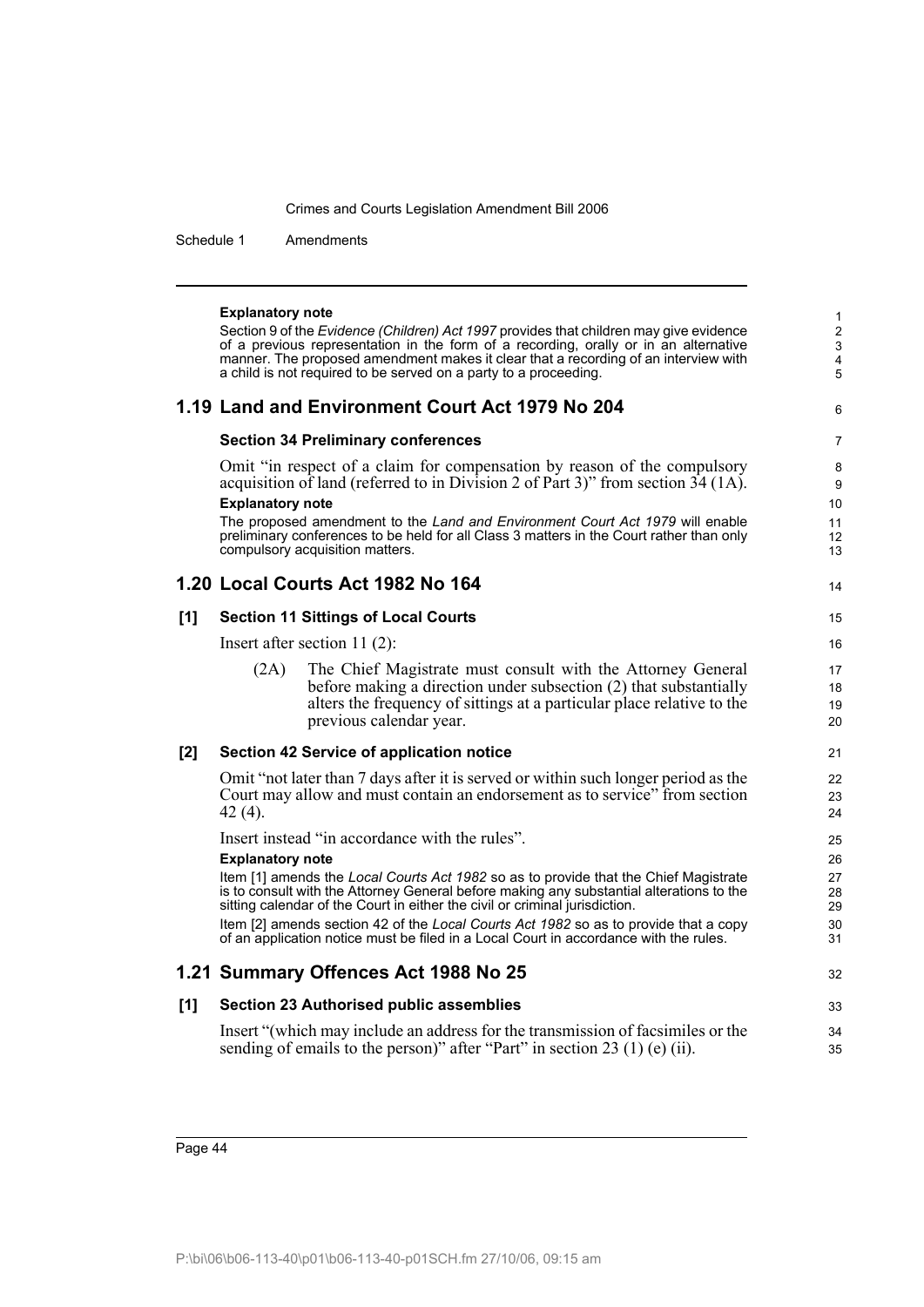Amendments Schedule 1

| [2] | Sections 24 Participation in authorised public assembly                                                                                                                                                           | $\mathbf{1}$   |
|-----|-------------------------------------------------------------------------------------------------------------------------------------------------------------------------------------------------------------------|----------------|
|     | Omit "section 23 $(1)$ (c) and with".                                                                                                                                                                             | $\overline{2}$ |
|     | Insert instead "section 23 $(1)$ (c) or, if those particulars are amended by<br>agreement between the Commissioner and the organiser, in accordance with<br>those particulars as amended and in accordance with". | 3<br>4<br>5    |
| [3] | Section 25 Prohibition by a Court of a public assembly                                                                                                                                                            | 6              |
|     | Omit "telegram" from section 25 (3) (b).                                                                                                                                                                          | $\overline{7}$ |
|     | Insert instead "registered post, facsimile transmission or email".                                                                                                                                                | 8              |
| [4] | Section 25 (3) (b)                                                                                                                                                                                                | 9              |
|     | Omit "the address" wherever occurring. Insert instead "an address".                                                                                                                                               | 10             |
| [5] | Section 25 (3) (c)                                                                                                                                                                                                | 11             |
|     | Omit "the address". Insert instead "a postal address".                                                                                                                                                            | 12             |
|     | <b>Explanatory note</b>                                                                                                                                                                                           | 13             |
|     | Item [2] of the proposed amendments to the Summary Offences Act 1988 allows the<br>Commissioner of Police and the organiser of a public assembly to negotiate on the                                              | 14<br>15       |
|     | particulars of the notice of a public assembly that is given under that Act. As a                                                                                                                                 | 16             |
|     | consequence of the amendments, participation in a public assembly that is held<br>substantially in accordance with the notice, and any amendments to the notice agreed                                            | 17<br>18       |
|     | between the Commissioner of Police and the organiser of the public assembly, will be                                                                                                                              | 19             |
|     | lawful.                                                                                                                                                                                                           | 20             |
|     | Items [1] and [3] update the method by which notices may be served on an organiser<br>of a public assembly under the Act. Items [4] and [5] are consequential amendments.                                         | 21<br>22       |
|     | 1.22 Telecommunications (Interception) (New South Wales) Act                                                                                                                                                      | 23             |
|     | 1987 No 290                                                                                                                                                                                                       | 24             |
| [1] | <b>Section 1 Name of Act</b>                                                                                                                                                                                      | 25             |
|     | Insert "and Access" after "Interception".                                                                                                                                                                         | 26             |
| [2] | <b>Section 3 Definitions</b>                                                                                                                                                                                      | 27             |
|     | Insert "and Access" after "Interception" in the definition of the                                                                                                                                                 | 28             |
|     | <b>Commonwealth Act in section 3 (1).</b>                                                                                                                                                                         | 29             |
| [3] | <b>Section 11 Reports</b>                                                                                                                                                                                         | 30             |
|     | Insert after section 11 $(1)$ :                                                                                                                                                                                   | 31             |
|     | (1A)<br>The Ombudsman must include in each report under subsection<br>(1) in relation to a financial year (starting with the financial year<br>beginning on 1 July 2006) the following:                           | 32<br>33<br>34 |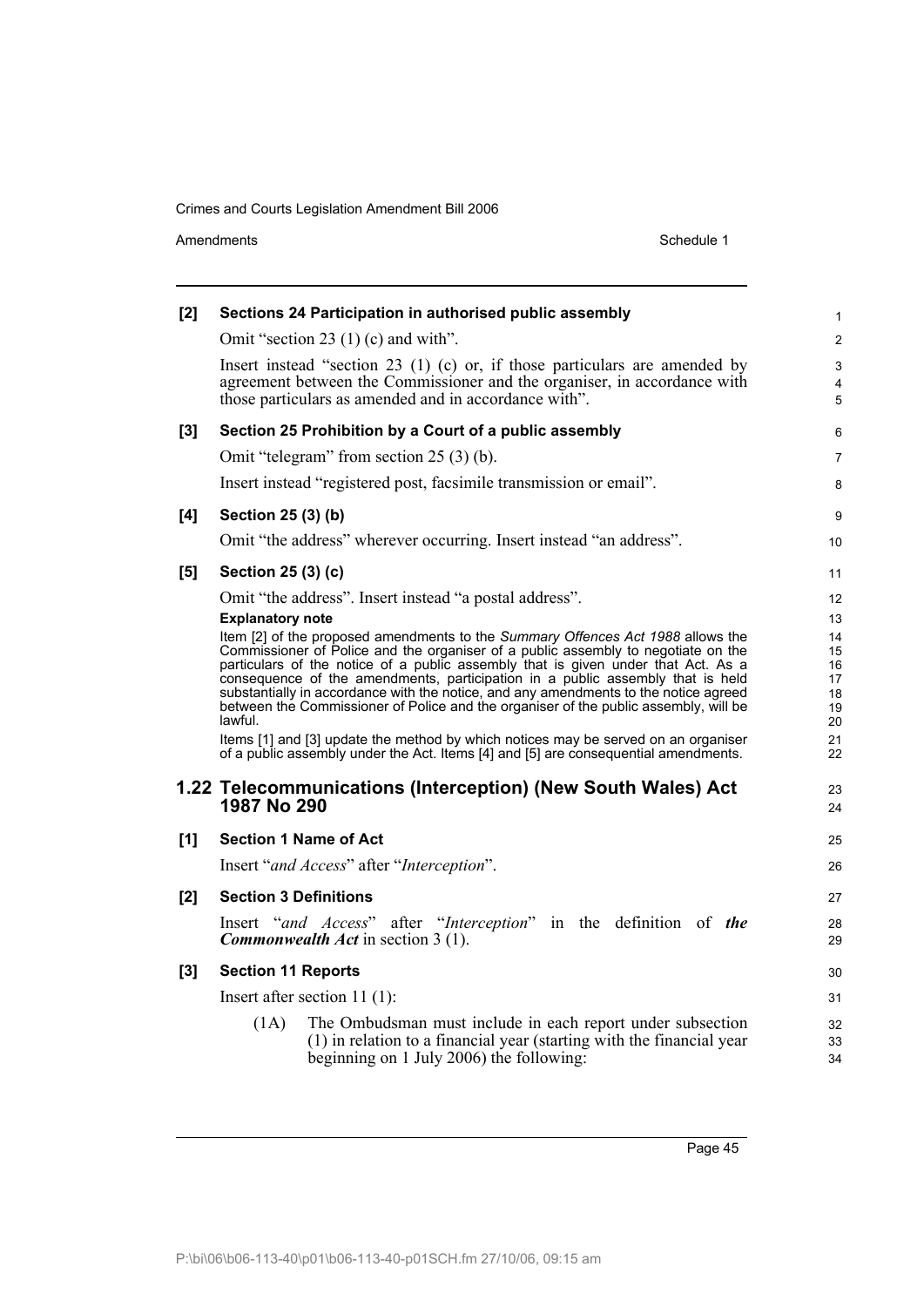Schedule 1 Amendments

(a) a summary of the inspections conducted in the financial year under section 10,

21

22 23

- (b) particulars of any deficiencies identified that impact on the integrity of the telecommunications interception regime established by the Commonwealth Act,
- (c) particulars of the remedial action (if any) taken or proposed to be taken to address those deficiencies.

**Note.** In complying with this section, the Ombudsman remains bound by section 63 of the Commonwealth Act, which prohibits the disclosure of intercepted information or designated warrant information.

#### **Explanatory note**

Item [2] of the proposed amendments to the *Telecommunications (Interception) (New South Wales) Act 1987* updates a reference to the corresponding Commonwealth Act, so as to reflect its new title.

Item [1] of the proposed amendments changes the name of the Act so that it corresponds with the new title of the corresponding Commonwealth Act.

Item [3] of the proposed amendments requires the Ombudsman to include certain details about the Ombudsman's inspections in the Ombudsman's annual report to the Minister. The provision mirrors the reporting requirements imposed on the Commonwealth Ombudsman under the corresponding Commonwealth Act.

### **1.23 Witness Protection Act 1995 No 87**

#### **Section 45**

Insert after section 44:

#### **45 Special provisions for former participants in NSW Police Witness Protection Plan**

Despite section 17, the Supreme Court is not required to be satisfied of the matters referred to in section 17 (b), (c) and (d) before making a witness protection order if satisfied that:

- (a) the person named in the application as a witness is a former participant in the New South Wales Police Witness Protection Plan in force before the commencement of section 5 or a person who, because of his or her relationship with, or association with, a former participant in that Plan, may require protection or other assistance under this Act, and
- (b) the order is sought for the purpose of confirming an identity established while that Plan was in operation.

#### **Explanatory note**

The proposed amendment to the *Witness Protection Act 1995* allows the Supreme Court to make an order authorising a new entry in a register of births, deaths or marriages or the issue of identity documents in respect of a former participant in the New South Wales Police Witness Protection Plan (or a relative or associate of such a